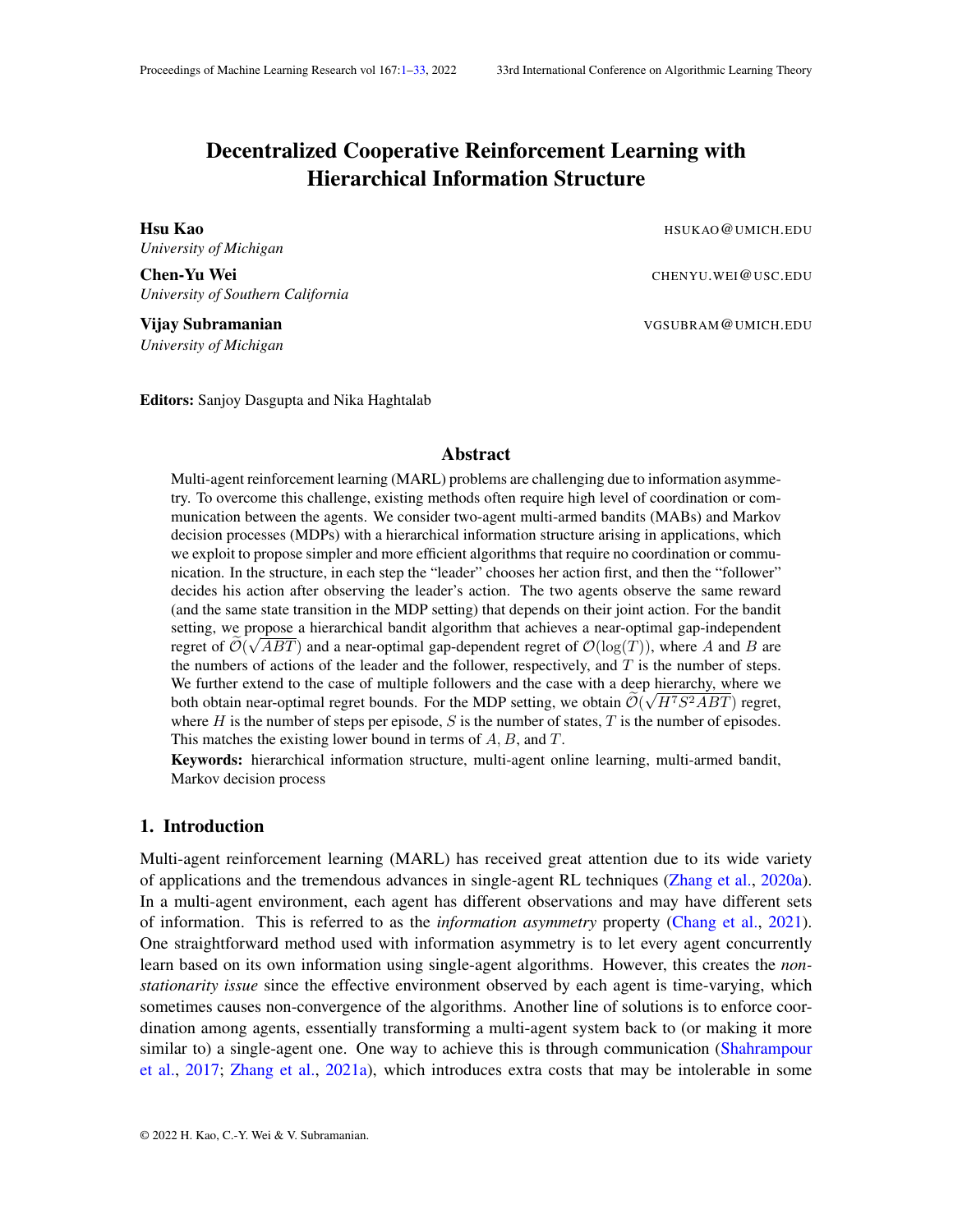cases. A more broadly applicable scheme is through the common information (CI) approach [\(Nay](#page-15-0)[yar et al.,](#page-15-0) [2013;](#page-15-0) [Chang et al.,](#page-14-0) [2021;](#page-14-0) [Dibangoye and Buffet,](#page-14-1) [2018\)](#page-14-1). The CI approach relies on a set of CI shared by all agents, and all agents need to agree on a protocol that specifies the joint policy updates of all agents upon receiving a certain piece of CI. With this protocol, an agent may be able to infer the actions taken by other agents without observing them. However, this approach has several shortcomings, making it hard to apply in practice: it has high computational complexity (since every agent has to perform policy updates for all the other agents), and it requires all agents to have very tight coordination (e.g., sharing randomization seeds in each round and knowing all details in the algorithms of other agents), which may be infeasible if synchronization among agents or agent privacy is an issue.

In this paper, we address the aforementioned issues in a special but widely applicable MARL setting. We consider MARL team problems<sup>[1](#page-1-0)</sup> with a particular hierarchical information structure between agents under the settings of multi-agent multi-armed bandits (MAMABs) and multi-agent Markov decision processes (MDPs). In this structure, decisions are made sequentially, and a decision maker has all the decisions from decision makers that act before it in the sequence. In the two-agent case, one of the agents (the "leader") chooses her action first, while the other agent (the "follower") chooses his action after observing the leader's action. This setting is similar to the Stackelberg game but with the players cooperating to achieve the same objective. Such hierarchical information structure arises in many applications. For example, in a cognitive radio (CR) wireless network, the primary user (PU) first decides its resource allocation scheme; then based on this scheme the secondary user (SU) chooses its own resource allocation scheme that minimally interferes with the PU's transmission [\(Ning et al.,](#page-15-1) [2020\)](#page-15-1). While this problem can also be solved using the CI approach or other MAMAB algorithms [\(Kalathil et al.,](#page-15-2) [2014;](#page-15-2) [Chang et al.,](#page-14-0) [2021\)](#page-14-0), as discussed earlier, they are intensive either in computation or in communication. In this work, we exploit the hierarchical information structure, and propose simpler and more efficient MARL algorithms that require neither communication nor explicit coordination, while achieving near-optimal regret bounds. Such algorithms could be much easier to deploy in practice.

In more detail, we first consider the two-agent bandit setting, where both agents observe the same reward determined by their *joint action*, but only the follower observes the leader's action but not *vice versa*. For this setting, we propose a decentralized algorithm that achieves a near-optimal gap-independent regret bound of  $\tilde{\mathcal{O}}(\sqrt{ABT})^2$  $\tilde{\mathcal{O}}(\sqrt{ABT})^2$  and a gap-dependent bound of  $\mathcal{O}(\log(T))$ , where A and  $B$  are the numbers of actions of the leader and the follower, respectively, and  $T$  is the number of time-steps. In our method, the leader performs an Upper Confidence Bound (UCB)-based algorithm [\(Auer et al.,](#page-14-2) [2002a\)](#page-14-2) with a modified bonus term related to the follower's regret bound, while the follower can use any algorithm that achieves sub-linear regret. Without explicit coordination, the agents perform joint exploration over the action space and learn with low regret. Interestingly, our hierarchical bandit setting mathematically coincides with the bandit-over-bandit framework considered in model selection [\(Agarwal et al.,](#page-13-0) [2017;](#page-13-0) [Arora et al.,](#page-13-1) [2021;](#page-13-1) [Cutkosky et al.,](#page-14-3) [2021\)](#page-14-3), although the two problems are motivated by very different applications. Our algorithm can be readily used for model selection, and our gap-dependent bound [\(Theorem 2\)](#page-8-0) answers the open question in [\(Arora](#page-13-1) [et al.,](#page-13-1) [2021\)](#page-13-1) by improving their regret bound by a factor of  $log(T)$  (to our knowledge, [\(Arora et al.,](#page-13-1)

<span id="page-1-0"></span><sup>1.</sup> We consider the agents share the same utility, with reward samples commonly observed. This reward structure is a special case of potential games [\(Leonardos et al.,](#page-15-3) [2021\)](#page-15-3), where there exists a global potential function that reflects the change in any agent's utility from any unilateral deviation.

<span id="page-1-1"></span><sup>2.</sup> We use  $\widetilde{\mathcal{O}}(\cdot)$  to hide poly-logarithmic factors.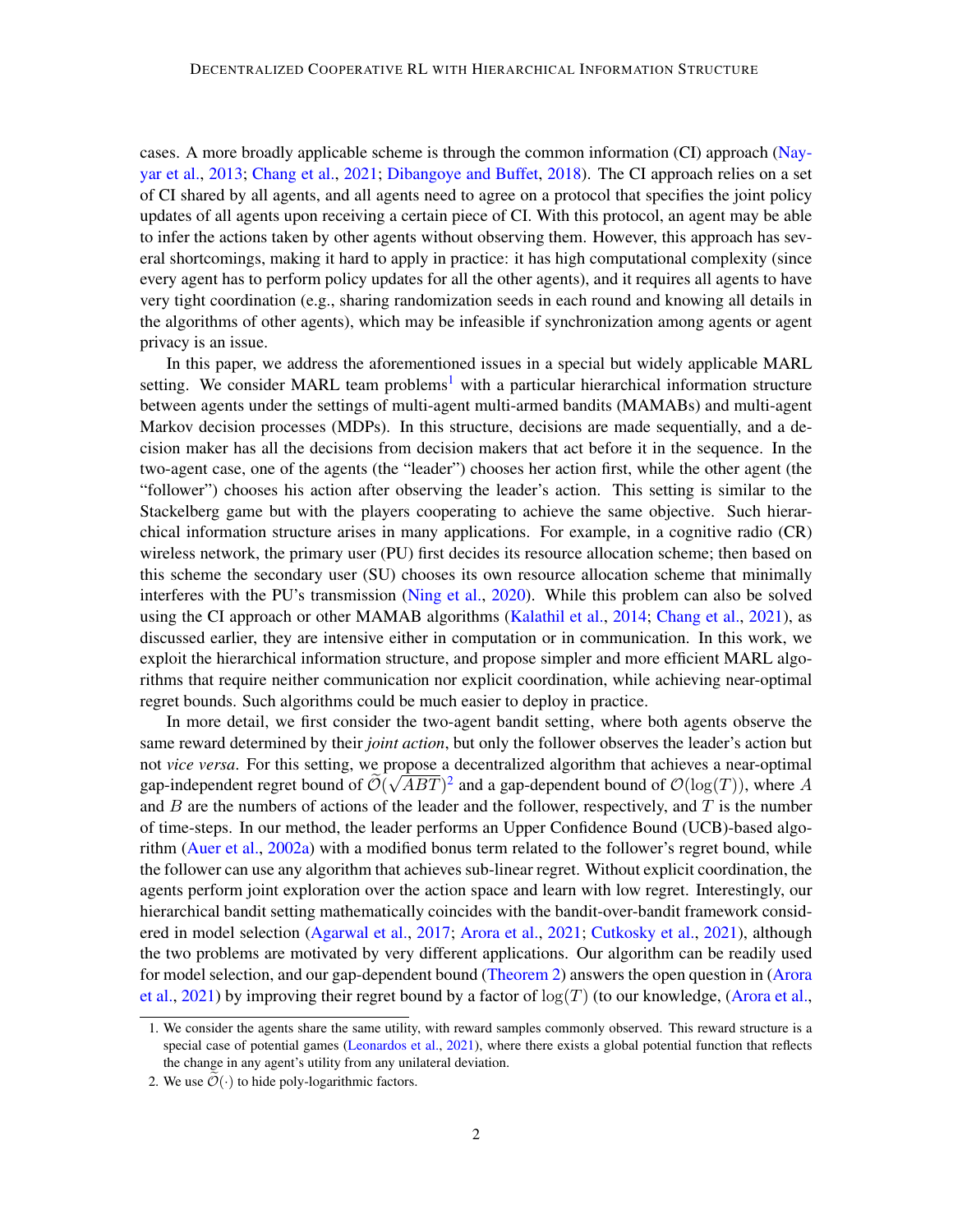[2021\)](#page-13-1) is the only work on model selection that achieves a logarithmic gap-dependent bound). We further extend our idea to two more complicated settings. The first is the case of multiple followers, where each follower only observes its own reward while the leader only observes the sum of the rewards of all followers. The other is the case with a deep hierarchy, where more than two agents make decisions sequentially based on the decisions made by prior agents, and all agents observe the same reward. In both extensions, our algorithms also achieve near-optimal regret bounds.

Next, we generalize the above idea to the two-agent MDP setting. In this setting, the state evolution and reward observable by both agents are sampled from distributions depending on the current state and the joint action of the agents; as before, the follower observes the leader's action but not vice versa. Similar to the bandit case, we propose a decentralized learning method that enables the agents to perform joint exploration without communication or explicit coordination. Our algorithm is based on an intriguing combination of two exploration strategies developed for single-agent reinforcement learning: UCB-H [\(Jin et al.,](#page-15-4) [2018\)](#page-15-4) and UCBVI [\(Azar et al.,](#page-14-4) [2017\)](#page-14-4). By letting the leader execute a UCB-H-styled algorithm and the follower use a UCBVI-styled one, the agents jointly achieve a regret upper bound of  $\mathcal{O}(\sqrt{H^7S^2ABT})$  (*H* is the horizon length, and *T* agents jointly achieve a regret upper bound of  $O(\sqrt{H \cdot S^2 A B T})$  (*H* is the norizon length, and *I* is the number of episodes), while the regret lower bound is  $\Omega(\sqrt{H^2 S A B T})$ , inherited from the single-agent MDP setting [\(Azar et al.,](#page-14-4) [2017\)](#page-14-4). Tightening our bound without sacrificing the benefit of decentralized learning is left as an open question.

Related work. Algorithms for various MAMAB settings have gained increasing interest recently, but there is only a limited literature that investigates the effects and challenges caused by information asymmetry in the setting where agents jointly interact with the environment as is common in MARL applications, with the corresponding MDP setting receiving even less attention. [Chang et al.](#page-14-0) [\(2021\)](#page-14-0) study the MAMAB setting where the reward is determined by the joint action with three types of information asymmetry: unobserved actions and common rewards, observed actions and independent rewards, and unobserved actions and independent rewards; the first two settings can be solved by the notion of the CI approach<sup>[3](#page-2-0)</sup>, while in the last setting they propose an "explore then commit" type algorithm that achieves an  $\mathcal{O}(\log(T))$  regret. [Bai et al.](#page-14-5) [\(2021\)](#page-14-5) consider sample-efficient learning in bandit games and bandit-RL games. Their bandit game corresponds to our hierarchical bandits, but under a general reward setup (i.e., in their setting, the rewards of the two agents have different means, unlike the common-reward setting we consider here). They consider centralized and offline learning assuming access to a sample generator, while we consider decentralized and online learning through interactions with the environment. While their results imply a worst case information-theoretic gap to the Stackelberg game value that cannot be closed, it is not the case in our team problem. On the other hand, our hierarchical MDP has a more general transition structure than their bandit-RL game (in their setting, only the follower is involved in an MDP). [Arora et al.](#page-13-1) [\(2021\)](#page-13-1) study meta-learning over bandit algorithms, which exhibits a similar mathematical structure to our hierarchical bandit problem, though from a very different perspective. Our hierarchical bandit algorithm can be readily used as an algorithm for their setting, and our gap-dependent bound improves their  $\mathcal{O}(\log^2(T))$  bound by a factor of  $\log(T)$ , resolving their question on the tightness of their result.

Most papers on MAMAB consider a set of agents pulling *the same set of arms* simultaneously, and in most of them the agents coordinate through *real-time communications* to collaboratively find the optimal policy, with a few exceptions [\(Bistritz and Leshem,](#page-14-6) [2021;](#page-14-6) [Bistritz et al.,](#page-14-7) [2021;](#page-14-7) [Bubeck](#page-14-8)

<span id="page-2-0"></span><sup>3.</sup> [Their mUCB algorithm for the first setting is equivalently the CI approach in combination with the UCB1 algorithm.](#page-14-8)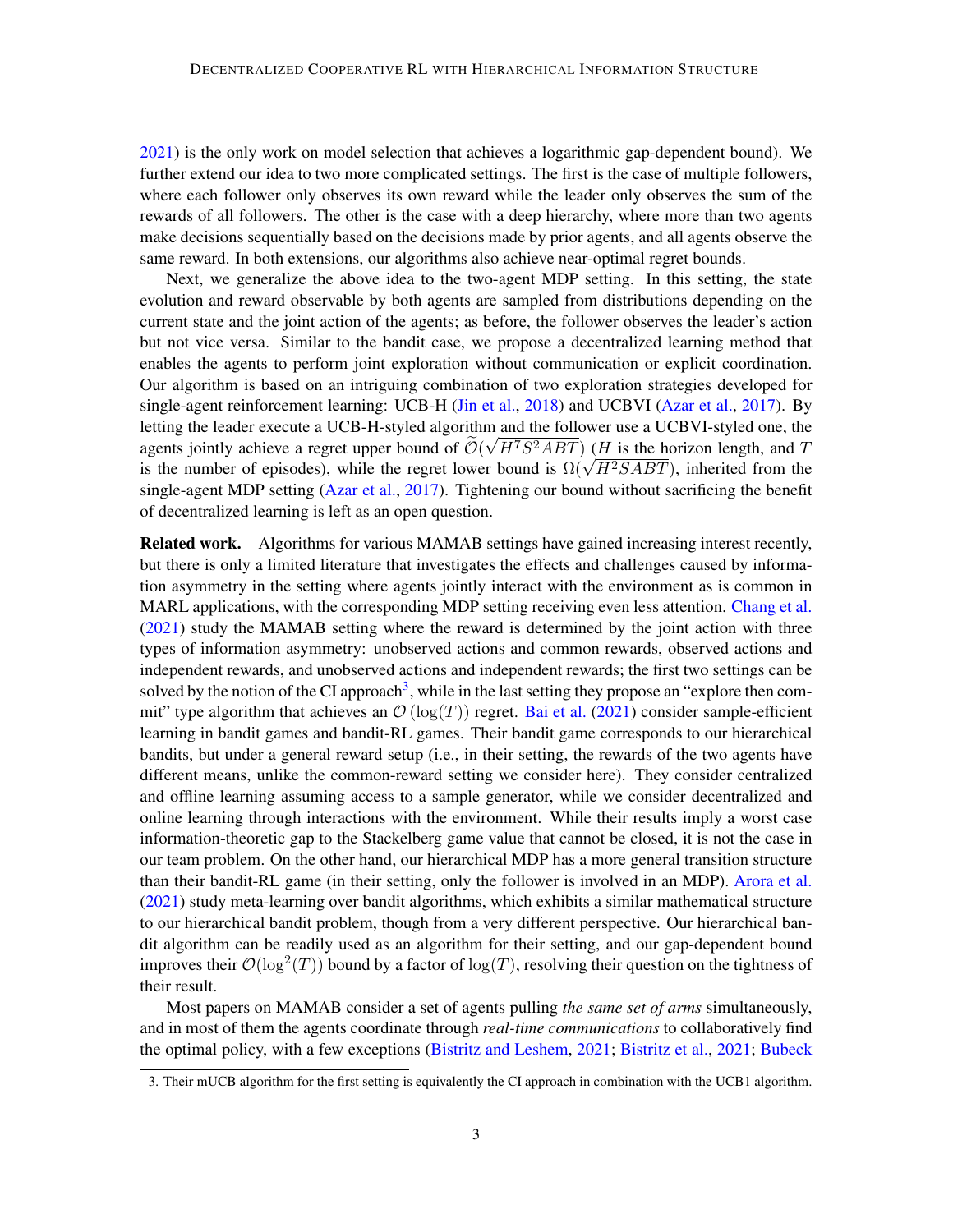[et al.,](#page-14-8) [2021\)](#page-14-8). In the former, the communication resource is either costly [\(Madhushani and Leonard,](#page-15-5) [2020\)](#page-15-5), limited by budget [\(Lalitha and Goldsmith,](#page-15-6) [2021;](#page-15-6) [Vial et al.,](#page-16-3) [2021;](#page-16-3) [Sankararaman et al.,](#page-15-7) [2019;](#page-15-7) [Chawla et al.,](#page-14-9) [2020\)](#page-14-9), or constrained through communication networks [\(Landgren et al.,](#page-15-8) [2021;](#page-15-8) [Shahrampour et al.,](#page-16-1) [2017\)](#page-16-1), so the main focus is on designing communication efficient schemes that achieve the same performance as if there were no information asymmetry. In another related thread, referred to as the matching bandits problem, agents choosing the same arm collide and obtain zero rewards [\(Kalathil et al.,](#page-15-2) [2014;](#page-15-2) [Bistritz and Leshem,](#page-14-6) [2021;](#page-14-6) [Bistritz et al.,](#page-14-7) [2021\)](#page-14-7); here and in a few other works [\(Shahrampour et al.,](#page-16-1) [2017\)](#page-16-1), different agents get different distribution of rewards from the same arm, while in other referenced work they get independent and identically distributed samples from the same arm.

Regret minimization in MARL for Markov games is in general challenging due to the fact that every agent faces a non-stationary environment. It has been shown in [\(Abbasi-Yadkori et al.,](#page-13-2) [2013;](#page-13-2) [Radanovic et al.,](#page-15-9) [2019;](#page-15-9) [Tian et al.,](#page-16-4) [2021\)](#page-16-4) that for single-agent non-stationary MDP problems, to have a sub-linear-in- $T$  regret bound against the best policy is both computationally and statistically hard. Therefore, to establish meaningful guarantees in MARL while keeping the algorithm efficient, special properties of the game have to be considered. [Radanovic et al.](#page-15-9) [\(2019\)](#page-15-9) consider the same two-agent collaborative setting as ours, but requires that the agents exchange their policies after each episode. [Tian et al.](#page-16-4) [\(2021\)](#page-16-4) study another two-agent setting where each agent is agnostic about the actions of the other; however, their algorithm is conservative (with the goal of guarding against an adversarial opponent) and does not exploit the cooperative setting of our problem. [Leonardos et al.](#page-15-3) [\(2021\)](#page-15-3); [Zhang et al.](#page-16-5) [\(2021b\)](#page-16-5); [Fox et al.](#page-14-10) [\(2021\)](#page-14-10); [Ding et al.](#page-14-11) [\(2022\)](#page-14-11); [Zhang et al.](#page-16-6) [\(2022\)](#page-16-6) study multi-agent Markov potential games (more general than the team problem) and establish finite convergence bounds; however, their algorithm does not handle the state-space exploration issue (which is a key element in our work) so their regret bound has an extra problem-dependent factor; besides, only convergence to local Nash equilibria is shown, and there is no guarantee about attaining global optima. Another line of research studies efficient learning in general-sum Markov games with state-space exploration [\(Song et al.,](#page-16-7) [2021;](#page-15-10) [Jin et al.,](#page-15-10) 2021; Mao and Basar, [2022;](#page-15-11) [Mao](#page-15-12) [et al.,](#page-15-12) [2021\)](#page-15-12). However, they consider convergence to (coarse) correlated equilibrium, which is again a weaker equilibrium concept than the global optimum when specialized to the common-payoff setting we consider.

## 2. Preliminaries

We first define some notation. For a positive integer n, we denote  $[n] = \{1, 2, \ldots, n\}$ . For an integer *n*, we define  $n^+ = \max\{n, 1\}.$ 

Two-agent hierarchical bandits. Consider a two-agent MAB where the rewards are decided by the joint action of the two agents U1 (leader) and U2 (follower). Let A and B be the numbers of actions (which are arms in the context) of U1 and U2, respectively, and  $T$  be the number of time steps. Without loss of generality, we assume that  $A, B \leq T$ . Under the hierarchical information structure, in round  $t \in [T]$ , U1 first chooses an action  $a_t \in [A]$ ; after observing U1's action  $a_t$ , U2 then chooses another action  $b_t \in [B]$ . However, U1 cannot observe U2's action  $b_t$ . These two actions jointly generate a noisy reward  $r_t \in [0, 1]$  with expectation  $\mu_{a_t, b_t}$ , and both agents observe<sup>[4](#page-3-0)</sup>

<span id="page-3-0"></span><sup>4.</sup> Our analysis can straightforwardly handle a more general case where U1 and U2 receive different (independent) noisy copies of the reward with the same mean. For simplicity, we assume that they receive the same copy.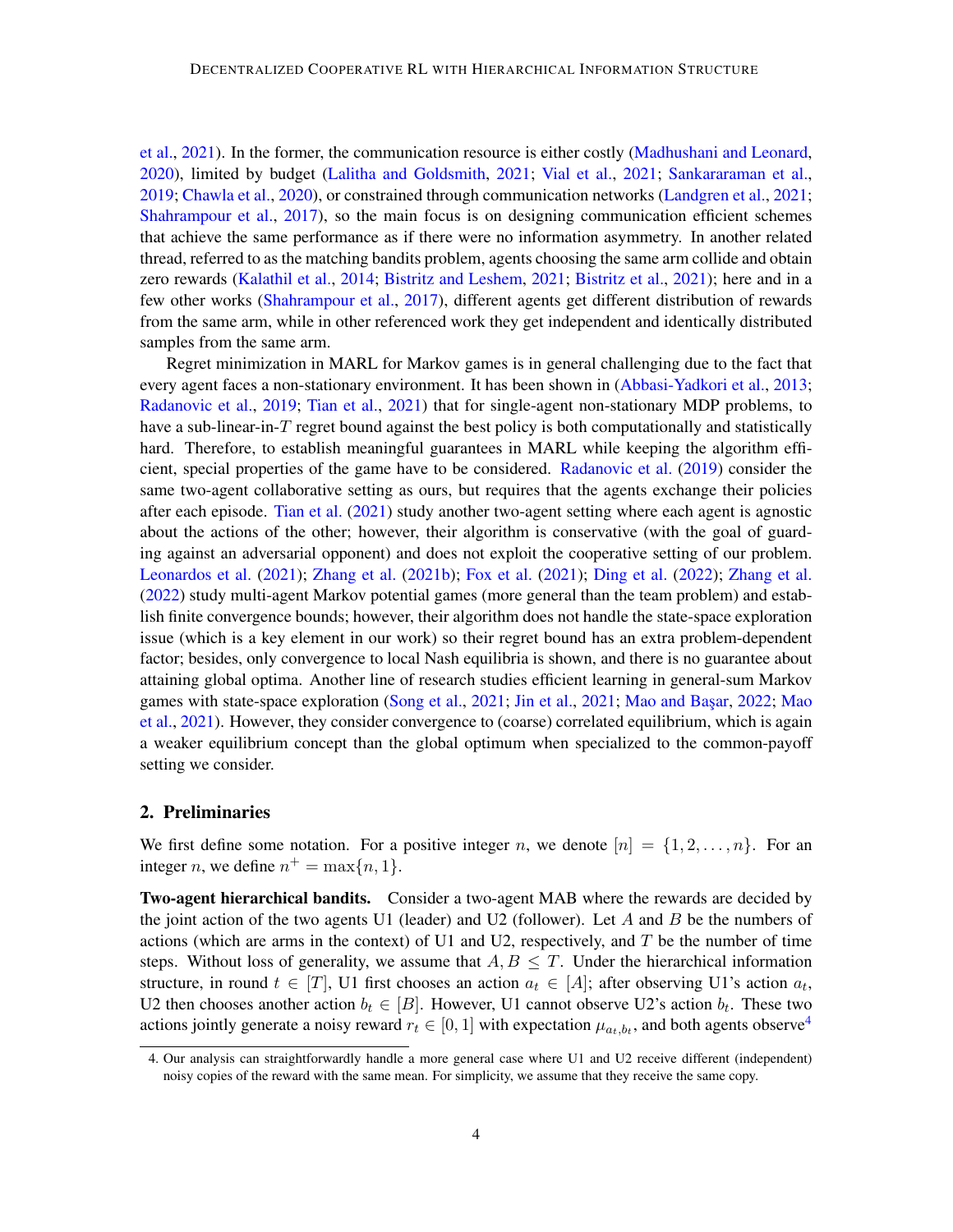$r_t$ . For ease of presentation, we assume without loss of generality that the best action of U2 given any choice of U1 is indexed by 1, i.e.,  $\mu_{a,1} \ge \mu_{a,b}$  for all a, b; similarly, the best action of U1 is indexed by 1, i.e.,  $\mu_{1,1} \ge \mu_{a,1}$  for all a. Then the (common) goal of the agents is to minimize the pseudo-regret defined as follows:

$$
Reg(T) = \sum_{t=1}^{T} (\mu_{1,1} - \mu_{a_t,b_t}).
$$

**Two-agent hierarchical MDPs.** Consider a two-agent H-step finite-horizon MDP where the rewards and state transitions depend on the joint action of the two agents U1 and U2, with the process run over  $T$  episodes. This generalizes the previous two-agent bandit setting. The state space is S, with a number of  $S = |\mathcal{S}|$  states. In each state, U1 and U2 choose actions from  $[A]$  and  $[B]$ , respectively. We assume that  $S, A, B, H$  are all upper bounded by T. Every episode t starts with an initial state  $s_{t,1} \in S$ . In the h-th step of the t-th episode, the agents first observe  $s_{t,h} \in S$ . Under the hierarchical information structure, U1 chooses an action  $a_{t,h} \in [A]$ , followed by U2 choosing another action  $b_{t,h} \in [B]$  upon seeing  $a_{t,h}$ . After the actions are chosen, both agents receive a reward  $r_{t,h} \in [0,1]$  with  $\mathbb{E}[r_{t,h}] = R(s_{t,h}, a_{t,h}, b_{t,h})$ , and then the state transitions to the next state  $s_{t,h+1} \sim P(\cdot|s_{t,h}, a_{t,h}, b_{t,h})$ . The episode ends right after the state transitions to  $s_{t,H+1}$ . In the RL setting we consider, rewards are commonly observed by both agents, but they do not know the reward function  $R$  or the transition probability  $P$ .

An H-step policy for U1 can be represented as  $\pi^1 = \{\pi_1^1, \dots, \pi_H^1\}$ , where  $\pi_h^1 : S \to [A]$  specifies the choice of her action on each state when she is at step  $h$ ; a policy for U2 can be represented as  $\pi^2 = {\pi_1^2, \dots, \pi_H^2}$ , where  $\pi_h^2 : S \times [A] \to [B]$  specifies the choice of his action on each state and under each possible choice of U1, when he is at step  $h$ . We define the state value function at step h under a policy pair  $(\pi^1, \pi^2)$  as

$$
V_h^{\pi^1, \pi^2}(s) = \mathbb{E}\left[\sum_{k=h}^H R(s_k, a_k, b_k) \middle| s_h = s, a_k = \pi_k^1(s_k), b_k = \pi_k^2(s_k, a_k), s_{k+1} \sim P(\cdot | s_k, a_k, b_k), \forall k \ge h\right].
$$

with  $V_{H+1}^{\pi^1,\pi^2}(\cdot) \triangleq 0$ . Also, we define the state-action value function as

$$
Q_h^{\pi^1, \pi^2}(s, a, b) = R(s, a, b) + \mathbb{E}\left[V_{h+1}^{\pi^1, \pi^2}(s_{h+1})\middle|s_{h+1} \sim P(\cdot | s, a, b)\right].
$$

The optimal value functions are then given by  $V_{*,h}(s) = \max_{\pi^1, \pi^2} V_h^{\pi^1, \pi^2}$  $Q_{*,h}(s)$  and  $Q_{*,h}(s, a, b) =$  $\max_{\pi^1, \pi^2} Q_h^{\pi^1, \pi^2}$  $h^{(\pi^+,\pi^+)}(s,a,b)$ . By dynamic programming, we have the following for all  $h, s, a, b$ :

$$
V_{*,h}(s) = \max_{a,b} Q_{*,h}(s,a,b) \quad \text{and} \quad Q_{*,h}(s,a,b) = R(s,a,b) + \mathbb{E}_{s' \sim P(\cdot|s,a,b)} \left[ V_{*,h+1}(s') \right],
$$

with  $V_{*,H+1}(\cdot) \triangleq 0$ . We further define  $Q_{*,h}(s, a) = \max_b Q_{*,h}(s, a, b)$ . With this notation, we can write the regret of the agents as

$$
\operatorname{Reg}(T) = \sum_{t=1}^T \left( V_{*,1}(s_{t,1}) - V_1^{\pi_t^1, \pi_t^2}(s_{t,1}) \right).
$$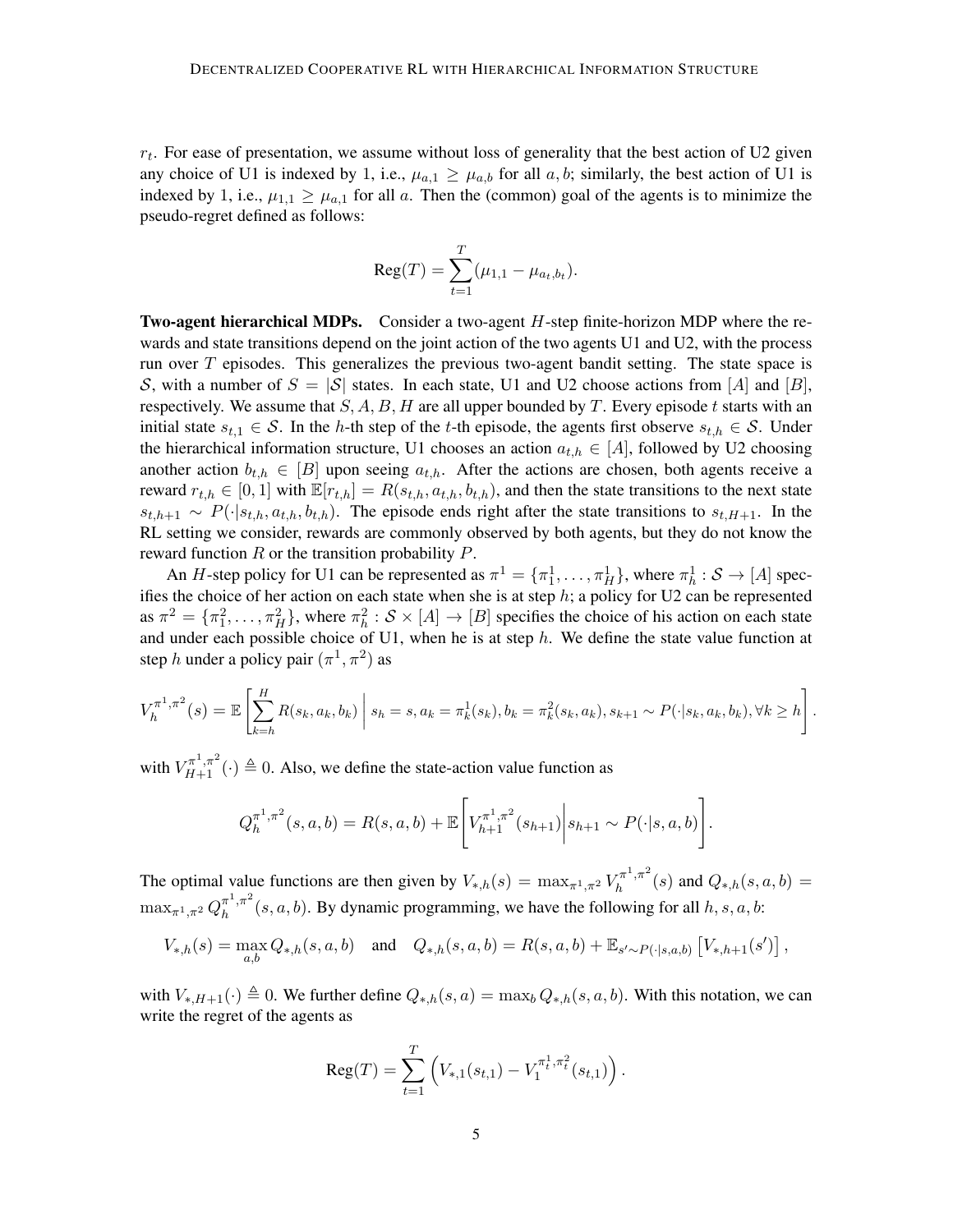Benchmark. In two-agent cases, there are three obvious types of information structure in terms of *action information asymmetry*: the complete information setting, the no information setting, and the hierarchical setting considered in this paper. Learning under the complete information setting is equivalent to the case of single-agent with action space being the product space  $[A] \times [B]$ ; singleequivalent to the case or single-agent with action space being the product space  $[A] \times [B]$ ; single-<br>agent results suggest lower regret bounds of  $\Omega(\sqrt{ABT})$  for the bandit setting and  $\Omega(\sqrt{H^2SABT})$ for the MDP setting, which are achievable by the state-of-the-art algorithms [\(Auer et al.,](#page-14-2) [2002a;](#page-14-2) [Azar et al.,](#page-14-4) [2017\)](#page-14-4). Since both the other two information structures, i.e. the no information setting and the hierarchical setting, also involve exploring among the  $AB$  pairs of actions but with less information, they inherit the lower bounds. Interestingly, with higher complexity and stronger assumptions, one may achieve the lower regret bounds in these two settings as well using the CI approach. For details see [Appendix A.](#page-16-8)

## <span id="page-5-2"></span>3. Learning Hierarchical Bandits

Since U1 does not observe U2's actions, it is unclear how U1 can utilize or interpret the samples she receives. For example, if U1 receives a low reward, one possibility is that U1 has chosen a bad action, so whatever action U2 chooses, the reward is going to be low; but it is also possible that the action chosen by U1 is actually good (i.e., the reward would be high if U2 chose a good subsequent action), but U2 has chosen a bad subsequent action. If the identity of U2's action is not revealed, in general, U1 cannot distinguish these two cases. As mentioned in [Section 1,](#page-0-1) this issue can be resolved by the CI approach, which enables U1 to infer the actions taken by U2, even if they are not directly observable.

We show that providing U2 executes a *no-regret* algorithm (i.e., an algorithm that always guarantees a sub-linear-in-T regret), we can actually make the agents converge to playing optimal actions while keeping U1 agnostic to U2's actions during the whole process. The key observation is that when U2 is a no-regret learning agent, his choices of action under a given action of U1 will converge to the best one, hence avoiding the second possibility mentioned above in the long run.

The following [Assumption 1](#page-5-0) specifies the condition that U2's algorithm should satisfy, for which using an MAB algorithm with near-optimal, high-probability regret guarantee for each action  $a \in$ [A] is enough. Some existing algorithms satisfying this assumption are: UCB [\(Agrawal,](#page-13-3) [1995;](#page-13-3) [Auer](#page-14-2) [et al.,](#page-14-2) [2002a\)](#page-14-2), KL-UCB (Garivier and Cappé, [2011\)](#page-14-12), EXP3.P [\(Auer et al.,](#page-14-13) [2002b\)](#page-14-13), EXP3-IX [\(Neu,](#page-15-13)  $2015$  $2015$ ).  $5$ 

<span id="page-5-0"></span>**Assumption 1** *U2 guarantees the following for some universal constant*  $\kappa \geq 1$  *with probability at*  $least 1 - \delta$ :

$$
\forall t, a, \qquad \sum_{\tau=1}^t \mathbb{I}[a_{\tau} = a](\mu_{a,1} - \mu_{a,b_{\tau}}) \leq \sqrt{\kappa B \sum_{\tau=1}^t \mathbb{I}[a_{\tau} = a] \log(T/\delta)}.
$$

With [Assumption 1,](#page-5-0) our algorithm is presented in [Algorithm 1.](#page-6-0) In [Algorithm 1,](#page-6-0) U2 simply executes the specified algorithm. On the other hand, U1 follows a selection rule that is very similar

<span id="page-5-1"></span><sup>5.</sup> While in [Assumption 1](#page-5-0) we assume that U2 uses a near-optimal algorithm for MAB for ease of presentation, our framework can also handle the case where he uses some sub-optimal algorithm (the final regret bound will also be sub-optimal though).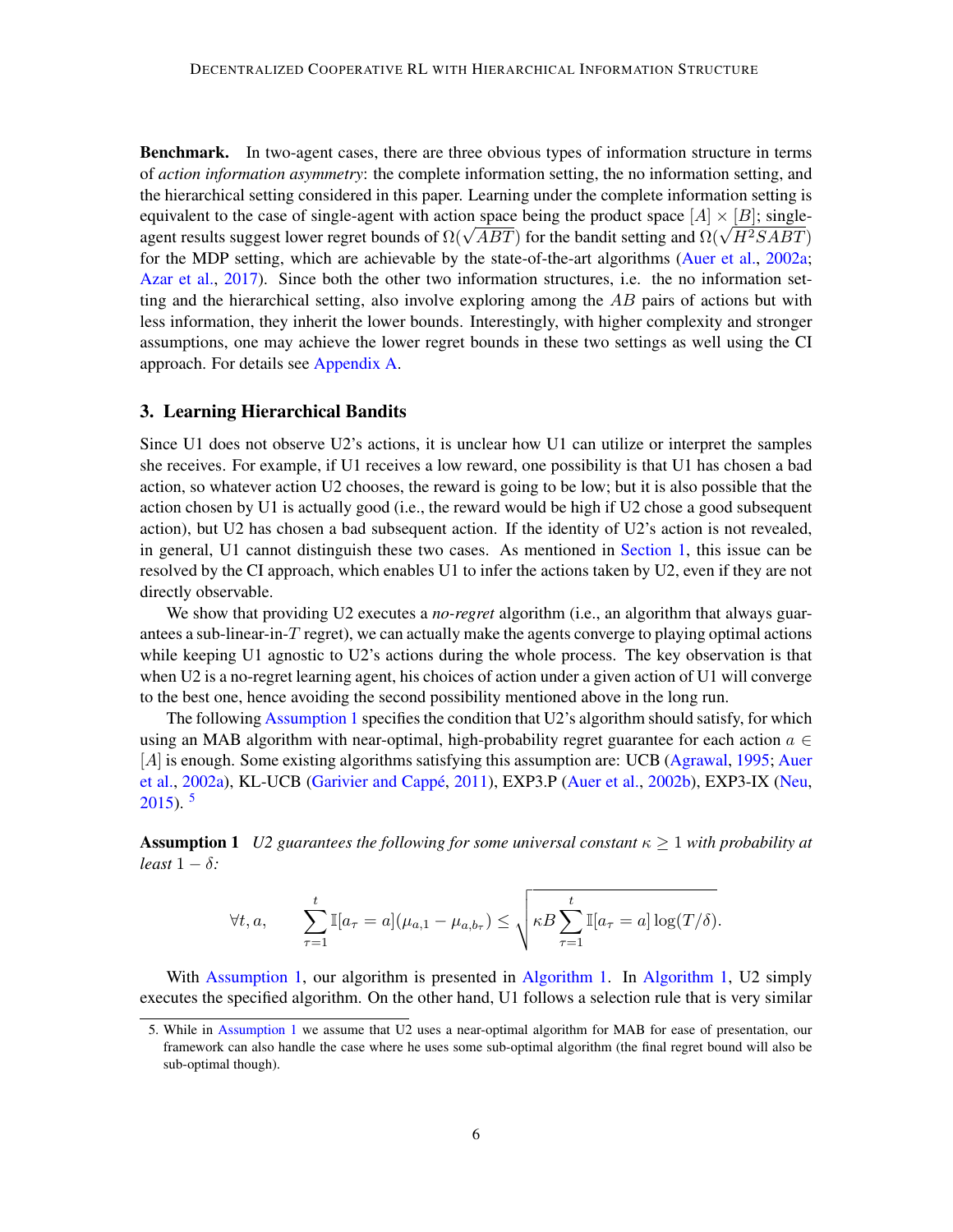<span id="page-6-0"></span>Algorithm 1 UCB for Hierarchical Bandits

- 1 define:  $c > 0$  is a universal constant.
- 2 U2 starts running algorithms satisfying [Assumption 1](#page-5-0) (or [Assumption 2\)](#page-7-0) with some  $\kappa \ge 1$  (we denote the instance of algorithm under action  $a \in [A]$  as  $\mathsf{ALG}(a)$ ).
- 3 for  $t = 1, 2, ..., T$  do
- <span id="page-6-2"></span>4 | U1 chooses  $a_t \in \text{argmax}$  $a \in [A]$  $\hat{\mu}_t(a) + \sqrt{\frac{\kappa B \log(T/\delta)}{n_t(a)^+}} + c \sqrt{\frac{\log(T/\delta)}{n_t(a)^+}}$ .  $(\hat{\mu}_t(a), n_t(a))$  are defined in [\(1\)](#page-6-1))
- 5 After observing  $a_t$ , U2 calls ALG $(a_t)$ , which outputs an action  $b_t$ .
- 6 | U2 chooses  $b_t$ .
- 7 | U1 and U2 observe  $r_t$ , and U2 updates ALG $(a_t)$  using  $r_t$ . end

to the UCB1 algorithm of [Auer et al.](#page-14-2) [\(2002a\)](#page-14-2). Specifically, in the beginning of each round  $t$ , U1 calculates the *empirical mean* of each of her actions:

<span id="page-6-1"></span>
$$
\hat{\mu}_t(a) = \frac{1}{n_t(a)^+} \sum_{\tau=1}^{t-1} \mathbb{I}[a_{\tau} = a] r_{\tau}, \quad \text{where } n_t(a) = \sum_{\tau=1}^{t-1} \mathbb{I}[a_{\tau} = a]
$$
 (1)

Also, U1 calculates the *bonus* for action a, which is simply the *average regret upper bound* of U2 on action a up to time  $t - 1$  (by [Assumption 1,](#page-5-0) the regret on action a up to time  $t - 1$  is upper bounded by  $\sqrt{\kappa B n_t(a) \log(T/\delta)}$ , plus a term given by the Hoeffding bound (see [Line 4](#page-6-2) of [Algorithm 1\)](#page-6-0). Then U1 simply chooses the arm with the largest empirical mean plus bonus. While appearing similar, it is not the same as the standard UCB1 algorithm. First, the empirical mean  $\hat{\mu}_t(a)$  is an average over samples that are not identically distributed since each  $r_t$  also depends on the action chosen by U2. Second, the construction of the bonus term involves the *regret upper bound* of U2, in addition to another term implied by concentration inequalities. However, our algorithm is indeed inspired by the UCB1 algorithm — in UCB1, the bonus term is designed to fulfill the following two properties: 1) for every arm  $a$ , the empirical mean of reward plus bonus should upper bound the true mean of reward with high probability; 2) the sum of bonus of the chosen arms in rounds  $t = 1, 2, \ldots, T$  should be sub-linear in T. With both properties, the UCB1 algorithm is guaranteed to have sub-linear regret.

In our case, we shall identify  $\mu_{a,1}$  as the "true mean of reward" of arm a. To satisfy the first property above, we would like to add a bonus term that upper bounds  $\mu_{a,1} - \hat{\mu}_t(a)$ . Note that  $\hat{\mu}_t(a)$ is the mean of reward of U2 in the rounds when U1 chooses a, so  $\mu_{a,1} - \hat{\mu}_t(a)$  is simply the *average regret* of U2 under U1's action a. Therefore, adding the regret bound of U2 as the bonus of U1 gives the first property above. The second property is also satisfied as long as U2 uses algorithms with sub-linear regret guarantees.

We remark that it is important for U1 to use a slightly larger bonus (i.e.,  $\tilde{\mathcal{O}}(\sqrt{B/n_t(a)})$ ) rather than the standard one she would use when she plays alone (i.e.,  $\tilde{O}(\sqrt{1/n_t(a)})$ ). This extra  $\sqrt{B}$ factor makes the bonus of U1 decrease at a slower rate, leading to more exploration on each of U1's actions, and allowing U2 to have enough time to find the best action under each of U1's actions.

<span id="page-6-3"></span>The analysis of this algorithm is straightforward given the above intuition, which we show in the following theorem.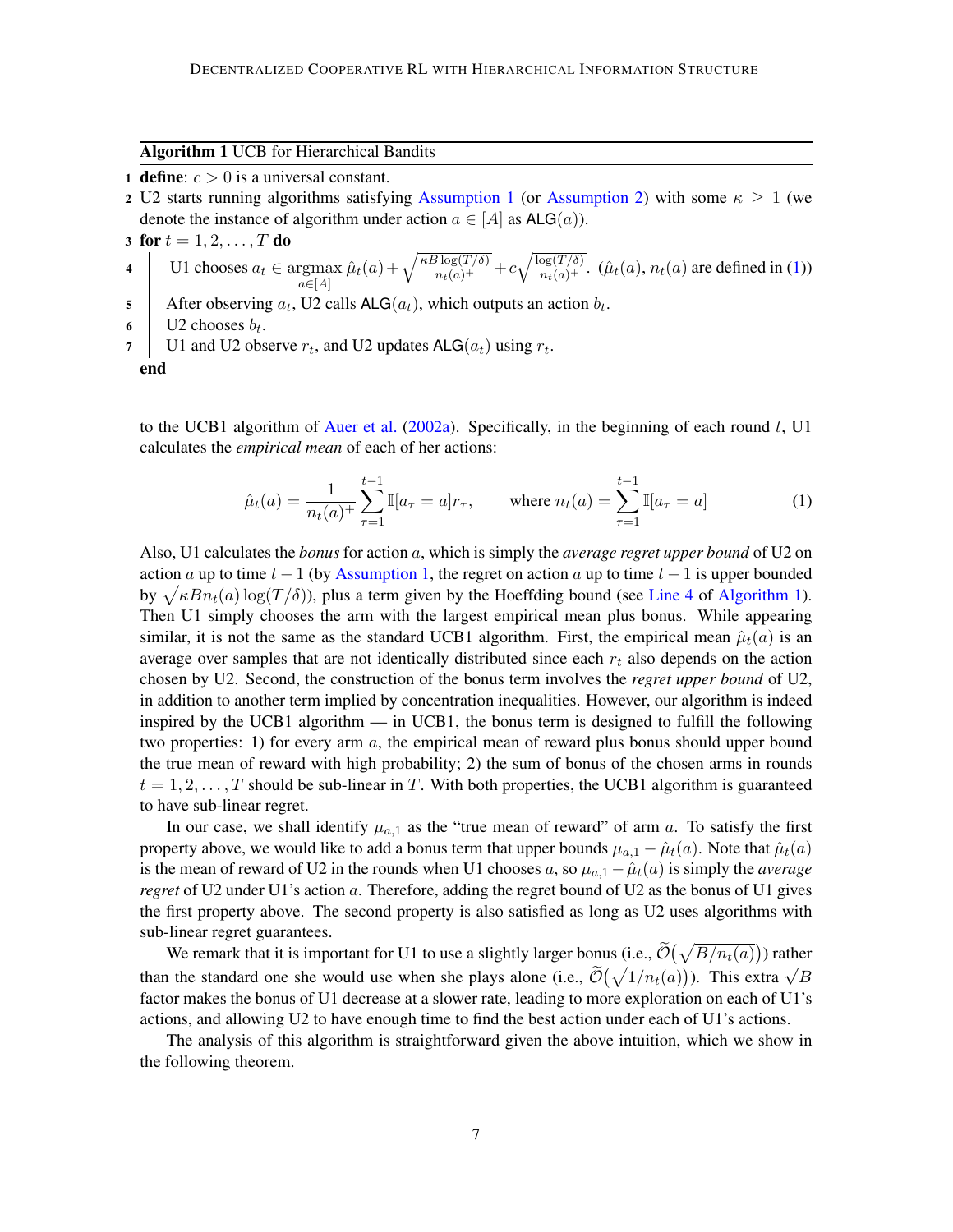Theorem 1 *Suppose that U2 uses algorithms that satisfy [Assumption 1.](#page-5-0) Then [Algorithm 1](#page-6-0) guarantees that with probability at least*  $1 - \mathcal{O}(\delta)$ ,  $\text{Reg}(T) = \mathcal{O}(\sqrt{ABT \log(T/\delta)})$ .

Proof

$$
\sum_{t=1}^{T} (\mu_{1,1} - \mu_{a_t,b_t})
$$
\n
$$
\leq \sum_{t=1}^{T} \left( \frac{1}{n_t(1)^+} \sum_{\tau=1}^{t-1} \mathbb{I}[a_{\tau} = 1] \mu_{1,b_{\tau}} + \sqrt{\frac{\kappa B \log(T/\delta)}{n_t(1)^+}} - \mu_{a_t,b_t} \right) \text{ (by Assumption 1 with } a = 1)
$$
\n
$$
\leq \sum_{t=1}^{T} \left( \hat{\mu}_t(1) + c \sqrt{\frac{\log(T/\delta)}{n_t(1)^+}} + \sqrt{\frac{\kappa B \log(T/\delta)}{n_t(1)^+}} - \mu_{a_t,b_t} \right) \text{ (by Lemma 10)}
$$
\n
$$
\leq \sum_{t=1}^{T} \left( \hat{\mu}_t(a_t) + c \sqrt{\frac{\log(T/\delta)}{n_t(a_t)^+}} + \sqrt{\frac{\kappa B \log(T/\delta)}{n_t(a_t)^+}} - \mu_{a_t,b_t} \right) \text{ (by the selection rule of } a_t)
$$
\n
$$
= \sum_{t=1}^{T} (\hat{\mu}_t(a_t) - \mu_{a_t,b_t}) + \mathcal{O}\left(\sqrt{ABT \log(T/\delta)}\right)
$$
\n
$$
= \sum_{t=1}^{T} \mathbb{I}[a_t = a] (\hat{\mu}_t(a) - \mu_{a,1}) + \sum_{t=1}^{T} \mathbb{I}[a_t = a] (\mu_{a,1} - \mu_{a_t,b_t}) + \mathcal{O}\left(\sqrt{ABT \log(T/\delta)}\right)
$$
\n
$$
\xrightarrow{\text{term}_1} \qquad \xrightarrow{\text{term}_2} \qquad \xrightarrow{\text{term}_2}
$$

Notice that  $\mathbf{term}_2 = \mathcal{O}\left(\sum_{a \in [A]} \sqrt{n_{T+1}(a) \log(T/\delta)}\right) = \mathcal{O}\left(\sqrt{ABT \log(T/\delta)}\right)$  due to [Assump](#page-5-0)[tion 1.](#page-5-0) Besides, by Azuma's inequality, with probability at least  $1 - \mathcal{O}(\delta)$ , for all t and a,

$$
\hat{\mu}_t(a) = \frac{\sum_{\tau=1}^{t-1} \mathbb{I}[a_{\tau}=a]r_{\tau}}{n_t(a)^+} \le \frac{\sum_{\tau=1}^{t-1} \mathbb{I}[a_{\tau}=a] \mu_{a,b_{\tau}}}{n_t(a)^+} + \mathcal{O}\left(\sqrt{\frac{\log(T/\delta)}{n_t(a)^+}}\right) \le \mu_{a,1} + \mathcal{O}\left(\sqrt{\frac{\log(T/\delta)}{n_t(a)^+}}\right).
$$

Therefore, term $_1\leq \mathcal{O}\left(\sum_{a\in [A]}\sum_{t=1}^T \mathbb{I}[a_t=a] \sqrt{\frac{\log(T/\delta)}{n_t(a)^+}}\right)$  $\big) = \mathcal{O}\left(\sqrt{AT\log(T/\delta)}\right)$ . Combining  $\overline{n_t(a)^+}$ everything finishes the proof. **T** 

For MAB, there are also algorithms with refined gap-dependent regret bounds with only  $\mathcal{O}(\log(T))$ dependence on  $T$  (e.g., the UCB1 algorithm of [Auer et al.](#page-14-2) [\(2002a\)](#page-14-2)). Below we show that if U2 executes such algorithms, the overall regret can also be of order  $\mathcal{O}(\log(T))$ . Such algorithms satisfy the following assumption:

<span id="page-7-0"></span>**Assumption 2** *U2 guarantees the following for some universal constant*  $\kappa \geq 1$  *with probability at least*  $1 - \delta$ *:* 

$$
\forall t, a, \qquad \sum_{\tau=1}^t \mathbb{I}[a_{\tau} = a](\mu_{a,1} - \mu_{a,b_{\tau}}) \leq \min\left\{\kappa \sum_{b \in \mathcal{B}_a^{\times}} \frac{\log(T/\delta)}{\mu_{a,1} - \mu_{a,b}}, \sqrt{\kappa B \sum_{\tau=1}^t \mathbb{I}[a_{\tau} = a] \log(T/\delta)}\right\},\,
$$

where  $\mathcal{B}_a^{\times} \triangleq \{b \in [B]: \mu_{a,1} - \mu_{a,b} > 0\}$  is the set of sub-optimal arms of U2 under U1's action a.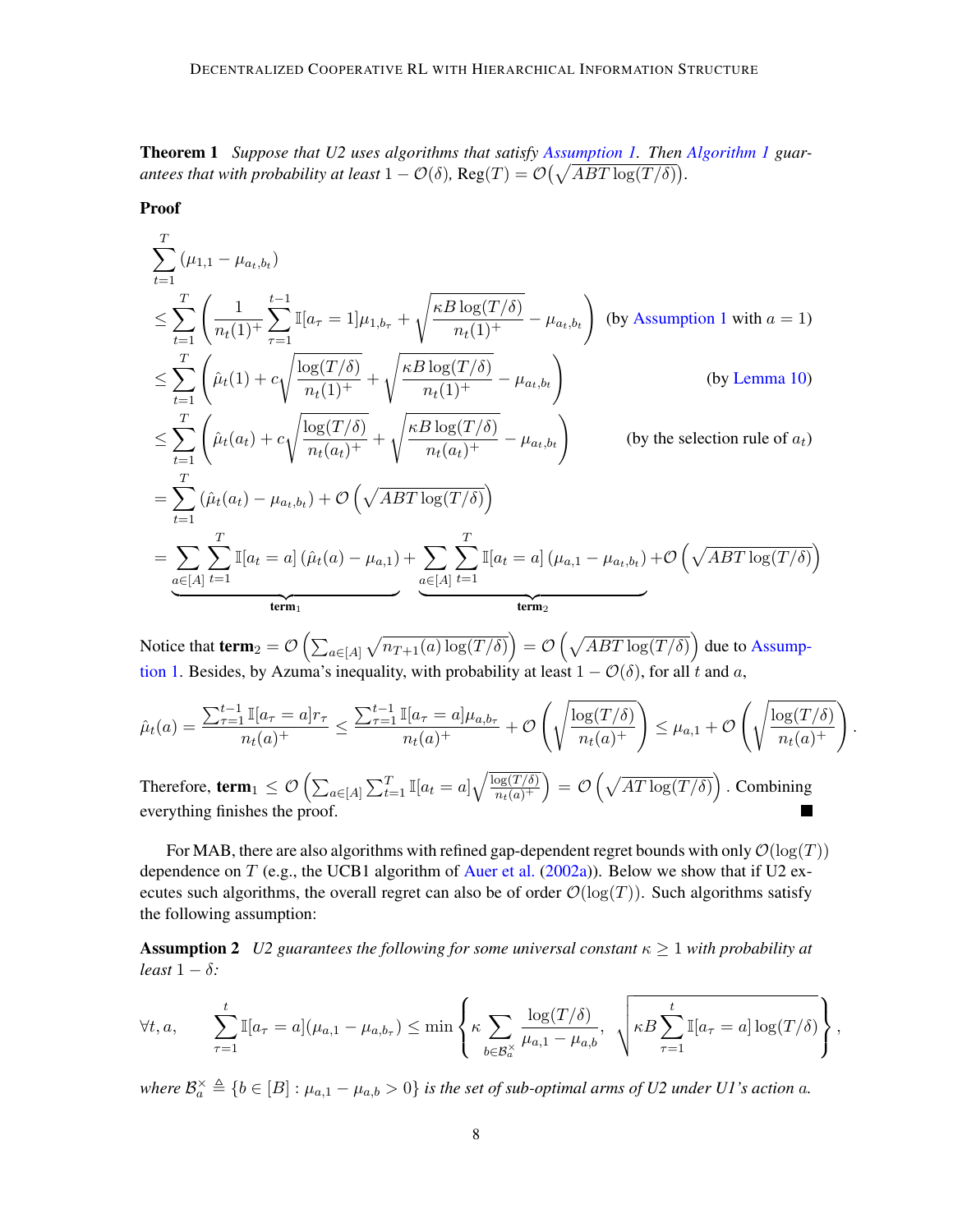With [Assumption 2,](#page-7-0) [Algorithm 1](#page-6-0) has the following guarantee:

Theorem 2 *Suppose that U2 uses algorithms that satisfy [Assumption 2.](#page-7-0) Then [Algorithm 1](#page-6-0) guarantees that with probability at least*  $1 - \mathcal{O}(\delta)$ *,* 

<span id="page-8-0"></span>
$$
\operatorname{Reg}(T) = \mathcal{O}\left(\sum_{a \in \mathcal{A}^{\times}} \frac{B \log(T/\delta)}{\mu_{1,1} - \mu_{a,1}} + \sum_{a \in \mathcal{A}^{\circ}} \sum_{b \in \mathcal{B}_{a}^{\times}} \frac{\log(T/\delta)}{\mu_{a,1} - \mu_{a,b}}\right),\,
$$

*where*  $\mathcal{A}^{\circ} \triangleq \{a \in [A] : \mu_{1,1} = \mu_{a,1}\}, \mathcal{A}^{\times} \triangleq \{a \in [A] : \mu_{1,1} - \mu_{a,1} > 0\} = [A] \setminus \mathcal{A}^{\circ},$  and  $\mathcal{B}_{a}^{\times}$  is as *defined in [Assumption 2.](#page-7-0)*

The proof is deferred to [Appendix B.](#page-17-0) In [Theorem 2,](#page-8-0) the regret consists of two parts. For an action  $a \in [A]$  that is sub-optimal (i.e.,  $\mu_{1,1} > \mu_{a,1}$ ), the regret scales with  $\frac{B}{\mu_{1,1}-\mu_{a,1}}$ ; for optimal ones (i.e.,  $\mu_{1,1} = \mu_{a,1}$ ), the regret scales with  $\sum_{b \in \mathcal{B}_{a}^{\times}}$  $\frac{1}{\mu_{a,1}-\mu_{a,b}}$ , i.e., the sum of inverse gaps of all U2's sub-optimal actions under a.

Our hierarchical bandit setting coincides with the model selection problem studied in [Arora](#page-13-1) [et al.](#page-13-1) [\(2021\)](#page-13-1). Our result in [Theorem 2](#page-8-0) improves their results in two ways. First, when using UCBbased algorithms as the base algorithm, our regret bound scales with  $log(T)$ , while theirs scales with  $\log^2(T)$ . This answers their open question regarding whether  $\log^2(T)$  is tight (see the discussion in their Section 4.1). Second, while they assume that U1's optimal action is unique (i.e., for all  $a \neq 1$ ,  $\mu_{1,1} > \mu_{a,1}$ , we do not make such an assumption.

## <span id="page-8-1"></span>3.1. Extensions

**Multiple Followers Case** Our framework can be easily extended to the case when there is a leader and multiple followers where each of the followers' rewards is only a function of the choice of the leader and the individual follower as well as independent across others, and the reward of the leader is an average/sum of that of all the followers. This is particularly useful in modeling networks with a star topology, e.g., federated learning systems (with leader being the server and followers being the clients), mobile networks (with leader being the base station/access point and followers being the mobile users), etc. In these networks, it is usually the case that the followers are heterogeneous and move into or out of the networks dynamically. Since our proposed method does not require per-round coordination and treats the algorithms of the followers as black boxes, the coordination overhead for the leader can be relatively low. Besides, our algorithm largely preserves privacy for the followers, which is also much more preferable than other schemes where the leader is required to know the algorithm of the followers. In [Appendix C,](#page-24-0) we show that near-optimal regret bounds can also be obtained in this case with an idea similar to that presented in [Section 3.](#page-5-2)

**Deep Hierarchy Case** While in [Section 3](#page-5-2) we consider a two-layer model which only involves U1 and U2, the idea can be generalized to the case where there are  $D > 2$  layers. In other words, in each round, the decision is made jointly by  $D$  agents with a fixed ordering, where agents making decision earlier cannot observe the actions taken by agents making decisions later. Such a protocol may be useful in modeling networks with deeper hierarchy, e.g., mobile networks where macro-, micro-, pico-, and femto- base stations are overlaid to serve user equipments [\(Jain et al.,](#page-14-14) [2011;](#page-14-14) [Wei](#page-16-9) [and Liao,](#page-16-9) [2017;](#page-16-9) [Sigwele et al.,](#page-16-10) [2020\)](#page-16-10). In [Appendix D,](#page-26-0) we design a multi-layer UCB algorithm for this setting, and show near-optimal regret bounds for it.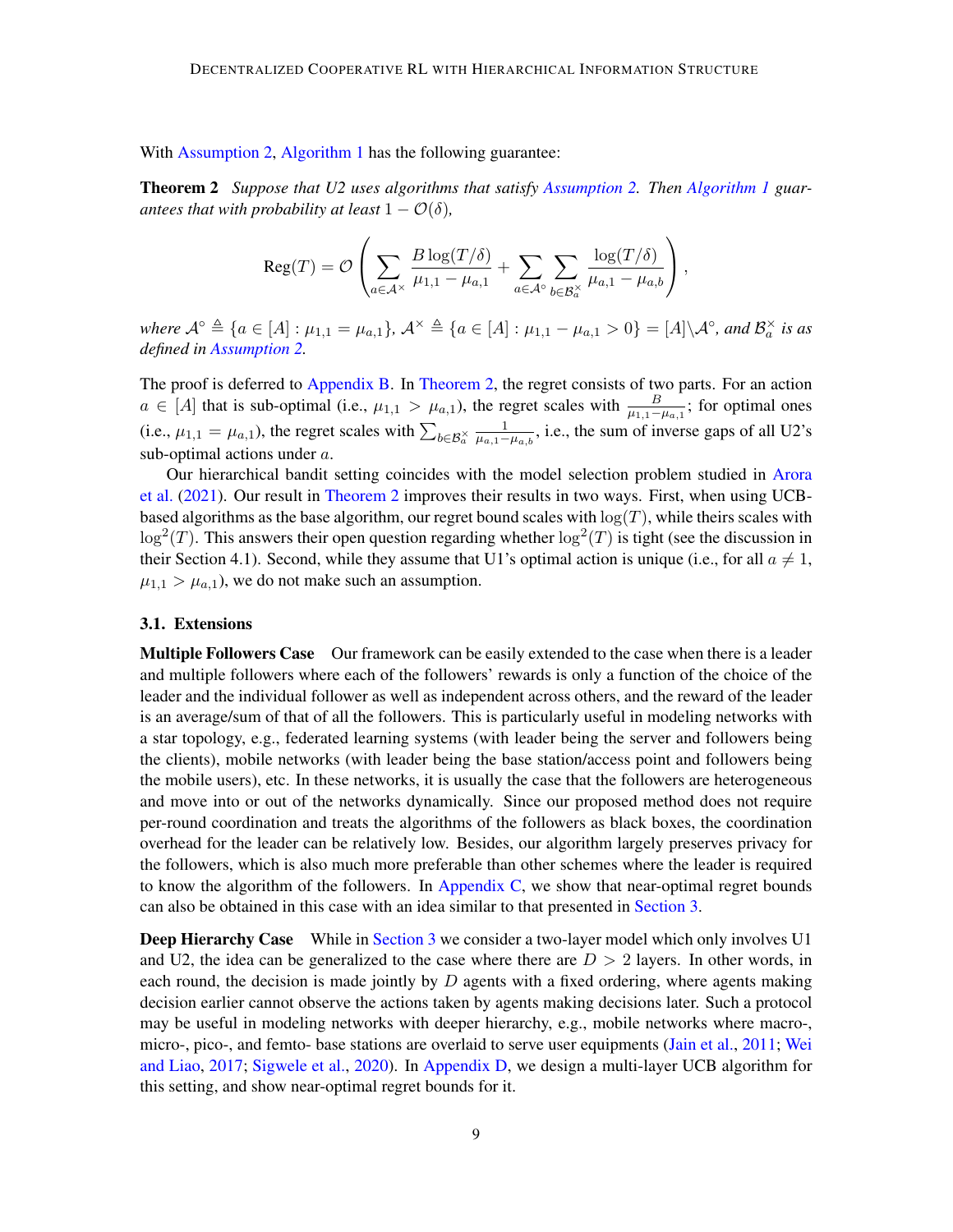## 4. Learning Hierarchical MDPs

This setting is much more challenging than the hierarchical bandit setting. First, notice that in this setting, both agents are facing non-stationary transition and reward because of the dependence of these quantities on the policy of the other agent, which varies with time. Obtaining regret bounds in such time-varying MDPs is in general hard [\(Abbasi-Yadkori et al.,](#page-13-2) [2013;](#page-13-2) [Radanovic et al.,](#page-15-9) [2019;](#page-15-9) [Tian et al.,](#page-16-4) [2021\)](#page-16-4), except for problems with special structures or extra assumptions [\(Radanovic et al.,](#page-15-9) [2019;](#page-15-9) [Tian et al.,](#page-16-4) [2021;](#page-16-4) [Leonardos et al.,](#page-15-3) [2021\)](#page-15-3) like our case here. Second, notice that in the bandit case, given any choice of U1, U2 is essentially facing a stationary MAB problem, and thus we can directly apply existing theorems for standard MAB; however, in the MDP case, the world that U2 sees on a certain step is still affected by the non-stationarity of U1's policies in future steps. In this case, standard analysis for stationary MDPs cannot be directly applied.

An initial idea to deal with this setting is to let both agents run existing UCB-based algorithms (e.g., UCBVI [\(Azar et al.,](#page-14-4) [2017\)](#page-14-4), UCB-H [\(Jin et al.,](#page-15-4) [2018\)](#page-15-4)) with an increased bonus term for U1 to compensate for the regret of U2, imitating our hierarchical bandit solution. However, as we point out above, U2's world is also affected by the policies of U1 in future steps. Therefore, a natural solution is to do the following: besides letting U1 add extra bonus to compensate the regret of U2, we also let U2 add extra bonus to compensate the regret of U1 in future steps. Unfortunately, for this hypothetical algorithm, it is unclear to us how to obtain a regret bound that is polynomial in the number of steps  $H$ . This is because by recursively adding extra bonus in each layer, we end up with a factor of  $(AB)^{H/2}$  in the regret bound, similar to the "Deep Hierarchy Case" discussed in [Section 3.1](#page-8-1) and [Appendix D.](#page-26-0)

To address this issue, instead of trying to let U2 best respond to the non-stationary world created by U1, we exploit the fact that U2 has full knowledge about the joint action space, and let U2 find the best *joint policy* of U1 and U2. Then U2 will execute his part of this joint policy even though U1 may not follow it. Although this brings other issues (discussed later), it avoids the need of U2 to compensate for the regret of U1 in later steps, and prevents the exponential blowup in the regret bound.

Our algorithm for hierarchical MDPs is presented in [Algorithm 2.](#page-10-0) To avoid cluttered notation, we drop the episode index t when presenting the algorithm. Unlike [Algorithm 1](#page-6-0) where we can plug in any algorithm for U2 with the desired regret bound, in [Algorithm 2](#page-10-0) we specify both agents' algorithms. We leave as an open problem how to design a black-box-reduction-styled algorithm for the MDP setting similar to [Algorithm 1.](#page-6-0)

In [Algorithm 2,](#page-10-0) U1 maintains optimistic value function estimators  $V_h^1(s)$ ,  $Q_h^1(s, a)$ , and U2 maintains  $V_h^2(s), Q_h^2(s,a,b)$  for every  $h=1,\ldots,H.$  Their constructions are based on two standard UCB-based algorithms. Specifically, the constructions of  $V_h^1(s)$  and  $Q_h^1(s, a)$  [\(Line 17-](#page-10-1)[Line 18\)](#page-10-2) are similar to those of UCB Q-learning [\(Jin et al.,](#page-15-4) [2018\)](#page-15-4), with the bonus term  $bns_\tau^1$  enlarged by a factor similar to those of UCB Q-learning (Jin et al., 2018), with the bonds term  $\mathsf{D} \mathsf{ns}_\tau$  enlarged by a factor of  $\sqrt{SB}$ . Like in the bandit setting from [Section 3,](#page-5-2) U1 faces a non-stationary environment, and or  $\sqrt{B}$ . Like in the bandit setting from Section 3, 0.1 faces a non-stationary environment, and the extra  $\sqrt{B}$  factor is used to compensate for the regret of U2 in future steps<sup>[6](#page-9-0)</sup>. On the other hand, the constructions of  $V_h^2(s)$  and  $Q_h^2(s, a, b)$  [\(Line 26](#page-10-3)[-Line 27\)](#page-10-4) are similar to those of UCBVI [\(Azar](#page-14-4) [et al.,](#page-14-4) [2017\)](#page-14-4). In particular,  $V_h^2(s)$  is obtained by jointly optimizing over the actions of U1 and U2 [\(Line 27\)](#page-10-4), conforming to our previous discussions.

Perhaps the most intriguing is why we use UCB-H for U1 but UCBVI for U2. From a high level, this is because UCB-H shrinks its confidence set of value functions at a slower rate, while

<span id="page-9-0"></span><sup>6.</sup> The extra  $\sqrt{S}$  factor arises from a technical difficulty, and we are unsure whether it is necessary.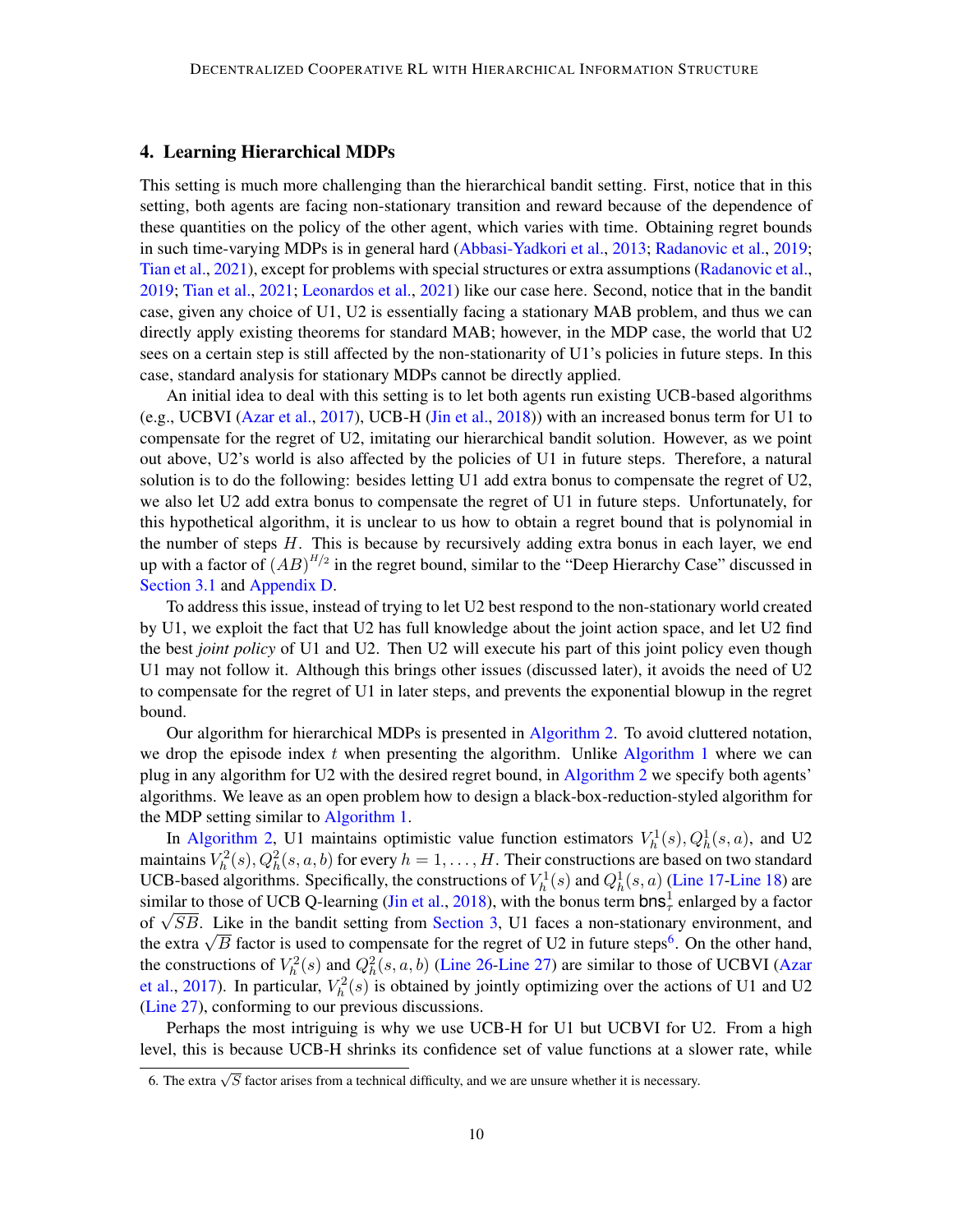<span id="page-10-0"></span>Algorithm 2 UCB-H/UCBVI for Hierarchical MDP

<span id="page-10-5"></span><span id="page-10-1"></span>1 define:  $\alpha_{\tau} = \frac{H+1}{H+\tau}$  $\frac{H+1}{H+\tau}$ , bns $\frac{1}{\tau} = c' \sqrt{\frac{H^3 SB \log(T/\delta)}{\tau^+}}$ , bns $\frac{2}{\tau} = c \sqrt{\frac{H^2 S \log(T/\delta)}{\tau^+}}$  where  $c, c' \geq 1$  are universal constants. 2 initialize:  $Q_h^1(s, a), Q_h^2(s, a, b) \leftarrow H \ \forall h, s, a, b$ ,  $3\; n_h(s,a), n_h(s,a,b), n_h(s,a,b,s'), \theta_h(s,a,b) \leftarrow 0 \;\; \forall h,s,a,b,s'.$ 4 for  $t = 1, \ldots, T$  do  $\mathfrak{g}$  U1 and U2 observes  $s_1$ . 6 for  $h = 1, \ldots, H$  do 7 | U1 chooses  $a_h \in \text{argmax}_a Q_h^1(s_h, a)$ .  $\mathbf{8}$  | U2 observes  $a_h$ . **9** U2 chooses  $b_h \in \text{argmax}_b Q_h^2(s_h, a_h, b)$ . 10 U1 and U2 observe  $r_h$  and  $s_{h+1}$ . 11 U1 updates counts of visits:  $n_h(s_h, a_h) \stackrel{+}{\leftarrow} 1$ . (" $\stackrel{+}{\leftarrow} 1$ " means to increase the number by 1.) 12 U2 updates counts of visits:  $n_h(s_h, a_h, b_h) \stackrel{+}{\leftarrow} 1$ ,  $n_h(s_h, a_h, b_h, s_{h+1}) \stackrel{+}{\leftarrow} 1$ . 13 U2 updates cumulative reward:  $\theta_h(s_h, a_h, b_h) \stackrel{+}{\leftarrow} r_h$ . end 14 | U1 updates  $Q/V$  functions ( $\approx$  UCB-H update rule): 15  $V_{H+1}^1(\cdot) \leftarrow 0.$ 16 **for**  $h = 1, \ldots, H$  do 17  $Q_h^1(s_h, a_h) \leftarrow (1 - \alpha_\tau) Q_h^1(s_h, a_h) + \alpha_\tau (r_h + V_{h+1}^1(s_{h+1}) + \text{bns}_\tau^1)$ 18  $\left| V_h^1(s_h) \leftarrow \min\{\max_a Q_h^1(s_h, a), H\}$ 19 where  $\tau = n_h(s_h, a_h)$ . end 20 U2 updates  $Q/V$  functions ( $\approx$  UCBVI update rule): 21 Let  $\hat{P}_h(s' | s, a, b) = \frac{n_h(s, a, b, s')}{n_h(s, a, b)}$  $\frac{h_{h}(s,a,b,s')}{n_{h}(s,a,b)}$  and  $\hat{R}_{h}(s,a,b) = \frac{\theta_{h}(s,a,b)}{n_{h}(s,a,b)} \quad \forall h, s, a, b, s'.$ 22 (if  $n_h(s, a, b) = 0$ , set  $\hat{P}_h(s'|s, a, b) = \frac{1}{|S|}$  and  $\hat{R}_h(s, a, b) = 0$ ). 23  $\left| V_{H+1}^2(\cdot) \leftarrow 0.$ 24 **for**  $h = H, ..., 1$  do 25  $\int$  for *all* s, a, b do  $\begin{array}{|c|c|c|c|c|}\hline & & & Q_{h}^{2}(s,a,b) \leftarrow & \min \left\{ \hat{R}_{h}(s,a,b)+\mathbb{E}_{s^{\prime} \sim \hat{P}_{h}(\cdot|s,a,b)}\left[V_{h+1}^{2}(s^{\prime})\right]+ \mathsf{b} \mathsf{n} \mathsf{s}^{2}_{\tau}, \hspace{0.1cm} Q_{h}^{2}(s,a,b)\right\} \hline \end{array}$ 27  $\boxed{V_h^2(s) \leftarrow \max_{a,b} Q_h^2(s,a,b)}$ 28 where  $\tau = n_h(s, a, b)$ . end end end

<span id="page-10-4"></span><span id="page-10-3"></span><span id="page-10-2"></span>UCBVI is faster, which fulfills our need that U1 has to explore more in the early stages, for U2 to have enough time to find his optimal policy. Recall that the value iteration performed by U2 is through  $V_h^2(s) \leftarrow \max_{a,b} Q_h^2(s,a,b)$  [\(Line 27\)](#page-10-4). By the optimism principle, ideally we would like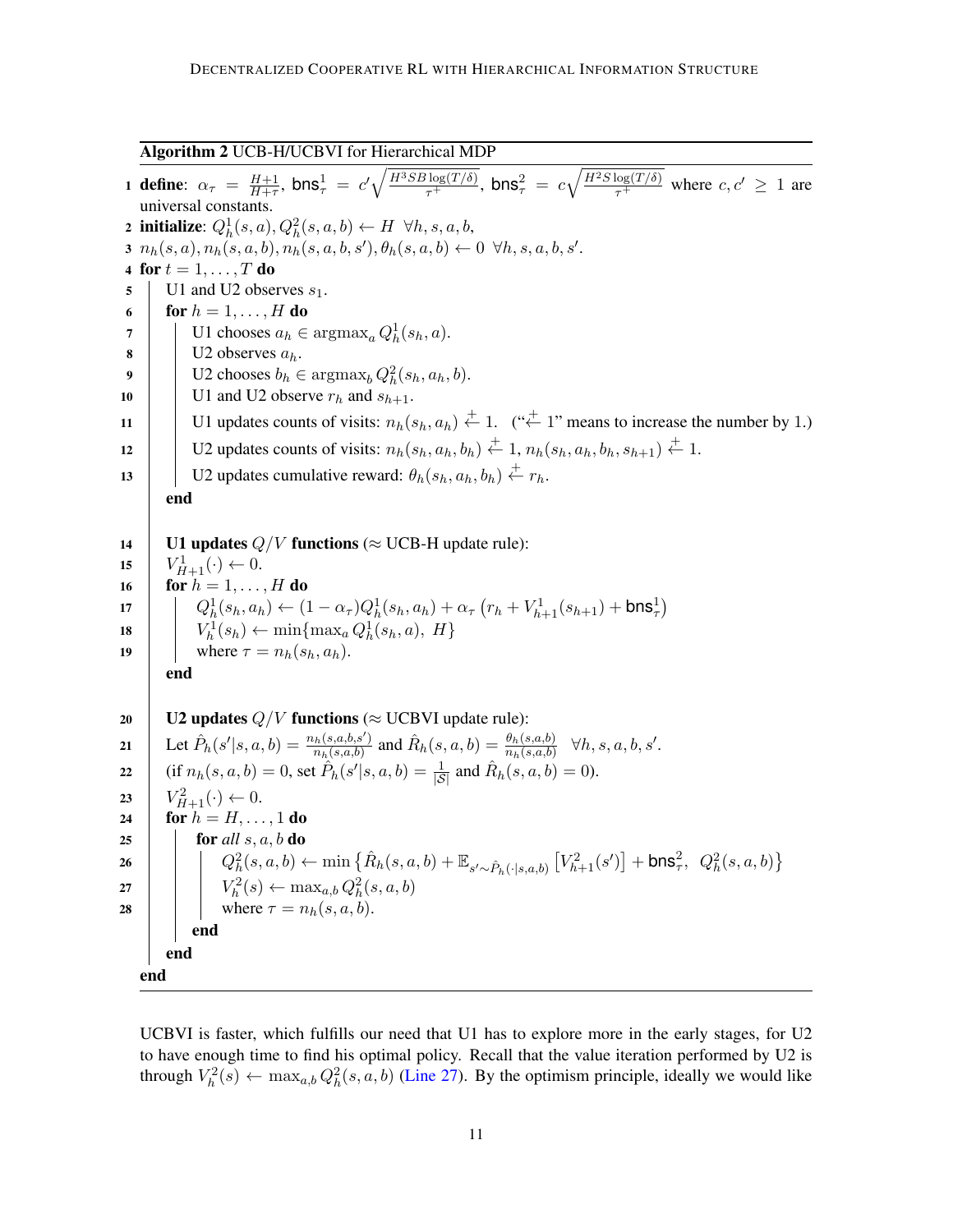the agents to take actions  $(a_h, b_h) = \text{argmax}_{a,b} Q_h^2(s_h, a, b)$  to facilitate exploration. However, since U2 cannot control the actions taken by U1, and there is no communication between U1 and U2, it is unclear whether the optimism principle on  $Q_h^2$  can be successfully carried out (the best U2 can do is to take  $b_h = \text{argmax}_b Q_h^2(s_h, a_h, b)$  for some  $a_h$  taken by U1, as done in [Line 9\)](#page-10-5). Our key finding is that if  $Q_h^1(s, a)$  always upper bounds  $\max_b Q_h^2(s, a, b)$ , then the agents can still perform adequate joint exploration without explicit coordination. This key property can be shown straightforwardly if we use UCB-H for U1 and UCBVI for U2 (see the proof of [Lemma 5\)](#page-11-0).

Below, we establish some lemmas to be used in the regret bound analysis. The detailed proofs are deferred to [Appendix B.](#page-17-0) We first define new notation with the episode indices.

**Definition 3** Let  $Q_{t,h}^1(\cdot,\cdot)$ ,  $Q_{t,h}^2(\cdot,\cdot,\cdot)$  be the  $Q_h^1(\cdot,\cdot)$ ,  $Q_h^2(\cdot,\cdot,\cdot)$  at the beginning of episode t in *[Algorithm 2.](#page-10-0) Let*  $s_{t,h}$ ,  $a_{t,h}$ ,  $b_{t,h}$ ,  $r_{t,h}$  *be the*  $s_h$ ,  $a_h$ ,  $b_h$ ,  $r_h$  *within episode t in Algorithm 2.* 

[Lemma 4](#page-11-1) below shows the optimism of U2's  $Q$ -function estimator, and relates the cumulative sum of  $Q_{t,h}^2(s_{t,h}, a_{t,h}, b_{t,h}) - Q_{*,h}(s_{t,h}, a_{t,h}, b_{t,h})$  to that of  $V_{t,h+1}^2(s_{t,h+1}) - V_{*,h+1}(s_{t,h+1})$ . The proof is standard and we provide it in [Appendix B](#page-17-0) for completeness.

**Lemma 4** *With probability at least*  $1 - \mathcal{O}(\delta)$ ,  $Q_{t,h}^2(s, a, b) \geq Q_{*,h}(s, a, b)$  *for all*  $t, h, s, a, b$ *, and* 

<span id="page-11-1"></span>
$$
\sum_{t=1}^{T} (Q_{t,h}^{2}(s_{t,h}, a_{t,h}, b_{t,h}) - Q_{*,h}(s_{t,h}, a_{t,h}, b_{t,h}))
$$
\n
$$
\leq \sum_{t=1}^{T} (V_{t,h+1}^{2}(s_{t,h+1}) - V_{*,h+1}(s_{t,h+1})) + \tilde{O}\left(\sqrt{H^{2}S^{2}ABT}\right), \quad \forall h.
$$

We remark that it is possible to improve the bound in [Lemma 4](#page-11-1) by a factor of  $\sqrt{S}$  by using the more we remark that it is possible to improve the bound in Lemma 4 by a factor of  $\sqrt{s}$  by using the more refined analysis in [Azar et al.](#page-14-4) [\(2017\)](#page-14-4) and defining  $b \text{ns}_\tau^2$  to be a  $\sqrt{s}$ -factor smaller. However, as we will see below, this improvement will not lead to a better final regret bound, so in [Lemma 4](#page-11-1) we opt to use a simpler analysis with a looser bound.

Next, we establish our key lemma, [Lemma 5,](#page-11-0) which states that U1 has *more optimism* than U2. In this lemma we have to make  $\text{bns}^1_\tau$  a  $\sqrt{SB}$ -factor larger than that in [Jin et al.](#page-15-4) [\(2018\)](#page-15-4). While the This lemma we have to make  $\text{oris}_{\tau}$  a  $\sqrt{5}B$ -lactor larger than that in Jin et al. (2018). While the  $\sqrt{S}$  factor is necessary for the same reasons as in the bandit case, it is unclear whether the  $\sqrt{S}$ factor is necessary. We leave the improvement of this factor as a future direction.

<span id="page-11-0"></span>**Lemma 5** *With probability at least*  $1 - \mathcal{O}(\delta)$ ,  $Q_{t,h}^1(s, a) \ge \max_b Q_{t,h}^2(s, a, b)$  *for all*  $t, h, s, a, b$ *.* 

Finally, in [Lemma 6,](#page-11-2) we relate the cumulative sum of  $Q_{t,h}^1(s_{t,h}, a_{t,h}) - Q_{*,h}^1(s_{t,h}, a_{t,h})$  to that of  $V_{t,h+1}^1(s_{t,h+1}) - V_{*,h+1}^1(s_{t,h+1})$ . The proof is similar to that of [Jin et al.](#page-15-4) [\(2018\)](#page-15-4), but the bound is a  $\overline{SB}$ -factor larger than theirs due to the use of a larger bonus  $\textsf{bns}_\tau^1$ .

**Lemma 6** *With probability at least*  $1 - \mathcal{O}(\delta)$ *,* 

<span id="page-11-2"></span>
$$
\sum_{t=1}^{T} (Q_{t,h}^1(s_{t,h}, a_{t,h}) - Q_{*,h}(s_{t,h}, a_{t,h}))
$$
\n
$$
\leq \left(1 + \frac{1}{H}\right) \sum_{t=1}^{T} (V_{t,h+1}^1(s_{t,h+1}) - V_{*,h+1}(s_{t,h+1})) + \widetilde{\mathcal{O}}\left(\sqrt{H^3 S^2 A B T} + H S A\right), \quad \forall h.
$$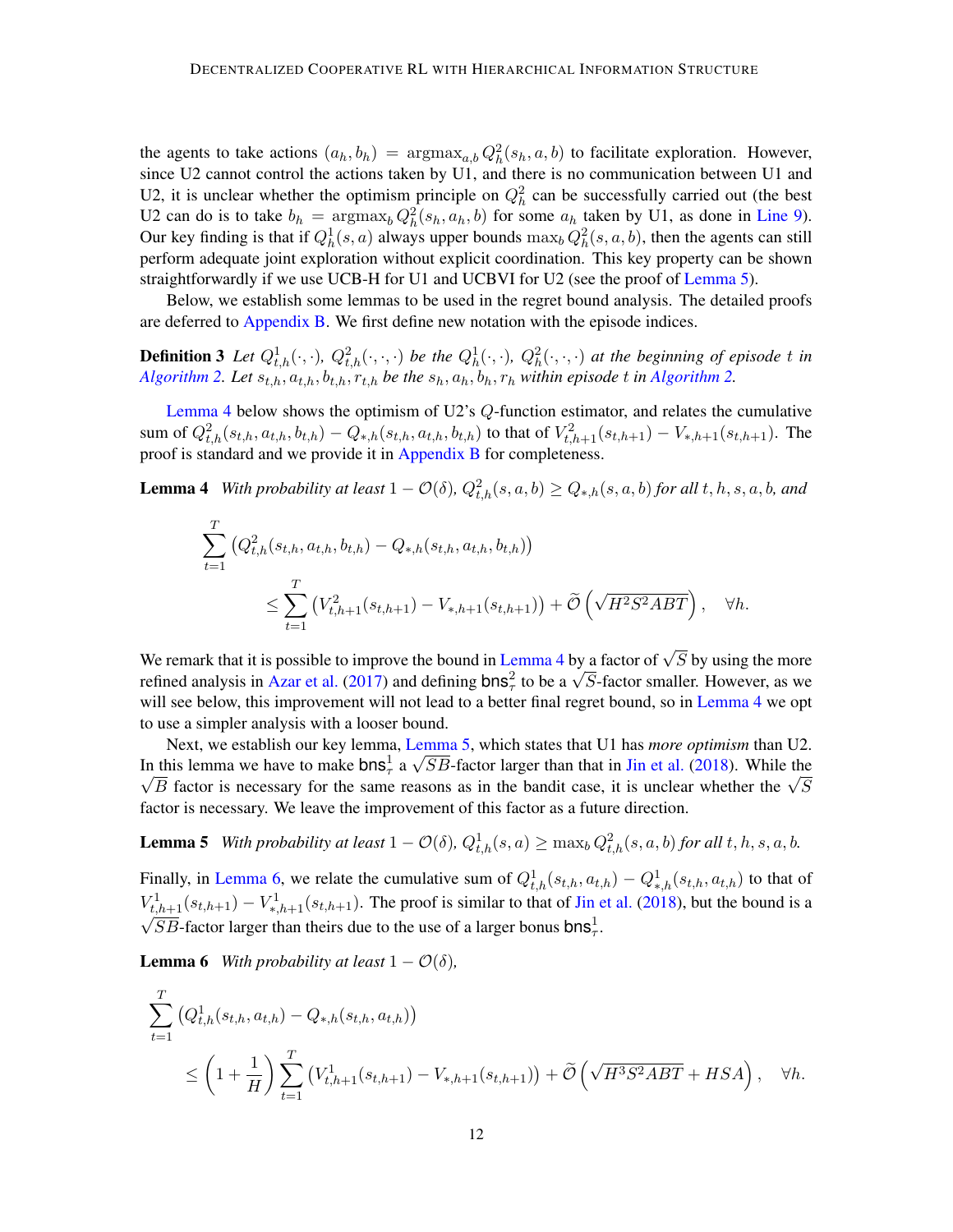Thanks to the fact that  $V_{t,h}^1(s_{t,h}) = Q_{t,h}^1(s_{t,h}, a_{t,h})$ , [Lemma 6](#page-11-2) leads to the following simple corol-lary. Note that we do not have a similar corollary for [Lemma 4](#page-11-1) because  $V_{t,h}^2(s_{t,h}) \neq Q_{t,h}^2(s_{t,h},a_{t,h},b_{t,h})$ (as discussed earlier,  $(a_{t,h}, b_{t,h})$  is not necessarily equal to  $\argmax_{a,b} Q_{t,h}^2(s_{t,h}, a, b)$ ). The proof of the corollary is also in [Appendix B.](#page-17-0)

<span id="page-12-0"></span>Corollary 3 
$$
\sum_{t=1}^{T} \left( Q_{t,h}^1(s_{t,h}, a_{t,h}) - Q_{*,h}(s_{t,h}, a_{t,h}) \right) = \widetilde{\mathcal{O}}\left(\sqrt{H^5 S^2 A B T} + H^2 S A\right).
$$

Finally, we are able to show our main theorem:

**Theorem 7** *With probability*  $1-\mathcal{O}(\delta)$ , *Algorithm* 2 *guarantees*  $\text{Reg}(T) = \tilde{\mathcal{O}}\left(H^{3.5}S\sqrt{ABT} + H^3SA\right)$ .

Proof We perform regret decomposition as follows:

Reg
$$
(T)
$$
 =  $\sum_{t=1}^{T} \left( V_{*,1}(s_{t,1}) - V_1^{\pi_t^1, \pi_t^2}(s_{t,1}) \right)$   
\n=  $\sum_{t=1}^{T} \sum_{h=1}^{H} \sum_{s,a,b} \mathbb{P} \left[ (s_{t,h}, a_{t,h}, b_{t,h}) = (s, a, b) \mid s_{t,1}, \pi_t^1, \pi_t^2 \right] (V_{*,h}(s) - Q_{*,h}(s, a, b))$   
\n(by the performance difference lemma (Kakade and Langford, 2002))

$$
= \sum_{t=1}^{T} \sum_{h=1}^{H} (V_{*,h}(s_{t,h}) - Q_{*,h}(s_{t,h}, a_{t,h}, b_{t,h})) + \widetilde{O}\left(H\sqrt{HT}\right)
$$
 (by Lemma 10)  

$$
= \sum_{t=1}^{T} \sum_{h=1}^{H} (V_{*,h}(s_{t,h}) - Q_{*,h}(s_{t,h}, a_{t,h})) + \sum_{t=1}^{T} \sum_{h=1}^{H} (Q_{*,h}(s_{t,h}, a_{t,h}) - Q_{*,h}(s_{t,h}, a_{t,h}, b_{t,h})) + \widetilde{O}\left(\sqrt{H^{3}T}\right).
$$
 (2)

Note that

<span id="page-12-1"></span>
$$
\operatorname{Reg}_h^1 \triangleq \sum_{t=1}^T \left( V_{*,h}(s_{t,h}) - Q_{*,h}(s_{t,h}, a_{t,h}) \right) \le \sum_{t=1}^T \left( Q_{t,h}^1(s_{t,h}, a_{t,h}) - Q_{*,h}(s_{t,h}, a_{t,h}) \right)
$$
  
 
$$
\le \widetilde{\mathcal{O}} \left( \sqrt{H^5 S^2 A B T} + H^2 S A \right), \qquad \text{(by Corollary 3)}
$$

where the first inequality is because [Lemma 4,](#page-11-1) [Lemma 5,](#page-11-0) and the way U1 chooses  $a_{t,h}$  yield  $V_{*,h}(s_{t,h}) = \max_{a,b} Q_{*,h}(s_{t,h}, a, b) \leq \max_{a,b} Q_{t,h}^{2}(s_{t,h}, a, b) \leq \max_{a} Q_{t,h}^{1}(s_{t,h}, a) = Q_{t,h}^{1}(s_{t,h}, a_{t,h}).$ On the other hand,

$$
\operatorname{Reg}_{h}^{2} \triangleq \sum_{t=1}^{T} (Q_{*,h}(s_{t,h}, a_{t,h}) - Q_{*,h}(s_{t,h}, a_{t,h}, b_{t,h}))
$$
  
\n
$$
\leq \sum_{t=1}^{T} (Q_{t,h}^{2}(s_{t,h}, a_{t,h}, b_{t,h}) - Q_{*,h}(s_{t,h}, a_{t,h}, b_{t,h}))
$$
  
\n
$$
\leq \sum_{t=1}^{T} (V_{t,h+1}^{2}(s_{t,h+1}) - V_{*,h+1}(s_{t,h+1})) + \tilde{O}(\sqrt{H^{2}S^{2}ABT} + H^{2}SA)
$$
 (by Lemma 4)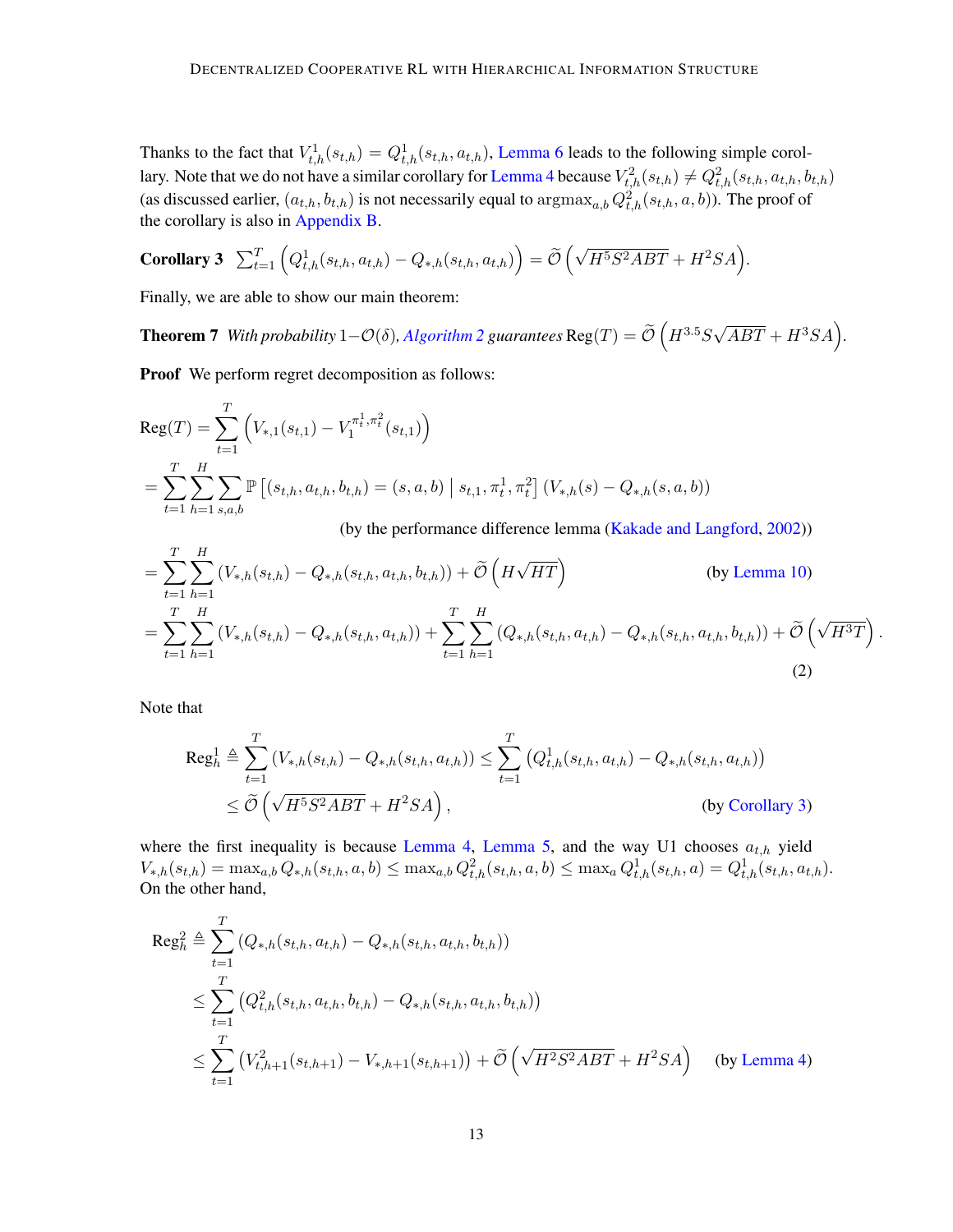$$
\leq \sum_{t=1}^{T} \left( V_{t,h+1}^{1}(s_{t,h+1}) - V_{*,h+1}(s_{t,h+1}) \right) + \widetilde{\mathcal{O}} \left( \sqrt{H^{5}S^{2}ABT} + H^{2}SA \right)
$$
\n(by Lemma 5 and the definitions of  $V_{t,h}^{1}(s)$  and  $V_{t,h}^{2}(s)$ )\n
$$
\leq \sum_{t=1}^{T} \left( Q_{t,h+1}^{1}(s_{t,h+1}, a_{t,h+1}) - Q_{*,h+1}(s_{t,h+1}, a_{t,h+1}) \right) + \widetilde{\mathcal{O}} \left( \sqrt{H^{5}S^{2}ABT} + H^{2}SA \right)
$$
\n(by the way U1 chooses  $a_{t,h+1}$ )\n
$$
< \widetilde{\mathcal{O}} \left( \sqrt{H^{5}S^{2}ABT} + H^{2}SA \right)
$$
\n(by Corollary 3)

$$
\leq \widetilde{\mathcal{O}}\left(\sqrt{H^5 S^2 A B T} + H^2 S A\right), \tag{by Corollary 3}
$$

where the first inequality follows from [Lemma 4](#page-11-1) and the way U2 chooses actions, resulting in  $Q_{*,h}(s_{t,h}, a_{t,h}) = \max_b Q_{*,h}(s_{t,h}, a_{t,h}, b) \leq \max_b Q_{t,h}^2(s_{t,h}, a_{t,h}, b) = Q_{t,h}^2(s_{t,h}, a_{t,h}, b_{t,h}).$ 

Combining the bounds on  $\text{Reg}^1_h$  and  $\text{Reg}^2_h$  with [\(2\)](#page-12-1) proves the theorem.

## 5. Conclusion and Future Directions

In this work, we exploit the hierarchical information structure in hierarchical bandits/MDPs, and propose efficient and near-optimal algorithms that require no coordination or communication between the agents. A key feature of our algorithms is that the leader, i.e., the less-informed upper level agent, performs single-agent-like near-optimal subroutines with specially designed bonuses without the need of knowing or tracking the learning procedure of the lower level agent(s). One future direction is to explore other information structures that may allow simplification when more than two agents and reward information asymmetry come in. Extending the results to bandit problems with structural relationships between the payoffs of the arms and to general-sum games are also interesting directions.

#### Acknowledgments

Hsu Kao and Vijay Subramanian would like to acknowledge support from NSF via grant ECCS 2038416, CNS 1955777, CCF 2008130, and support via a MIDAS grant sponsored by General Dynamics. Chen-Yu Wei would like to acknowledge support from NSF via grant IIS 1943607.

#### **References**

- <span id="page-13-2"></span>Yasin Abbasi-Yadkori, Peter L. Bartlett, and Csaba Szepesvári. Online learning in Markov decision processes with adversarially chosen transition probability distributions. In *Advances in Neural Information Processing Systems*, 2013.
- <span id="page-13-0"></span>Alekh Agarwal, Haipeng Luo, Behnam Neyshabur, and Robert E. Schapire. Corralling a band of bandit algorithms. In *Conference on Learning Theory*, 2017.
- <span id="page-13-3"></span>Rajeev Agrawal. Sample mean based index policies by O(log n) regret for the multi-armed bandit problem. *Advances in Applied Probability*, 27(4):1054–1078, 1995.
- <span id="page-13-1"></span>Raman Arora, Teodor Vanislavov Marinov, and Mehryar Mohri. Corralling stochastic bandit algorithms. In *International Conference on Artificial Intelligence and Statistics*, 2021.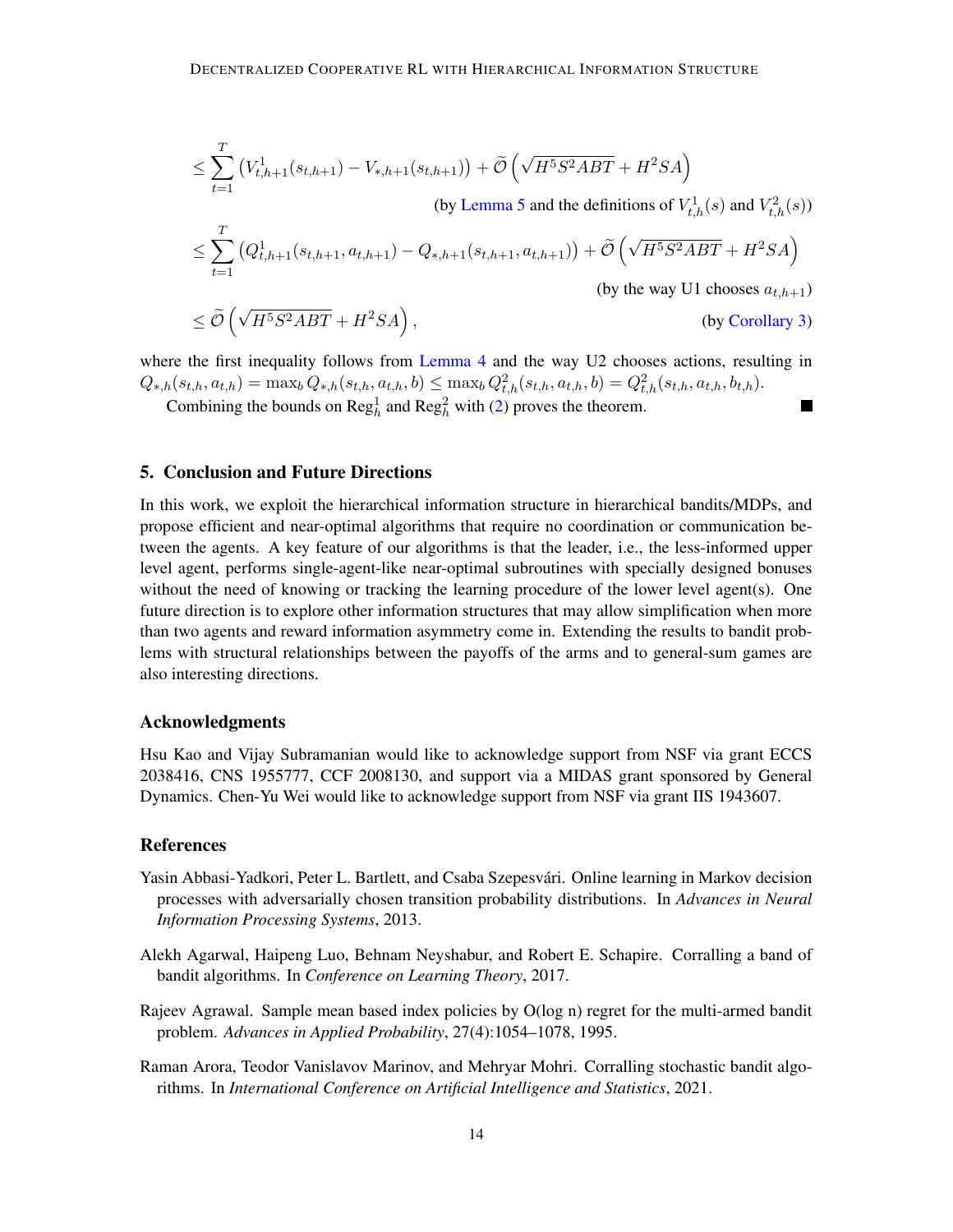- <span id="page-14-2"></span>Peter Auer, Nicolo Cesa-Bianchi, and Paul Fischer. Finite-time analysis of the multiarmed bandit problem. *Machine learning*, 47(2-3):235–256, 2002a.
- <span id="page-14-13"></span>Peter Auer, Nicolo Cesa-Bianchi, Yoav Freund, and Robert E Schapire. The nonstochastic multiarmed bandit problem. *SIAM journal on computing*, 32(1):48–77, 2002b.
- <span id="page-14-4"></span>Mohammad Gheshlaghi Azar, Ian Osband, and Remi Munos. Minimax regret bounds for reinforce- ´ ment learning. In *International Conference on Machine Learning*, 2017.
- <span id="page-14-5"></span>Yu Bai, Chi Jin, Huan Wang, and Caiming Xiong. Sample-efficient learning of Stackelberg equilibria in general-sum games. In *Advances in Neural Information Processing Systems*, 2021.
- <span id="page-14-6"></span>Ilai Bistritz and Amir Leshem. Game of thrones: Fully distributed learning for multiplayer bandits. *Mathematics of Operations Research*, 46(1):159–178, 2021.
- <span id="page-14-7"></span>Ilai Bistritz, Tavor Z. Baharav, Amir Leshem, and Nicholas Bambos. One for all and all for one: Distributed learning of fair allocations with multi-player bandits. *IEEE Journal on Selected Areas in Information Theory*, 2(2):584–598, 2021.
- <span id="page-14-8"></span>Sebastien Bubeck, Thomas Budzinski, and Mark Sellke. Cooperative and stochastic multi-player ´ multi-armed bandit: Optimal regret with neither communication nor collisions. In *Conference on Learning Theory*, 2021.
- <span id="page-14-0"></span>William Chang, Mehdi Jafarnia-Jahromi, and Rahul Jain. Online learning for cooperative multiplayer multi-armed bandits. *arXiv preprint arXiv:2109.03818*, 2021.
- <span id="page-14-9"></span>Ronshee Chawla, Abishek Sankararaman, Ayalvadi Ganesh, and Sanjay Shakkottai. The gossiping insert-eliminate algorithm for multi-agent bandits. In *International Conference on Artificial Intelligence and Statistic*, 2020.
- <span id="page-14-3"></span>Ashok Cutkosky, Christoph Dann, Abhimanyu Das, Claudio Gentile, Aldo Pacchiano, and Manish Purohit. Dynamic balancing for model selection in bandits and RL. In *International Conference on Machine Learning*, 2021.
- <span id="page-14-1"></span>Jilles Dibangoye and Olivier Buffet. Learning to act in decentralized partially observable MDPs. In *International Conference on Machine Learning*, 2018.
- <span id="page-14-11"></span>Dongsheng Ding, Chen-Yu Wei, Kaiqing Zhang, and Mihailo R. Jovanovic. Independent policy ´ gradient for large-scale Markov potential games: Sharper rates, function approximation, and game-agnostic convergence. *arXiv preprint arXiv:2202.04129*, 2022.
- <span id="page-14-10"></span>Roy Fox, Stephen McAleer, Will Overman, and Ioannis Panageas. Independent natural policy gradient always converges in Markov potential games. *arXiv preprint arXiv:2110.10614*, 2021.
- <span id="page-14-12"></span>Aurélien Garivier and Olivier Cappé. The KL-UCB algorithm for bounded stochastic bandits and beyond. In *Conference on Learning Theory*, 2011.
- <span id="page-14-14"></span>R. K. Jain, Sumit Katiyar, and N. K. Agrawal. Hierarchical cellular structures in high-capacity cellular communication systems. *International Journal of Advanced Computer Science and Applications*, 2(9):51–57, 2011.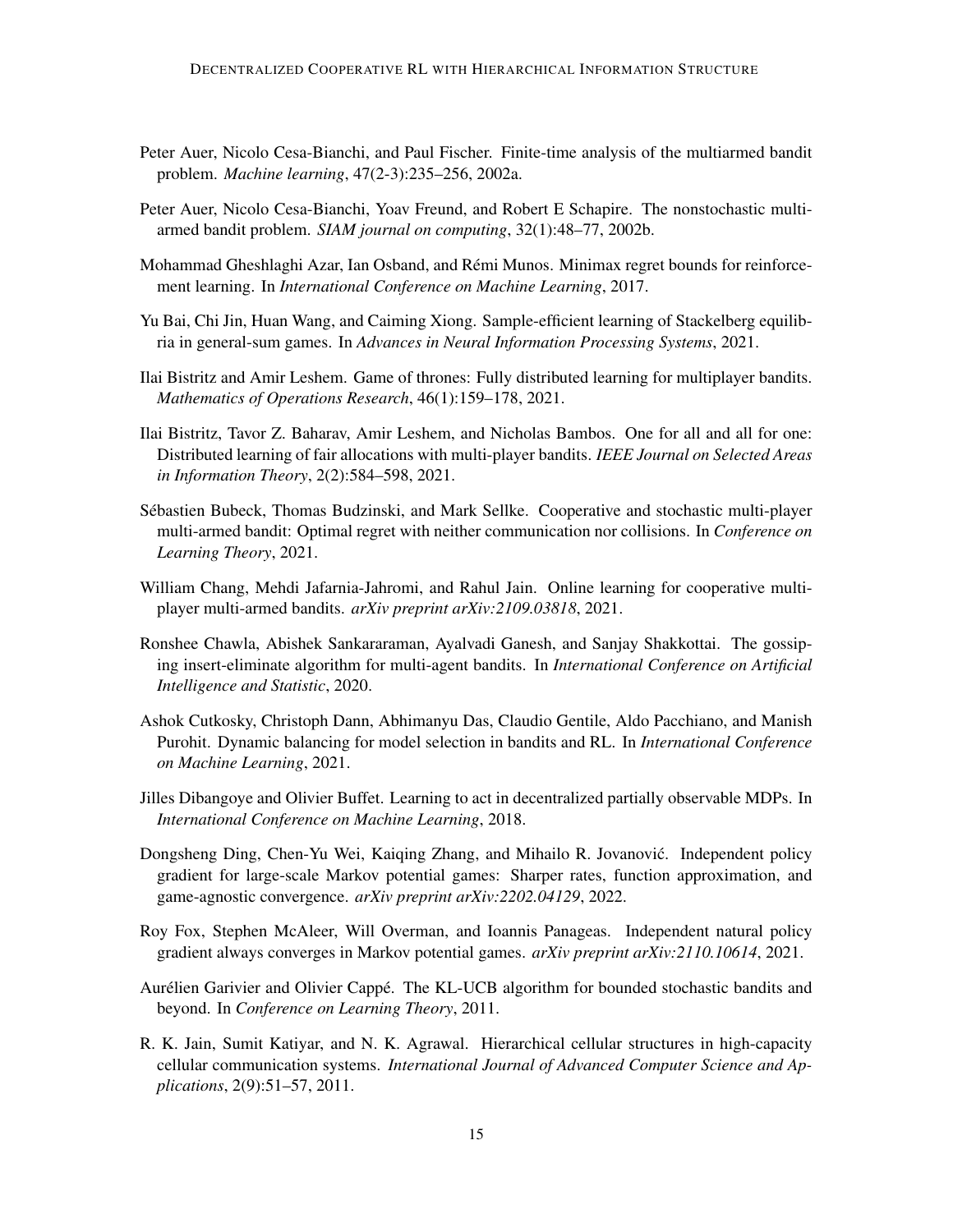- <span id="page-15-15"></span>Thomas Jaksch, Ronald Ortner, and Peter Auer. Near-optimal regret bounds for reinforcement learning. *Journal of Machine Learning Research*, 11:1563–1600, 2010.
- <span id="page-15-4"></span>Chi Jin, Zeyuan Allen-Zhu, Sebastien Bubeck, and Michael I. Jordan. Is Q-learning provably efficient. In *Advances in Neural Information Processing Systems*, 2018.
- <span id="page-15-10"></span>Chi Jin, Qinghua Liu, Yuanhao Wang, and Tiancheng Yu. V-learning – a simple, efficient, decentralized algorithm for multiagent RL. *arXiv preprint arXiv:2110.14555*, 2021.
- <span id="page-15-14"></span>Sham Kakade and John Langford. Approximately optimal approximate reinforcement learning. In *International Conference on Machine Learning*, 2002.
- <span id="page-15-2"></span>Dileep Kalathil, Naumaan Nayyar, and Rahul Jain. Decentralized learning for multiplayer multiarmed bandits. *IEEE Transactions on Information Theory*, 60(4):2331–2345, 2014.
- <span id="page-15-6"></span>Anusha Lalitha and Andrea Goldsmith. Bayesian algorithms for decentralized stochastic bandits. *IEEE Journal on Selected Areas in Information Theory*, 2(2):564–583, 2021.
- <span id="page-15-8"></span>Peter Landgren, Vaibhav Srivastava, and Naomi Ehrich Leonard. Distributed cooperative decision making in multi-agent multi-armed bandits. *Automatica*, 2021.
- <span id="page-15-3"></span>Stefanos Leonardos, Will Overman, Ioannis Panageas, and Georgios Piliouras. Global convergence of multi-agent policy gradient in Markov potential games. *arXiv preprint arXiv:2106.01969*, 2021.
- <span id="page-15-5"></span>Udari Madhushani and Naomi Ehrich Leonard. A dynamic observation strategy for multi-agent multi-armed bandit problem. In *European Control Conference*, 2020.
- <span id="page-15-11"></span>Weichao Mao and Tamer Başar. Provably efficient reinforcement learning in decentralized generalsum Markov games. *Dynamic Games and Applications*, pages 1–22, 2022.
- <span id="page-15-12"></span>Weichao Mao, Lin F. Yang, Kaiqing Zhang, and Tamer Başar. On improving model-free algorithms for decentralized multi-agent reinforcement learning. *arXiv preprint arXiv:2110.05707*, 2021.
- <span id="page-15-0"></span>Ashutosh Nayyar, Aditya Mahajan, and Demosthenis Teneketzis. Decentralized stochastic control with partial history sharing: A common information approach. *IEEE Transactions on Automatic Control*, 58(7):1644–1658, July 2013.
- <span id="page-15-13"></span>Gergely Neu. Explore no more: Improved high-probability regret bounds for non-stochastic bandits. In *Advances in Neural Information Processing Systems*, 2015.
- <span id="page-15-1"></span>Bing Ning, Gangcan Sun, Jianjun Li, Aihua Zhang, Wanming Hao, and Shouyi Yang. Resource allocation in multi-user cognitive radio network with Stackelberg game. *IEEE Access*, 2020.
- <span id="page-15-9"></span>Goran Radanovic, Rati Devidze, David Parkes, and Adish Singla. Learning to collaborate in Markov decision processes. In *International Conference on Machine Learning*, 2019.
- <span id="page-15-7"></span>Abishek Sankararaman, Ayalvadi Ganesh, and Sanjay Shakkottai. Social learning in multi agent multi armed bandits. *Proceedings of the ACM on Measurement and Analysis of Computing Systems*, 3(3):1–35, 2019.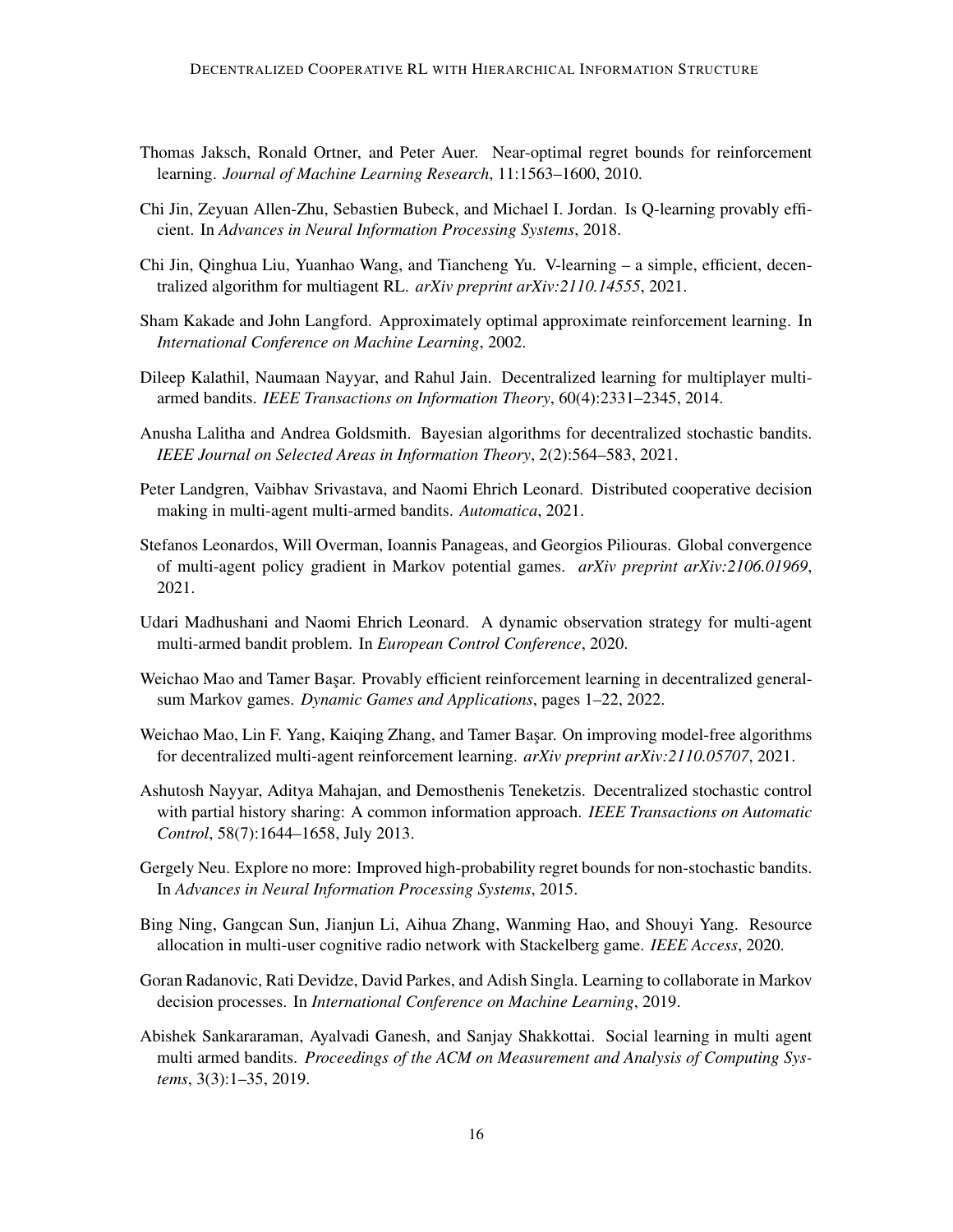- <span id="page-16-1"></span>Shahin Shahrampour, Alexander Rakhlin, and Ali Jadbabaie. Multi-armed bandits in multi-agent networks. In *IEEE International Conference on Acoustics, Speech and Signal Processing*, 2017.
- <span id="page-16-10"></span>Tshiamo Sigwele, Yim Fun Hu, and Misfa Susanto. Energy-efficient 5G cloud RAN with virtual BBU server consolidation and base station sleeping. *Computer Networks*, 177:107302, 2020.
- <span id="page-16-7"></span>Ziang Song, Song Mei, and Yu Bai. When can we learn general-sum Markov games with a large number of players sample-efficiently? *arXiv preprint arXiv:2110.04184*, 2021.
- <span id="page-16-4"></span>Yi Tian, Yuanhao Wang, Tiancheng Yu, and Suvrit Sra. Online learning in unknown Markov games. In *International Conference on Machine Learning*, 2021.
- <span id="page-16-3"></span>Daniel Vial, Sanjay Shakkottai, and R. Srikant. Robust multi-agent multi-armed bandits. In *Proceedings of ACM Mobihoc*, 2021.
- <span id="page-16-9"></span>Chen-Yu Wei and Wanjiun Liao. Multi-cell cooperative scheduling for network utility maximization with user equipment side interference cancellation. *IEEE Transactions on Wireless Communications*, 17(1):619–635, 2017.
- <span id="page-16-12"></span>Tsachy Weissman, Erik Ordentlich, Gadiel Seroussi, Sergio Verdu, and Marcelo J. Weinberger. Inequalities for the L1 deviation of the empirical distribution. *Hewlett-Packard Labs, Tech. Rep*, 2003.
- <span id="page-16-0"></span>Kaiqing Zhang, Zhuoran Yang, and Tamer Başar. Multi-agent reinforcement learning: A selective overview of theories and algorithms. *Springer Studies in Systems, Decision and Control, Handbook on RL and Control*, 2020a.
- <span id="page-16-2"></span>Kaiqing Zhang, Zhuoran Yang, and Tamer Başar. Decentralized multi-agent reinforcement learning with networked agents: Recent advances. *IEEE Transactions on Automatic Control*, 2021a.
- <span id="page-16-5"></span>Runyu Zhang, Zhaolin Ren, and Na Li. Gradient play in stochastic games: stationary points, convergence, and sample complexity. *arXiv preprint arXiv:2106.00198*, 2021b.
- <span id="page-16-6"></span>Runyu Zhang, Jincheng Mei, Bo Dai, Dale Schuurmans, and Na Li. On the effect of log-barrier regularization in decentralized softmax gradient play in multiagent systems. *arXiv preprint arXiv:2202.00872*, 2022.
- <span id="page-16-11"></span>Zihan Zhang, Yuan Zhou, and Xiangyang Ji. Almost optimal model-free reinforcement learning via reference-advantage decomposition. In *Advances in Neural Information Processing Systems*, 2020b.

## <span id="page-16-8"></span>Appendix A. The CI Approach

In two-agent cases, there are three obvious types of information structure in terms of *action information asymmetry*.

• Sequential decision making: U1 first chooses  $a_t \in [A]$ ; after observing  $a_t$ , U2 then chooses  $b_t \in [B]$ . This is the hierarchical information structure considered in this paper.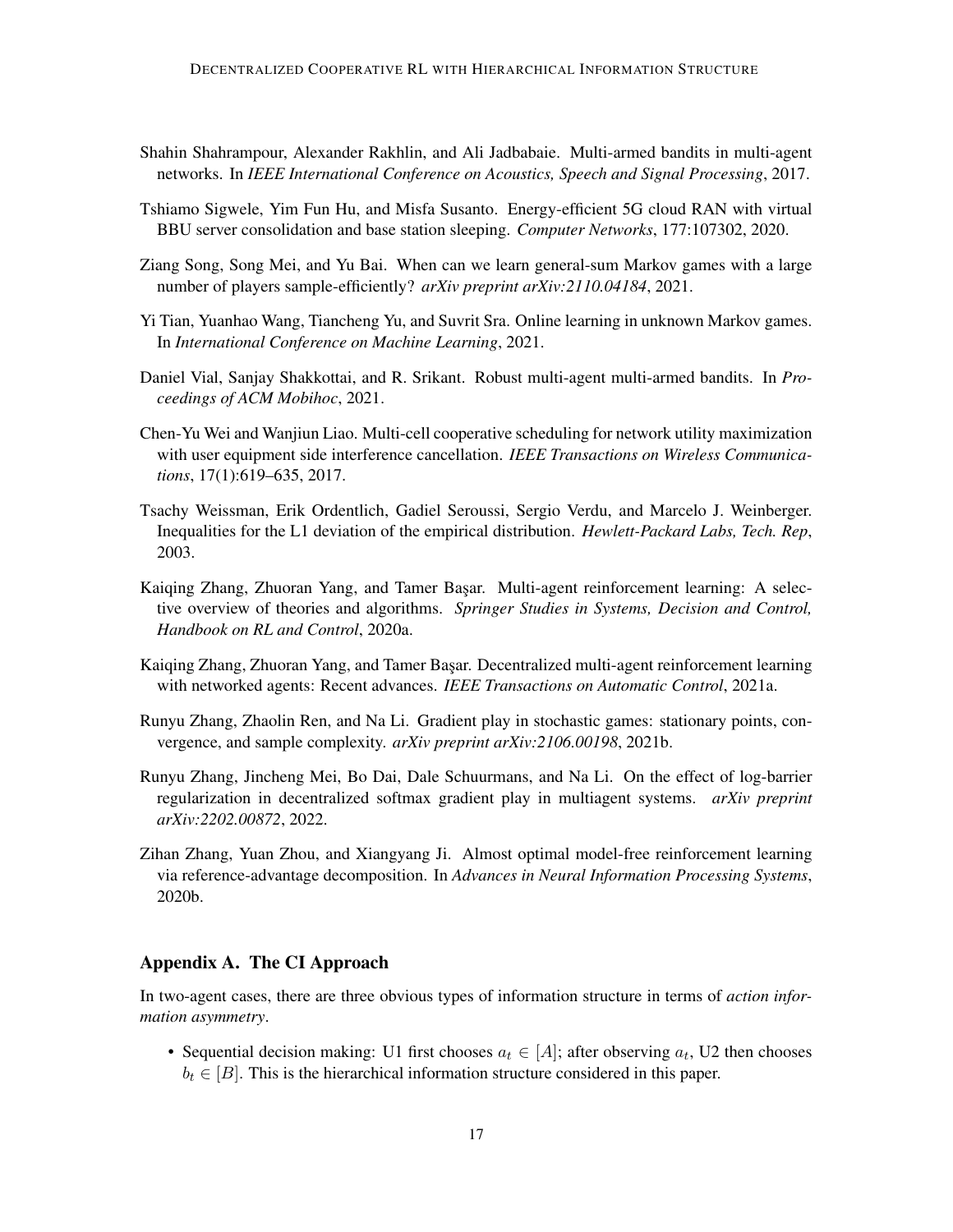- Simultaneous decision making: U1 and U2 choose  $a_t \in [A]$  and  $b_t \in [B]$  simultaneously, respectively. Depending on their respective feedback afterwards, the setting can be further divided as follows:
	- Complete information sharing: both agents observe  $(a_t, b_t)$  directly after they make their choices.
	- No information sharing: both agents do not observe  $(a_t, b_t)$ . This setting is considered in [Chang et al.](#page-14-0) [\(2021\)](#page-14-0).

In the setting of sequential decision making, U1 also does not observe  $b_t$ . Otherwise, it will be identical to the setting of complete information sharing in the learning context since after the time-step ends both agents will know  $(a_t, b_t)$ .

In the complete information sharing setting, it is evident that the agents may treat the joint action space  $[A] \times [B]$  as the new action space and learns as if a single agent (the fictitious coordinator) is learning the policy of choosing the joint actions. The learning is centralized as there is no information asymmetry and the non-stationarity issue will not happen. Interestingly, the same approach can be carried through in the other two information structures as well. Suppose U1 learns with algorithm ALG<sup>1</sup> (which should also include any possible tie-breaking rule) and randomization seed  $\mathfrak{R}^1$ , and U2 learns with ALG<sup>2</sup> and randomization seed  $\mathfrak{R}^2$ . Suppose both agents have the information of  $(ALG^1, \mathfrak{R}^1, ALG^2, \mathfrak{R}^2)$ . In step 1, U2 can generate  $a_1$  from  $(ALG^1, \mathfrak{R}^1)$ , and U1 can generate  $b_1$ , so that  $(a_1, b_1)$  becomes CI. Going forward, in step t, since  $\mathcal{I}_{t-1} = (a_{1:t-1}, b_{1:t-1}, r_{1:t-1})$  (where  $a_{1:t-1} = (a_1, \ldots, a_{t-1})$ , etc.) is CI, U2 can reproduce  $a_t$  from ALG<sup>1</sup>( $\mathcal{I}_{t-1}, \mathfrak{R}^1$ ), and U1 can reproduce  $b_t$  from ALG<sup>2</sup>( $\mathcal{I}_{t-1}, \Re^2$ ), so that  $(a_t, b_t)$  is again CI. We can see that with this approach there will be no information asymmetry. Clearly, if U1 and U2 treat  $[A] \times [B]$  from the coordinator's perspective and adopt the same single-agent algorithm  $ALG<sup>1</sup> = ALG<sup>2</sup>$  with near-optimal regret guarantee and the same randomization device  $\mathfrak{R}^1 = \mathfrak{R}^2$ , the problem is equivalent to learning in the standard single-agent  $AB$ -armed bandit or standard single-agent MDP with action space being  $[A] \times [B]$ . Using the state of the art algorithms, i.e., UCB1 [\(Auer et al.,](#page-14-2) [2002a\)](#page-14-2) for the bandit setting, and UCBVI algorithm (with a Bernstein bonus design) [\(Azar et al.,](#page-14-4) [2017\)](#page-14-4) (model-based) or the UCB-Advantage algorithm [\(Zhang et al.,](#page-16-11) [2020b\)](#page-16-11) (model-free), one may achieve the lower regret bounds of  $\mathcal{O}(\sqrt{ABT})$  for the bandit setting and  $\mathcal{O}(\sqrt{H^2SABT})$  for the MDP setting.

Both agents knowing  $(ALG^1, \mathfrak{R}^1, ALG^2, \mathfrak{R}^2)$  and being able to reproduce each other's computation is a strong assumption. In the case of hierarchical information structure, simpler and more efficient alternatives presented in this paper are possible.

## <span id="page-17-0"></span>Appendix B. Omitted Proofs

**Proof of [Theorem 2](#page-8-0)** We first bound the number of times a sub-optimal arm  $a \in A^{\times}$  can be drawn by U1. Notice that with probability at least  $1 - \mathcal{O}(\delta)$ , for any  $t, a \in \mathcal{A}^{\times}$ ,

$$
\hat{\mu}_t(a) + c \sqrt{\frac{\log(T/\delta)}{n_t(a)^+}} + \sqrt{\frac{\kappa B \log(T/\delta)}{n_t(a)^+}}
$$
\n
$$
\leq \frac{1}{n_t(a)^+} \sum_{\tau=1}^{t-1} \mu_{a,b_\tau} + 2c \sqrt{\frac{\log(T/\delta)}{n_t(a)^+}} + \sqrt{\frac{\kappa B \log(T/\delta)}{n_t(a)^+}}
$$
\n(by Lemma 10)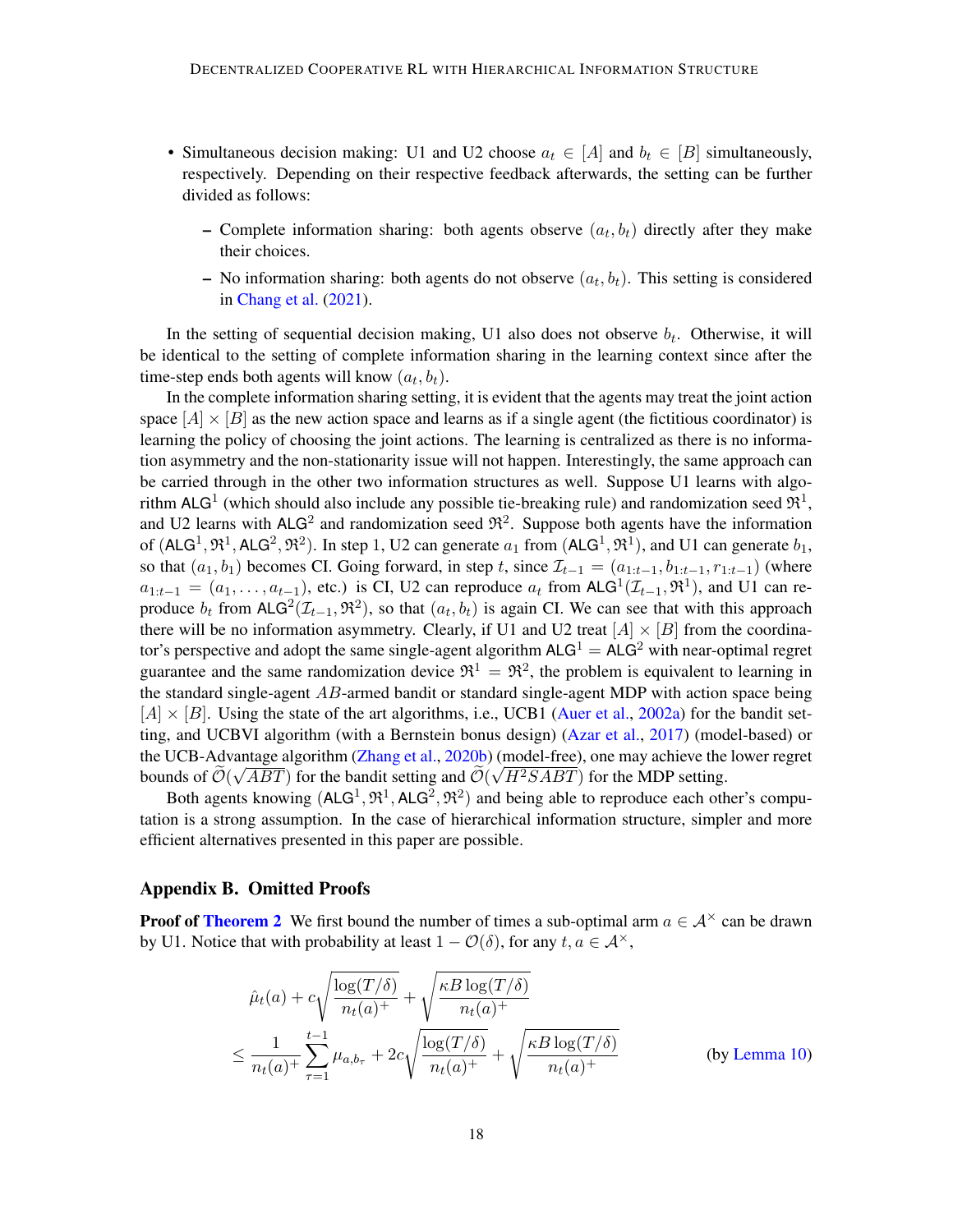$$
\leq \mu_{a,1} + 2c\sqrt{\frac{\log(T/\delta)}{n_t(a)^+}} + \sqrt{\frac{\kappa B \log(T/\delta)}{n_t(a)^+}}.
$$
\n(3)

If  $n_t(a) > \frac{(16\kappa B + 64c^2) \log(T/\delta)}{(111 - 16c^2)^2}$  $\frac{B+64c^2 \log(1/\delta)}{(\mu_{1,1}-\mu_{a,1})^2}$ , then the last expression can further be upper bounded by  $\mu_{a,1}$  +  $\frac{(\mu_{1,1}-\mu_{a,1})}{4}+\frac{(\mu_{1,1}-\mu_{a,1})}{4}<\mu_{1,1}.$ 

On the other hand, by [Assumption 2](#page-7-0) (which implies [Assumption 1\)](#page-5-0), with high probability we have

$$
\hat{\mu}_t(1) + c \sqrt{\frac{\log(T/\delta)}{n_t(1)^+}} + \sqrt{\frac{\kappa B \log(T/\delta)}{n_t(1)^+}}
$$
\n
$$
\geq \frac{1}{n_t(1)^+} \sum_{\tau=1}^{t-1} \mu_{1,b_\tau} + \sqrt{\frac{\kappa B \log(T/\delta)}{n_t(1)^+}}
$$
\n(by Lemma 10)\n
$$
\geq \mu_{1,1}.
$$

Combining them, we see that if  $n_t(a) > \frac{(16\kappa B + 64c^2) \log(T/\delta)}{(111 - 11\kappa)^2}$  $\frac{B+04c^{-} \log(1/\theta)}{(\mu_{1,1}-\mu_{a,1})^2}$ , then

$$
\hat{\mu}_t(1) + c\sqrt{\frac{\log(T/\delta)}{n_t(1)^+}} + \sqrt{\frac{\kappa B\log(T/\delta)}{n_t(1)^+}} > \hat{\mu}_t(a) + c\sqrt{\frac{\log(T/\delta)}{n_t(a)^+}} + \sqrt{\frac{\kappa B\log(T/\delta)}{n_t(a)^+}}.
$$

By the way U1 selects arms, with high probability, she will not draw arm  $a$  at round  $t$ . In other words, the number of draws for any  $a \in A^{\times}$  is upper bounded by  $\mathcal{O}\left(\frac{B\log(T/\delta)}{(m+n-1)}\right)$  $\frac{B\log(T/\delta)}{(\mu_{1,1}-\mu_{a,1})^2}$ .

Then we bound the overall regret. Define  $n_t(a, b) \triangleq \sum_{\tau=1}^{t-1} \mathbf{1}[(a_\tau, b_\tau) = (a, b)]$ . We have

$$
\operatorname{Reg}(T) = \sum_{(a,b)\in[A]\times[B]} (\mu_{1,1} - \mu_{a,b}) \cdot n_{T+1}(a,b)
$$
\n
$$
= \sum_{(a,b)\in[A]\times[B]} (\mu_{1,1} - \mu_{a,1} + \mu_{a,1} - \mu_{a,b}) \cdot n_{T+1}(a,b)
$$
\n
$$
= \sum_{a\in[A]} (\mu_{1,1} - \mu_{a,1}) \cdot \sum_{b\in[B]} n_{T+1}(a,b) + \sum_{a\in[A]} \sum_{b\in[B]} (\mu_{a,1} - \mu_{a,b}) \cdot n_{T+1}(a,b)
$$
\n
$$
\leq \sum_{a\in[A]} (\mu_{1,1} - \mu_{a,1}) \cdot n_{T+1}(a) + \sum_{a\in A^{\circ}} \sum_{b\in B^{\times}_{a}} \mathcal{O}\left(\frac{\log(T/\delta)}{\mu_{a,1} - \mu_{a,b}}\right)
$$
\n
$$
+ \sum_{a\in A^{\times}} \mathcal{O}\left(\sqrt{Bn_{T+1}(a)\log(T/\delta)}\right), \qquad \text{(by Assumption 2)}
$$
\n
$$
\leq \sum_{a\in A^{\times}} \mathcal{O}\left(\frac{B\log(T/\delta)}{\mu_{1,1} - \mu_{a,1}}\right) + \sum_{a\in A^{\circ}} \sum_{b\in B^{\times}_{a}} \mathcal{O}\left(\frac{\log(T/\delta)}{\mu_{a,1} - \mu_{a,b}}\right).
$$
\n
$$
\text{(because } n_{T+1}(a) = \mathcal{O}\left(\frac{B\log(T/\delta)}{(\mu_{1,1} - \mu_{a,1})^2}\right) \text{ for } a \in A^{\times})
$$

**Proof of [Lemma 4](#page-11-1)** First, we use induction to prove the following inequalities:

<span id="page-18-0"></span>
$$
0 \le Q_{t,h}^2(s, a, b) - Q_{*,h}(s, a, b) \le \mathbb{E}_{s' \sim P(\cdot | s, a, b)} \left[ V_{t,h+1}^2(s') - V_{*,h+1}(s') \right] + 2 \mathsf{bn} \mathsf{s}^2_{\tau},\tag{4}
$$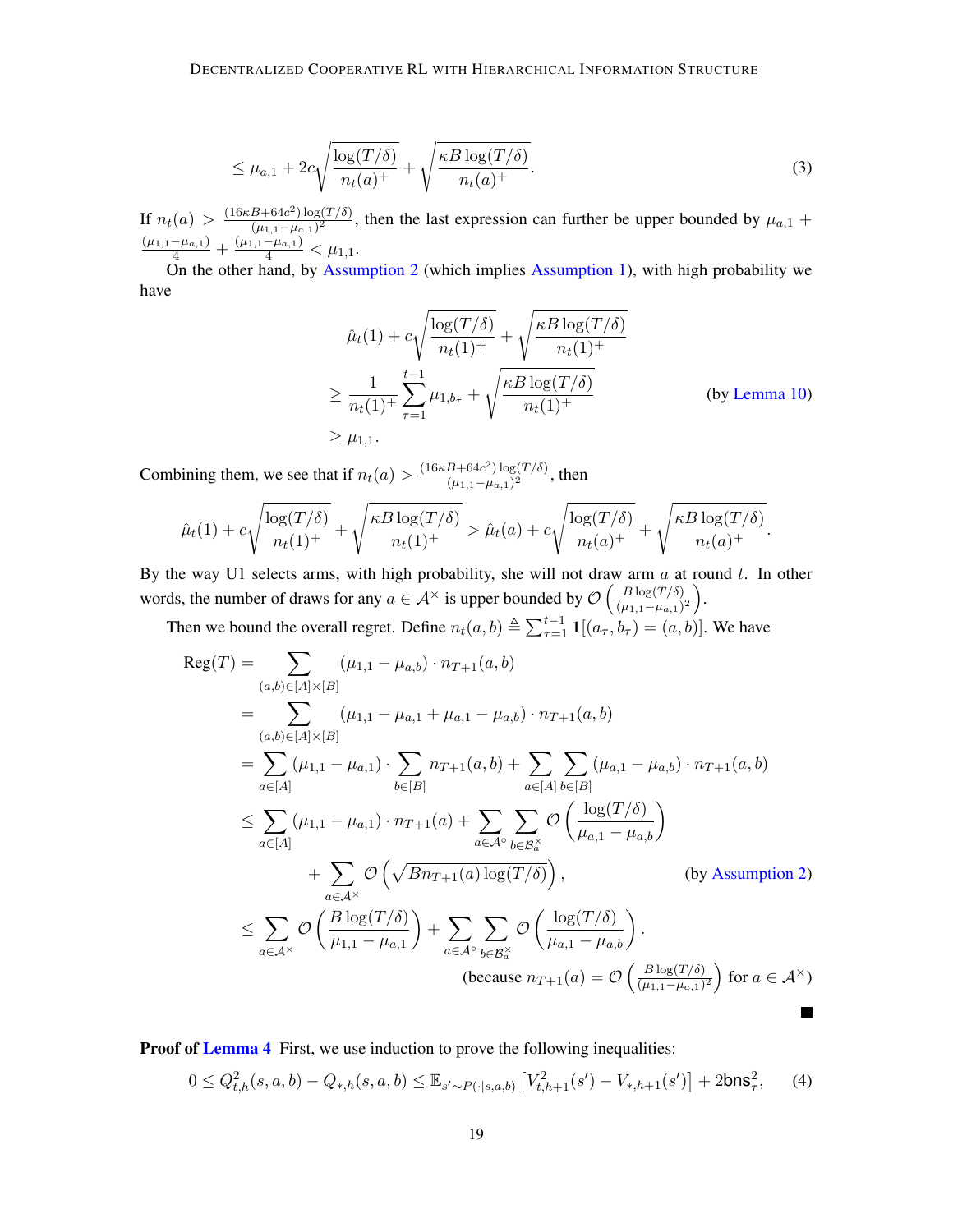where  $\tau = n_{t,h}(s, a, b)$ , for all s, a, b. The order of induction is from  $t = 1$  to  $t = T$ , and (within each t) from  $h = H$  to  $h = 1$ .

For  $t = 1$ , we have  $Q_{1,h}^2(s, a, b) - Q_{*,h}(s, a, b) = H - Q_{*,h}(s, a, b) \ge 0$  and that  $Q_{1,h}^2(s, a, b) - Q_{*,h}(s, a, b)$  $Q_{*,h}(s,a,b) \le H \le 2 \text{bns}_0^2$ . Suppose that the inequality holds for all  $(t',h')$  with either  $t' < t$ , or  $t' = t$  and  $h' > h$ . Fix a  $(s, a, b)$  and let  $\tau = n_{t,h}(s, a, b)$ . By the update rule of  $Q_{t,h}^2(s, a, b)$ , we have  $Q_{t,h}^2(s, a, b) = \min \left\{ \hat{Q}_{t,h}^2(s, a, b), Q_{t-1,h}^2(s, a, b) \right\}$  where

$$
\hat{Q}_{t,h}^2(s,a,b) = \hat{R}_{t,h}(s,a,b) + \mathbb{E}_{s' \sim \hat{P}_{t,h}(\cdot|s,a,b)} \left[ V_{t,h+1}^2(s') \right] + \mathsf{bns}_\tau^2. \qquad (\tau = n_{t,h}(s,a,b))
$$

Besides,

<span id="page-19-0"></span>
$$
Q_{*,h}(s,a,b) = R(s,a,b) + \mathbb{E}_{s' \sim P(\cdot|s,a,b)} [V_{*,h}(s')].
$$

Taking their difference, we get

$$
\hat{Q}_{t,h}^{2}(s,a,b) - Q_{*,h}(s,a,b)
$$
\n
$$
= \left(\hat{R}_{t,h}(s,a,b) - R(s,a,b)\right) + \underbrace{\mathbb{E}_{s'\sim P(\cdot|s,a,b)}\left[V_{t,h+1}^{2}(s') - V_{*,h+1}(s')\right]}_{\text{term}_1} + \underbrace{\left(\mathbb{E}_{s'\sim \hat{P}_{t,h}(\cdot|s,a,b)}\left[V_{t,h+1}^{2}(s')\right] - \mathbb{E}_{s'\sim P(\cdot|s,a,b)}\left[V_{t,h+1}^{2}(s')\right]\right)}_{\text{term}_2} + \text{bnss}_\tau^2.
$$
\n(5)

By [Lemma 10](#page-31-0) and [Lemma 11,](#page-31-1) for some universal constant  $c > 0$ ,

$$
\left|\hat{R}_{t,h}(s,a,b) - R(s,a,b)\right| \le \frac{1}{2}c\sqrt{\frac{\log(T/\delta)}{\tau^+}},\tag{6}
$$

$$
|\textbf{term}_{2}| \leq \left\| \hat{P}_{t,h}(\cdot|s,a,b) - P(\cdot|s,a,b) \right\|_{1} \|V_{t,h+1}^{2}\|_{\infty} \leq \frac{1}{2} c H \sqrt{\frac{S \log(T/\delta)}{\tau^{+}}},\tag{7}
$$

and therefore  $\vert$  $\left| \hat{R}_{t,h}(s,a,b) - R(s,a,b) \right| + |\textbf{term}_2| \le \textbf{bns}_\tau^2$ . Combining this with [\(5\)](#page-19-0), we get

<span id="page-19-3"></span><span id="page-19-2"></span><span id="page-19-1"></span>
$$
\textbf{term}_1 \le \hat{Q}_{t,h}^2(s, a, b) - Q_{*,h}(s, a, b) \le \textbf{term}_1 + 2 \textbf{bn} \mathbf{s}_{\tau}^2. \tag{8}
$$

Using  $Q_{t,h}^2(s, a, b) \le \hat{Q}_{t,h}^2(s, a, b)$ , [\(8\)](#page-19-1) implies the right inequality in [\(4\)](#page-18-0).

To prove the left inequality in [\(4\)](#page-18-0), notice that if  $h = H$ , then term<sub>1</sub> = 0; if  $h < H$ ,

$$
\begin{split}\n&\operatorname{term}_{1} \geq \min_{s'} V_{t,h+1}^{2}(s') - V_{*,h+1}(s') \\
&= \min_{s'} \left( \min \left\{ \max_{a',b'} Q_{t,h+1}^{2}(s',a',b'), H \right\} - \max_{a',b'} Q_{*,h+1}(s',a',b') \right) \\
&= \min_{s'} \left( \min \left\{ \max_{a',b'} Q_{t,h+1}^{2}(s',a',b') - \max_{a',b'} Q_{*,h+1}(s',a',b'), H - \max_{a',b'} Q_{*,h+1}(s',a',b') \right\} \right) \\
&\geq 0.\n\end{split}
$$

where the last inequality is by the induction hypothesis.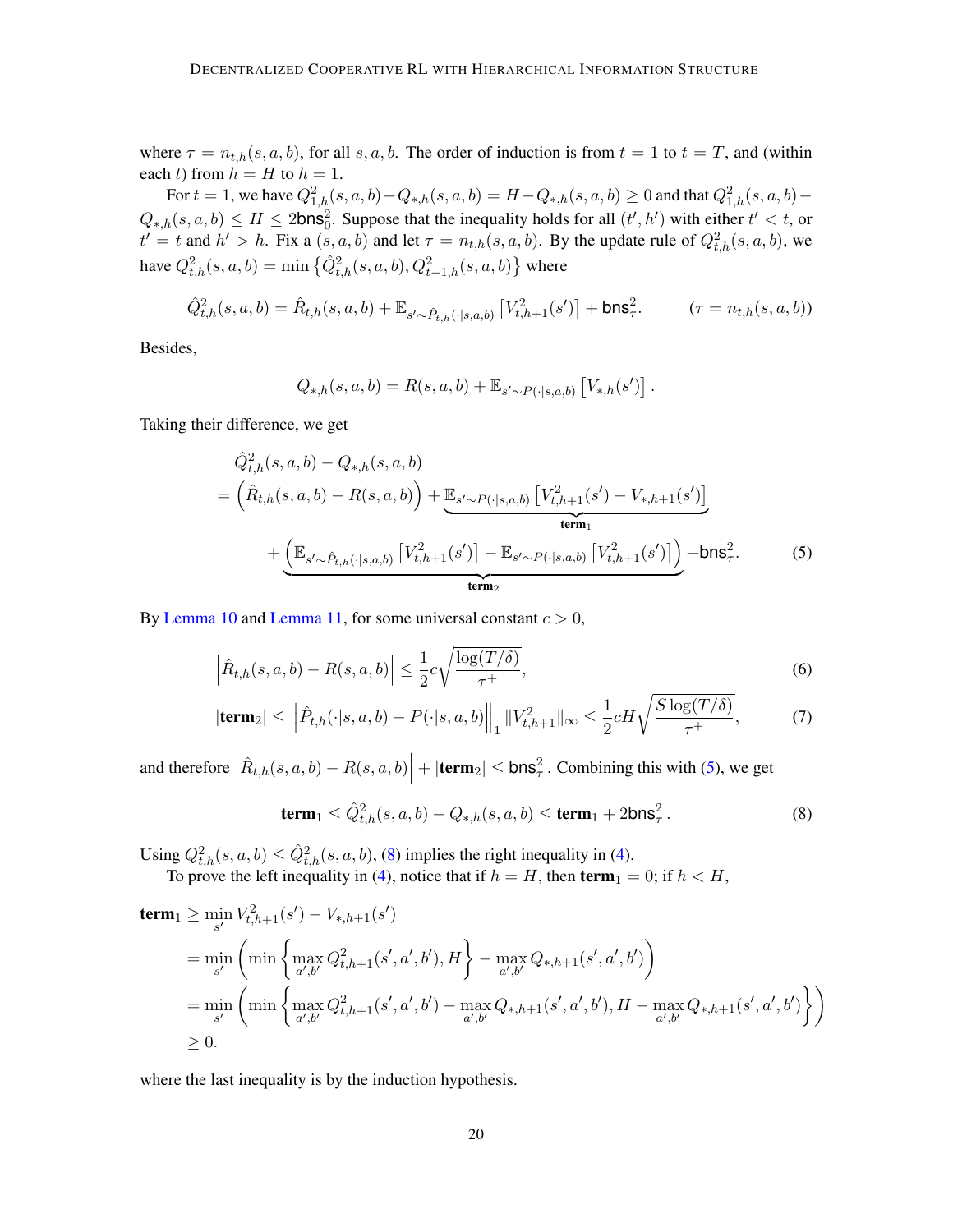Thus, term  $1 \geq 0$ . Together with [\(8\)](#page-19-1), we get  $\hat{Q}_{t,h}^2(s,a,b) - Q_{*,h}(s,a,b) \geq 0$ . By the induction hypothesis, we also have  $Q_{t-1,h}^2(s, a, b) \ge Q_{*,h}(s, a, b)$ . Therefore,  $Q_{t,h}^2(s, a, b)$  =  $\min \left\{ \hat{Q}_{t,h}^2(s,a,b), Q_{t-1,h}^2(s,a,b) \right\} \geq Q_{*,h}(s,a,b)$ , proving the left inequality in [\(4\)](#page-18-0).

Based on  $(4)$ , we can write

$$
\sum_{t=1}^{T} (Q_{t,h}^{2}(s_{t,h}, a_{t,h}, b_{t,h}) - Q_{*,h}(s_{t,h}, a_{t,h}, b_{t,h}))
$$
\n
$$
\leq \sum_{t=1}^{T} \mathbb{E}_{s' \sim P(\cdot|s_{t,h}, a_{t,h}, b_{t,h})} [V_{t,h+1}^{2}(s') - V_{*,h+1}(s')] + \sum_{t=1}^{T} 2 \text{bn} s_{\tau_{t,h}}^{2}
$$
\n(define  $\tau_{t,h} = n_{t,h}(s_{t,h}, a_{t,h}, b_{t,h}))$ )\n
$$
\triangleq \sum_{t=1}^{T} (V_{t,h+1}^{2}(s_{t,h+1}) - V_{*,h+1}(s_{t,h+1}) + \varepsilon_{t,h}) + \sum_{t=1}^{T} 2 \text{bn} s_{\tau_{t,h}}^{2}
$$
\n(define  $\varepsilon_{t,h}$  to be the difference)

Since  $\varepsilon_{t,h}$  is zero-mean, by [Lemma 10,](#page-31-0)

$$
\sum_{t=1}^{T} \varepsilon_{t,h} = \mathcal{O}\left(H\sqrt{T\log(T/\delta)}\right).
$$

Besides,

$$
\sum_{t=1}^T \mathsf{bns}^2_{\tau_{t,h}} = \mathcal{O}\left(\sum_{t=1}^T H \sqrt{\frac{S\log(T/\delta)}{n_{t,h}(s_{t,h},a_{t,h},b_{t,h})^+}}\right) = \mathcal{O}\left(HS\sqrt{ABT\log(T/\delta)}\right).
$$

Combining the three bounds above proves the second conclusion in the lemma.

**Proof of [Lemma 5](#page-11-0)** We use induction to show the desired inequality. Again, the order of induction is from  $t = 1$  to  $t = T$ , and (within each t) from  $h = H$  to  $h = 1$ . When  $t = 1$ ,  $Q_{1,h}^1(s, a) = H =$  $\max_b Q_{1,h}^2(s, a, b).$ 

Suppose that the inequality holds for all  $(t', h')$  with  $t' < t$ , or  $t' = t$  and  $h' > h$ . Let  $\tau =$  $n_{t,h}(s, a)$ , and let  $1 \le t_1 < t_2 < \cdots < t_{\tau} < t$  be the episodes in which  $(s, a)$  is visited at step h. By the update rule of  $Q_{t,h}^1(\cdot,\cdot)$ , we have

$$
Q_{t,h}^1(s, a)
$$
  
=  $\alpha_{\tau}^0 H + \sum_{i=1}^{\tau} \alpha_{\tau}^i (r_{t_i,h} + V_{t_i,h+1}^1(s_{t_i,h+1}) + \text{bns}_i^1)$   
(define  $\alpha_{\tau}^i = \alpha_i \Pi_{j=i+1}^{\tau} (1 - \alpha_j)$  for  $1 \le i \le \tau$  and  $\alpha_{\tau}^0 = \Pi_{j=1}^{\tau} (1 - \alpha_j)$ )  
 $\ge \alpha_{\tau}^0 H + \sum_{i=1}^{\tau} \alpha_{\tau}^i \left( R(s, a, b_{t_i,h}) + \sum_{s'} P(\cdot | s, a, b_{t_i,h}) V_{t_i,h+1}^1(s') \right) + \frac{1}{2} \text{bns}_\tau^1$   
(see the explanation below indexed  $\star$ )

$$
\geq \alpha_{\tau}^{0} H + \sum_{i=1}^{\tau} \alpha_{\tau}^{i} \left( R(s, a, b_{t_i, h}) + \sum_{s'} P(\cdot | s, a, b_{t_i, h}) V_{t_i, h+1}^{2}(s') \right) + \frac{1}{2} \text{bns}_{\tau}^{1}
$$
 (by the ind

(by the induction hypothesis)

٠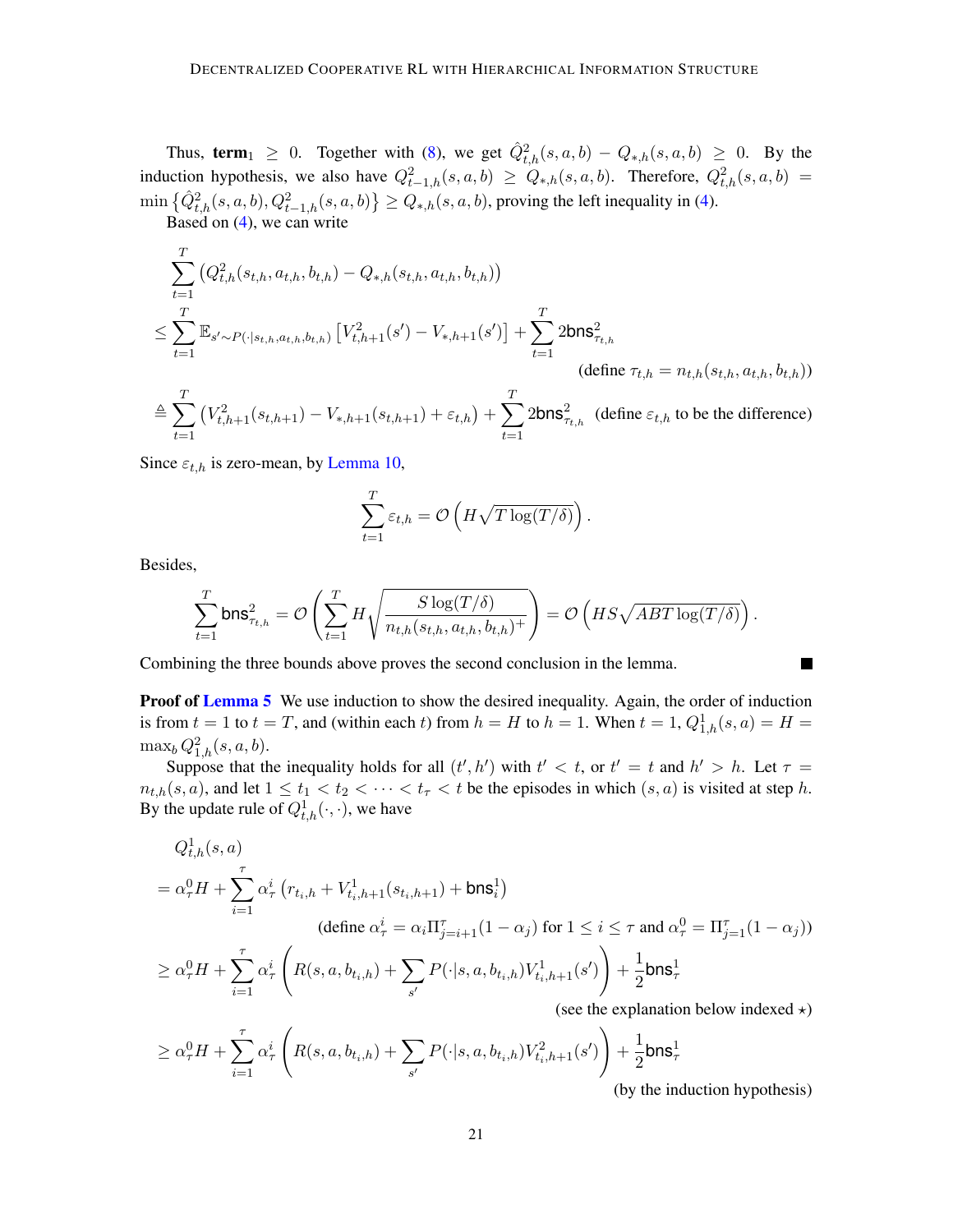≥ α 0 <sup>τ</sup>H + Xτ i=1 α i τ Rˆ <sup>t</sup>i,h(s, a, bti,h) +X s ′ Pˆ <sup>t</sup>i,h(·|s, a, bti,h)V 2 <sup>t</sup>i,h+1(s ′ ) − bns<sup>2</sup> ξi ! + 1 2 bns<sup>1</sup> τ (define ξ<sup>i</sup> = nti,h(s, a, bti,h) and use [\(6\)](#page-19-2) and [\(7\)](#page-19-3)) ≥ α 0 <sup>τ</sup>H + Xτ i=1 α i <sup>τ</sup>Q 2 <sup>t</sup>i,h(s, a, bti,h) − 2 Xτ i=1 α i τbns<sup>2</sup> <sup>ξ</sup><sup>i</sup> + 1 2 bns<sup>1</sup> τ (by the definition of Q<sup>2</sup> t,h(s, a, b)) ≥ α 0 <sup>τ</sup>H + Xτ i=1 α i <sup>τ</sup> max b Q 2 <sup>t</sup>i,h(s, a, b) (see the explanation below indexed ⋆⋆) ≥ max b Q 2 t,h(s, a, b) (because Q<sup>2</sup> t,h is non-increasing in <sup>t</sup> and <sup>P</sup><sup>τ</sup> <sup>i</sup>=0 α i <sup>τ</sup> = 1)

In the first inequality ( $\star$ ), we use the fact that  $\sum_{i=1}^{\tau} \alpha_{\tau}^{i}$  bns $\frac{1}{i} \geq$  bns $\frac{1}{\tau}$  by the first item in [Lemma 12,](#page-32-1) and that

$$
\left| \sum_{i=1}^{\tau} \alpha_{\tau}^{i} \left( R(s, a, b_{t_i, h}) + \sum_{s'} P(s' | s, a, b_{t_i, h}) V_{t_i, h+1}^{1}(s') - r_{t_i, h} - V_{t_i, h+1}^{1}(s_{t_i, h+1}) \right) \right|
$$
  

$$
\leq \frac{1}{2} c' H \sqrt{\frac{HS \log(T/\delta)}{\tau^{+}}} \leq \frac{1}{2} \text{bns}_{\tau}^{1}
$$
(9)

for some universal constant  $c' > 0$  by [Lemma 13.](#page-32-2)

In the penultimate inequality ( $\star\star$ ), we first use the selection rule of  $b_{t,h} = \arg\!\max_b Q_{t,h}^2(s_{t,h},a_{t,h},b)$ , and then use the following [Lemma 8](#page-21-0) to bound

$$
\begin{aligned} 2\sum_{i=1}^\tau \alpha_\tau^i \text{bns}^2_{\xi_i} &= 2cH\sqrt{S\log(T/\delta)}\sum_{i=1}^\tau \alpha_\tau^i \frac{1}{\sqrt{n_{t_i,h}(s,a,b_{t_i,h})^+}} \\ &\leq 2cH\sqrt{S\log(T/\delta)} \times 4\sqrt{\frac{BH}{n_{t,h}(s,a)^+}} \\ &\leq \frac{1}{2}c'H\sqrt{\frac{HSB\log(T/\delta)}{n_{t,h}(s,a)^+}} = \frac{1}{2}\text{bns}^1_\tau. \end{aligned}
$$

<span id="page-21-0"></span>**Lemma 8** Let  $\{\tau_1, \ldots, \tau_B\}$  be non-negative integers such that  $\sum_{b=1}^B \tau_b = \tau$ . Define for all  $b =$ 1, . . . , B*:*

■

$$
Y_{bi} = \frac{1}{\sqrt{(i-1)^{+}}},
$$
 for  $i = 1, 2, ..., \tau_b$ .

*Let*  $\{Z_1, Z_2, \ldots, Z_{\tau}\}\$  *be any permutation of* 

$$
\{Y_{11}, Y_{12}, \ldots, Y_{1\tau_1}, Y_{21}, Y_{22}, \ldots, Y_{2\tau_2}, \ldots, Y_{B1}, Y_{B2}, \ldots, Y_{B\tau_B}\}\
$$

*Then*

$$
\sum_{i=1}^{\tau} \alpha_{\tau}^{i} Z_i \le 4\sqrt{\frac{BH}{\tau^+}}.
$$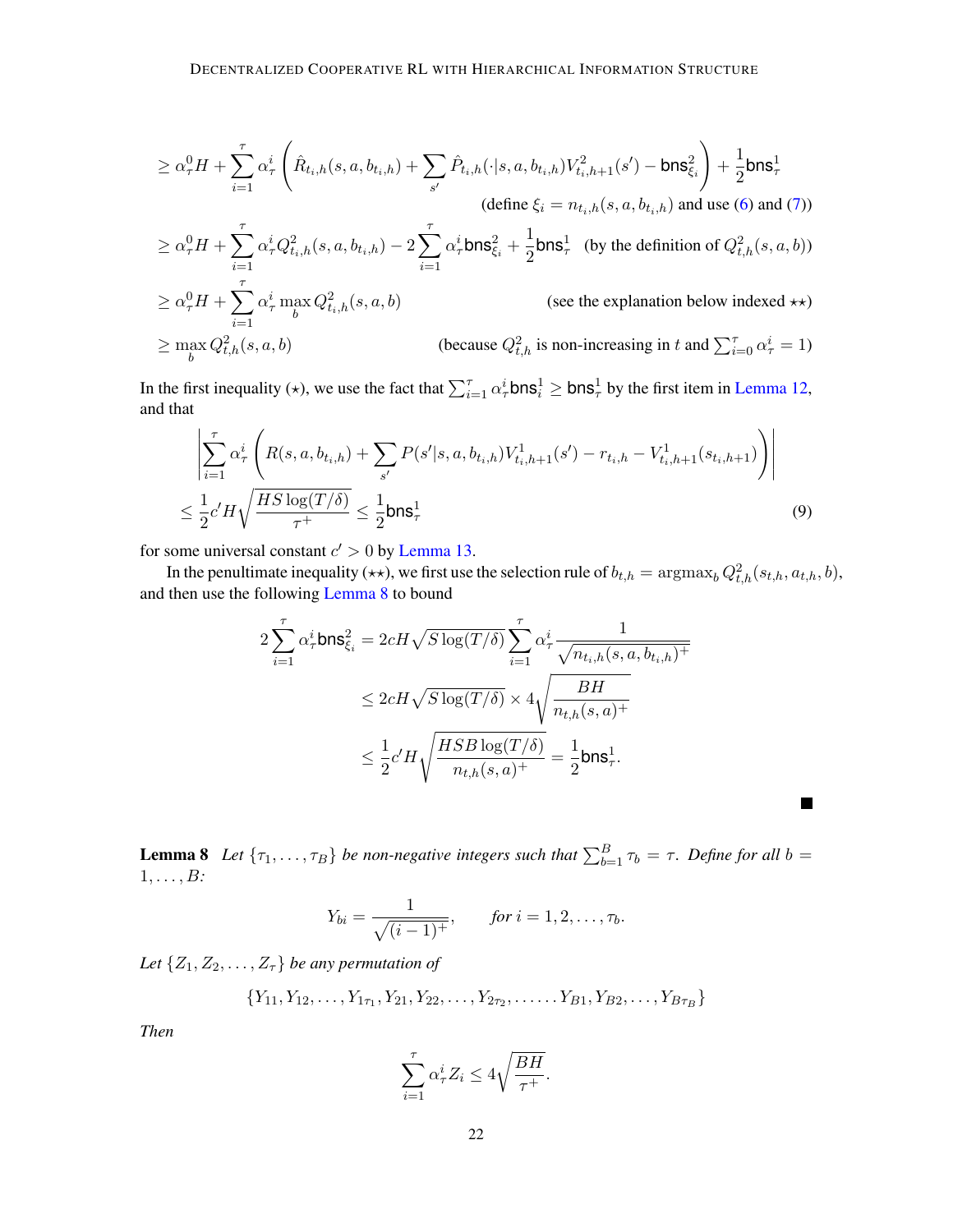**Proof** We write  $i = \phi(b, j)$  if  $Y_{bj}$  is mapped to  $Z_i$ . Also, define  $\Phi(b) = \{\phi(b, j) : j \in [\tau_b]\}$  as the set of indices in  $\{Z_i\}$  that are mapped from  $\{Y_{b1}, \ldots, Y_{b\tau_b}\}.$ 

We first show the following claim: for all  $b$ ,

<span id="page-22-0"></span>
$$
\sum_{i \in \Phi(b)} \alpha_{\tau}^{i} Z_i \le 2 \sqrt{2\alpha_{\tau} \sum_{i \in \Phi(b)} \alpha_{\tau}^{i}}.
$$
\n(10)

To show  $(10)$ , observe that the left-hand side is equal to

$$
\sum_{i \in \Phi(b)} \alpha_{\tau}^{i} Z_i = \sum_{j=1}^{\tau_b} \alpha_{\tau}^{\phi(b,j)} Y_{bj} = \sum_{j=1}^{\tau_b} \alpha_{\tau}^{\phi(b,j)} \frac{1}{\sqrt{(j-1)^{+}}} \le \sum_{j=1}^{\tau_b} \alpha_{\tau}^{\phi(b,j)} \sqrt{\frac{2}{j}}.
$$
 (11)

By the definition of  $\alpha^i_\tau$ , we have  $\alpha^i_\tau \leq \alpha_\tau$  for any *i*. We see that the last expression in [\(11\)](#page-22-1) is upper bounded by the optimal solution of the following programming:

<span id="page-22-1"></span>
$$
\max_{\beta_j} \sum_{j=1}^{\tau_b} \beta_j \sqrt{\frac{2}{j}}
$$
  
s.t. 
$$
\sum_{j=1}^{\tau_b} \beta_j \le \sum_{i \in \Phi(b)} \alpha_\tau^i
$$

$$
0 \le \beta_j \le \alpha_\tau \ \forall j
$$

This programming exhibits a greedy solution that sets  $\beta_j = \alpha_\tau$  for  $j \leq j^* \triangleq \left| \frac{1}{\alpha_j} \right|$  $\frac{1}{\alpha_{\tau}}\sum_{i\in\Phi(b)}\alpha_{\tau}^i\,\Big|,$  $\beta_j = \sum_{i \in \Phi(b)} \alpha_i^i - \alpha_{\tau} j^*$  for  $j = j^* + 1$ , and  $\beta_j = 0$  otherwise. The optimal value of this solution is upper bounded by

$$
\alpha_{\tau} \sum_{j=1}^{j^{\star}} \sqrt{\frac{2}{j}} + \left(\sum_{i \in \Phi(b)} \alpha_{\tau}^{i} - \alpha_{\tau} j^{\star}\right) \sqrt{\frac{2}{j^{\star} + 1}} \leq \alpha_{\tau} \int_{0}^{\frac{1}{\alpha_{\tau}} \sum_{i \in \Phi(b)} \alpha_{\tau}^{i}} \sqrt{\frac{2}{x}} dx = 2 \sqrt{2 \alpha_{\tau} \sum_{i \in \Phi(b)} \alpha_{\tau}^{i}},
$$

showing [\(10\)](#page-22-0). To get the final bound, we sum this bound over b and use the definition of  $\alpha_{\tau}$ :

$$
\sum_{i=1}^{\tau} \alpha_{\tau}^{i} Z_i = \sum_{b=1}^{B} \sum_{i \in \Phi(b)} \alpha_{\tau}^{i} Z_i \le \sum_{b=1}^{B} 2 \sqrt{2 \alpha_{\tau} \sum_{i \in \Phi(b)} \alpha_{\tau}^{i}}
$$
  

$$
\le 2 \sqrt{2B \alpha_{\tau} \sum_{i=1}^{\tau} \alpha_{\tau}^{i}} = 2 \sqrt{\frac{2B(H+1)}{H+\tau}} \le 4 \sqrt{\frac{BH}{\tau^{+}}},
$$

where in the second inequality we use the AM-GM inequality and in the last equality we use  $\sum_{i=1}^{\tau} \alpha_{\tau}^{i} = 1$  for  $\tau \geq 1$ .

## Proof of [Lemma 6](#page-11-2)

Fix t, h, s, a. Let  $\tau = n_{t,h}(s, a)$ , and let  $1 \le t_1 < t_2 < \cdots < t_{\tau} < t$  be the episodes in which  $(s, a)$  is visited at layer h. By the update rule of  $Q_{t,h}^1(\cdot, \cdot)$ , we have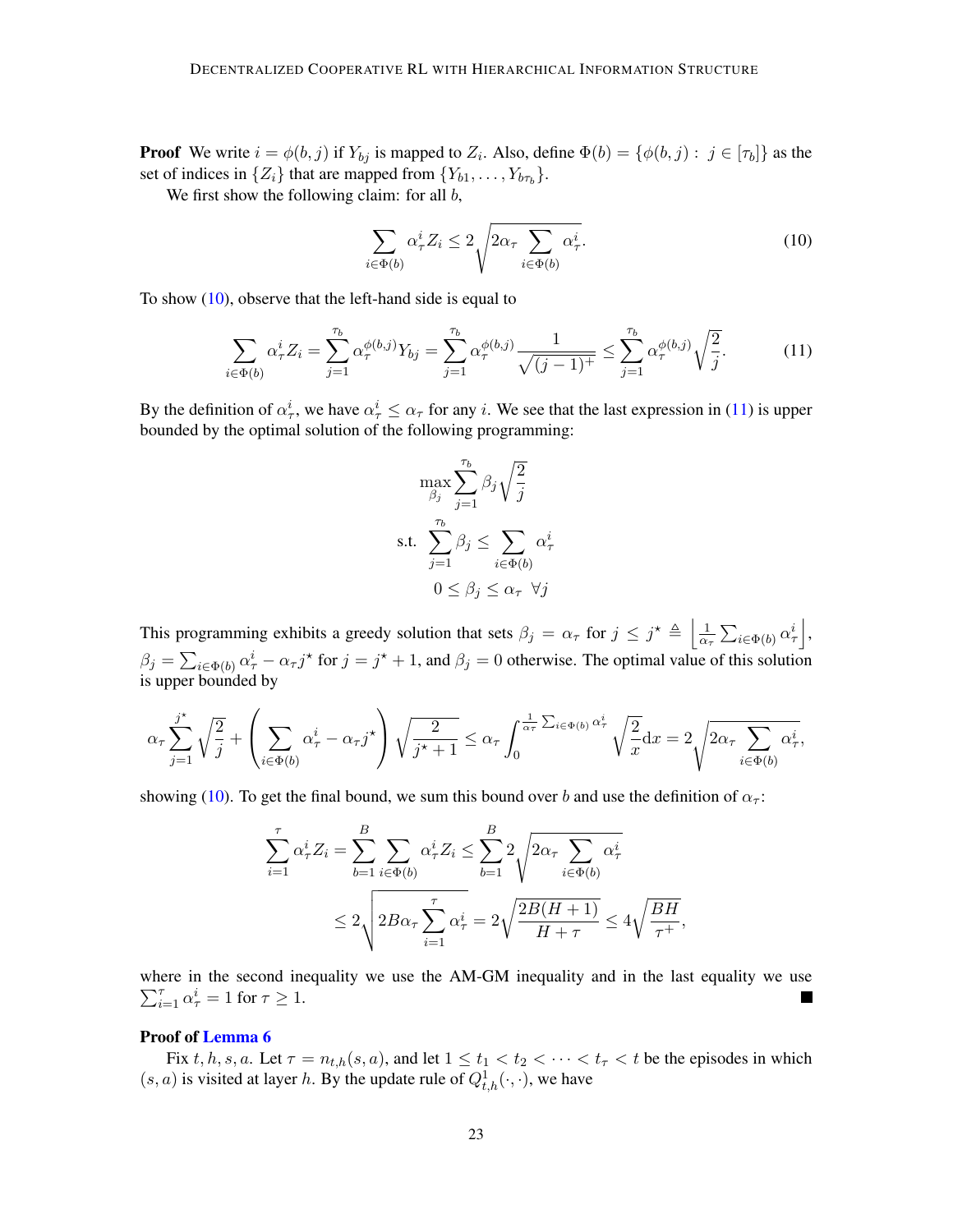$$
Q_{t,h}^1(s, a)
$$
  
=  $\alpha_{\tau}^0 H + \sum_{i=1}^{\tau} \alpha_{\tau}^i (r_{t_i,h} + V_{t_i,h+1}^1(s_{t_i,h+1}) + \text{bns}_i^1)$   
 $\leq \alpha_{\tau}^0 H + \sum_{i=1}^{\tau} \alpha_{\tau}^i (R(s, a, b_{t_i,h}) + \mathbb{E}_{s' \sim P(\cdot|s, a, b_{t_i,h})} [V_{t_i,h+1}^1(s')] + \mathcal{O}(\text{bns}_\tau^1)$   
(by Lemma 13 and that  $\sum_{i=1}^{\tau} \alpha_{\tau}^i \text{bns}_i^1 \leq 2\text{bns}_\tau^1$  by the first item in Lemma 12)  
 $= \alpha_{\tau}^0 H + \sum_{i=1}^{\tau} \alpha_{\tau}^i (R(s, a, b_{t_i,h}) + \mathbb{E}_{s' \sim P(\cdot|s, a, b_{t_i,h})} [V_{*,h+1}(s')])$ 

$$
+ \sum_{i=1}^{\tau} \alpha_{\tau}^{i} \left( \mathbb{E}_{s' \sim P(\cdot | s, a, b_{t_i, h})} \left[ V_{t_i, h+1}^{1}(s') - V_{*, h+1}(s') \right] \right) + \mathcal{O}(\text{bn} s_{\tau}^{1})
$$
  
\n
$$
= \alpha_{\tau}^{0} H + \sum_{i=1}^{\tau} \alpha_{\tau}^{i} Q_{*,h}(s, a, b_{t_i, h}) + \sum_{i=1}^{\tau} \alpha_{\tau}^{i} \left( \mathbb{E}_{s' \sim P(\cdot | s, a, b_{t_i, h})} \left[ V_{t_i, h+1}^{1}(s') - V_{*, h+1}(s') \right] \right) + \mathcal{O}(\text{bn} s_{\tau}^{1})
$$
  
\n
$$
\leq \alpha_{\tau}^{0} H + \sum_{i=1}^{\tau} \alpha_{\tau}^{i} Q_{*,h}(s, a, b_{t_i, h}) + \sum_{i=1}^{\tau} \alpha_{\tau}^{i} \left( V_{t_i, h+1}^{1}(s_{t_i, h+1}) - V_{*, h+1}(s_{t_i, h+1}) \right) + \mathcal{O}(\text{bn} s_{\tau}^{1})
$$
  
\n(by Lemma 13)

Therefore,

<span id="page-23-0"></span>
$$
Q_{t,h}^{1}(s, a) - Q_{*,h}(s, a)
$$
  
=  $\alpha_{\tau}^{0}(H - Q_{*,h}(s, a)) + \sum_{i=1}^{\tau} \alpha_{\tau}^{i} (Q_{*,h}(s, a, b_{t_i, h}) - Q_{*,h}(s, a))$   
+  $\sum_{i=1}^{\tau} \alpha_{\tau}^{i} (V_{t_i, h+1}^{1}(s_{t_i, h+1}) - V_{*,h+1}(s_{t_i, h+1})) + \mathcal{O}(\text{bn} s_{\tau}^{1})$   
 $\leq \alpha_{\tau}^{0} H + \sum_{i=1}^{\tau} \alpha_{\tau}^{i} (V_{t_i, h+1}^{1}(s_{t_i, h+1}) - V_{*,h+1}(s_{t_i, h+1})) + \mathcal{O}(\text{bn} s_{\tau}^{1})$  (12)

Now consider the cumulative sum, and define  $t_i(s, a)$  to be the index of the episode when it is the *i*-th time  $(s, a)$  is visited at layer *h*.

$$
\sum_{t=1}^{T} \left(Q_{t,h}^{1}(s_{t,h}, a_{t,h}) - Q_{*,h}(s_{t,h}, a_{t,h})\right)
$$
\n
$$
= \sum_{s,a} \sum_{i=1}^{n_{T+1}(s,a)} \left(Q_{t_i(s,a),h}^{1}(s_{t_i(s,a),h}, a_{t_i(s,a),h}) - Q_{*,h}(s_{t_i(s,a),h}, a_{t_i(s,a),h})\right)
$$
\n
$$
\leq \sum_{s,a} \sum_{i=1}^{n_{T+1}(s,a)} \left(\alpha_i^0 H + \sum_{j=1}^{i-1} \alpha_i^j \left(V_{t_j(s,a),h+1}^{1}(s_{t_j(s,a),h+1}) - V_{*,h+1}(s_{t_j(s,a),h+1})\right) + \text{bn} \mathbf{s}_{i-1}^1\right)
$$
\n(by (12)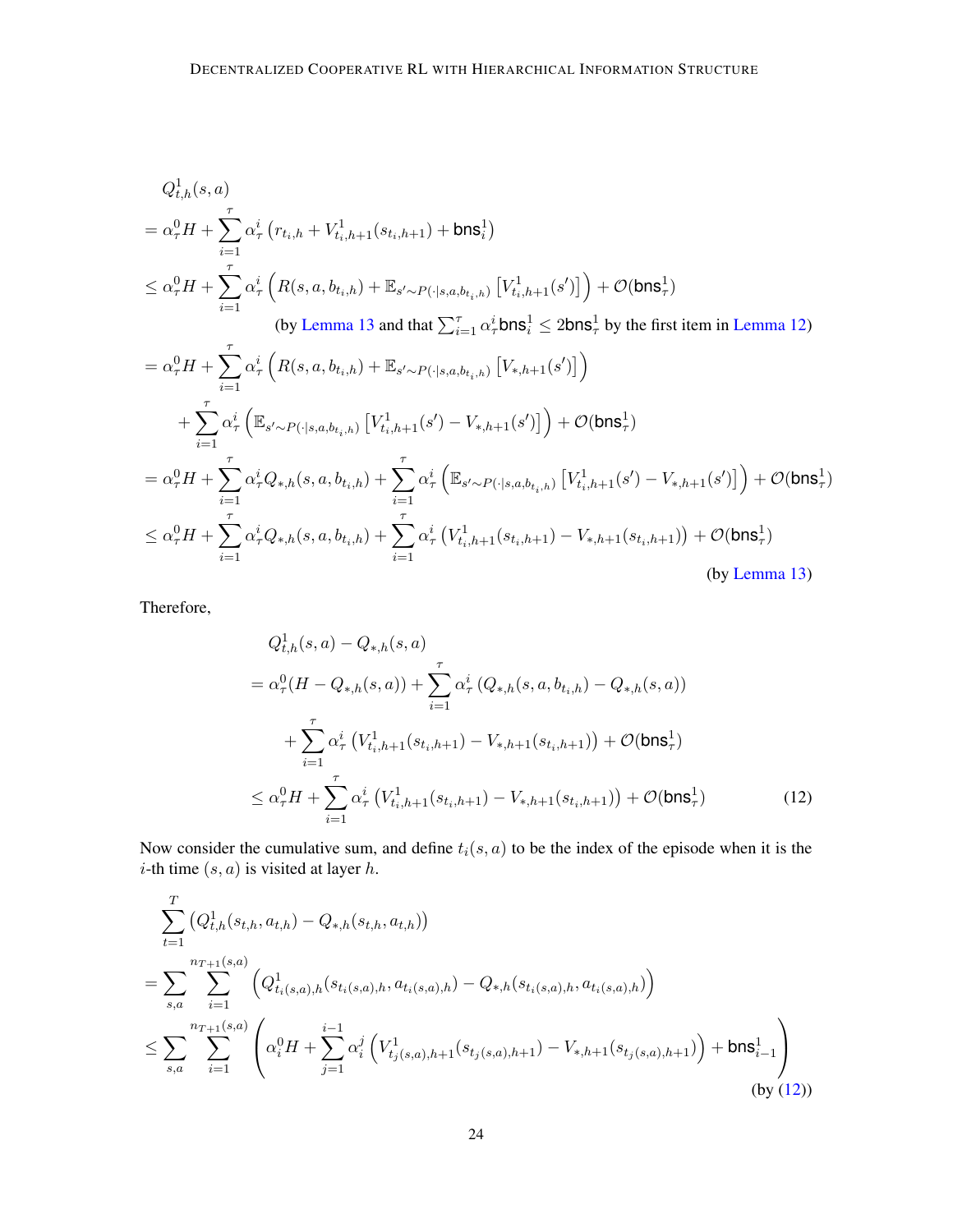$$
= \sum_{s,a} \sum_{i=1}^{n_{T+1}(s,a)} \alpha_i^0 H + \sum_{s,a} \sum_{j=1}^{n_{T+1}(s,a)-1} \sum_{i=j+1}^{n_{T+1}(s,a)} \alpha_i^j \left( V_{t_j(s,a),h+1}^1(s_{t_j(s,a),h+1}) - V_{*,h+1}(s_{t_j(s,a),h+1}) \right)
$$
  
+ 
$$
\sum_{s,a} \sum_{i=1}^{n_{T+1}(s,a)} \mathcal{O}\left(\sqrt{\frac{H^3SB \log(T/\delta)}{\max\{i-1,1\}}}\right)
$$
  

$$
\leq HSA + \sum_{s,a} \sum_{j=1}^{n_{T+1}(s,a)-1} \left(1 + \frac{1}{H}\right) \left( V_{t_j(s,a),h+1}^1(s_{t_j(s,a),h+1}) - V_{*,h+1}(s_{t_j(s,a),h+1}) \right)
$$
  
+ 
$$
\mathcal{O}\left(\sqrt{H^3S^2ABT}\right)
$$
 (by the third item of Lemma 12)  

$$
\leq \left(1 + \frac{1}{H}\right) \sum_{t=1}^T \left( V_{t,h+1}^1(s_{t,h+1}) - V_{*,h+1}^1(s_{t,h+1}) \right) + \mathcal{O}\left(\sqrt{H^3S^2ABT} + HSA\right).
$$

**Proof of [Corollary 3](#page-12-0)** By [Lemma 6](#page-11-2) and the fact that  $V_{t,h}^1(s_{t,h}) = Q_{t,h}^1(s_{t,h}, a_{t,h})$ , we have

$$
\sum_{t=1}^{T} (Q_{t,h}^1(s_{t,h}, a_{t,h}) - Q_{*,h}(s_{t,h}, a_{t,h}))
$$
\n
$$
\leq \left(1 + \frac{1}{H}\right) \sum_{t=1}^{T} (Q_{t,h+1}^1(s_{t,h+1}, a_{t,h+1}) - Q_{*,h+1}(s_{t,h+1}, a_{t,h+1})) + \mathcal{O}\left(\sqrt{H^3 S^2 A B T} + HSA\right),
$$

which gives

$$
\sum_{t=1}^{T} (Q_{t,h}^1(s_{t,h}, a_{t,h}) - Q_{*,h}(s_{t,h}, a_{t,h})) \leq H \times \left(1 + \frac{1}{H}\right)^H \times \mathcal{O}\left(\sqrt{H^3 S^2 A B T} + HSA\right)
$$

$$
= \mathcal{O}\left(\sqrt{H^5 S^2 A B T} + H^2 SA\right)
$$

 $\blacksquare$ 

by expanding the recursion.

## <span id="page-24-0"></span>Appendix C. Multiple Follower Extension

In this section, we consider the multiple follower case. Let  $A$  be the number of actions of the leader, and let  $B^i$  be the number of actions of the *i*-th follower, for  $i = 1, 2, ..., N$ . We define  $B=\frac{1}{N}$  $\frac{1}{N} \sum_{i=1}^{N} B^i$  to be the average number of actions of all followers. In each round t, the leader first selects an action  $a_t \in [A]$ . Then based on the information of  $a_t$ , each follower i selects an action  $b_t^i \in [B^i]$ . The reward that the *i*-th follower receives is  $r_t^i$ , whose mean is  $\mu_{a_t,b_t^i}^i$ ; the reward the leader receives is  $r_t = \frac{1}{N}$  $\frac{1}{N} \sum_{i=1}^{N} r_t^i$ , the average-reward over i.<sup>[7](#page-24-1)</sup>

Our algorithm is presented in [Algorithm 3.](#page-25-0) On the follower side, the algorithm is identical to the single-agent case  $(Algorithm 1)$  – for each arm of the leader, a simple empirical mean is maintained

<span id="page-24-1"></span><sup>7.</sup> Similar to the single-agent case, our framework also handles the case where the leader observes another fresh sample with mean  $\frac{1}{N} \sum_{i=1}^{N} \mu_{a_t, b_t^i}^i$ .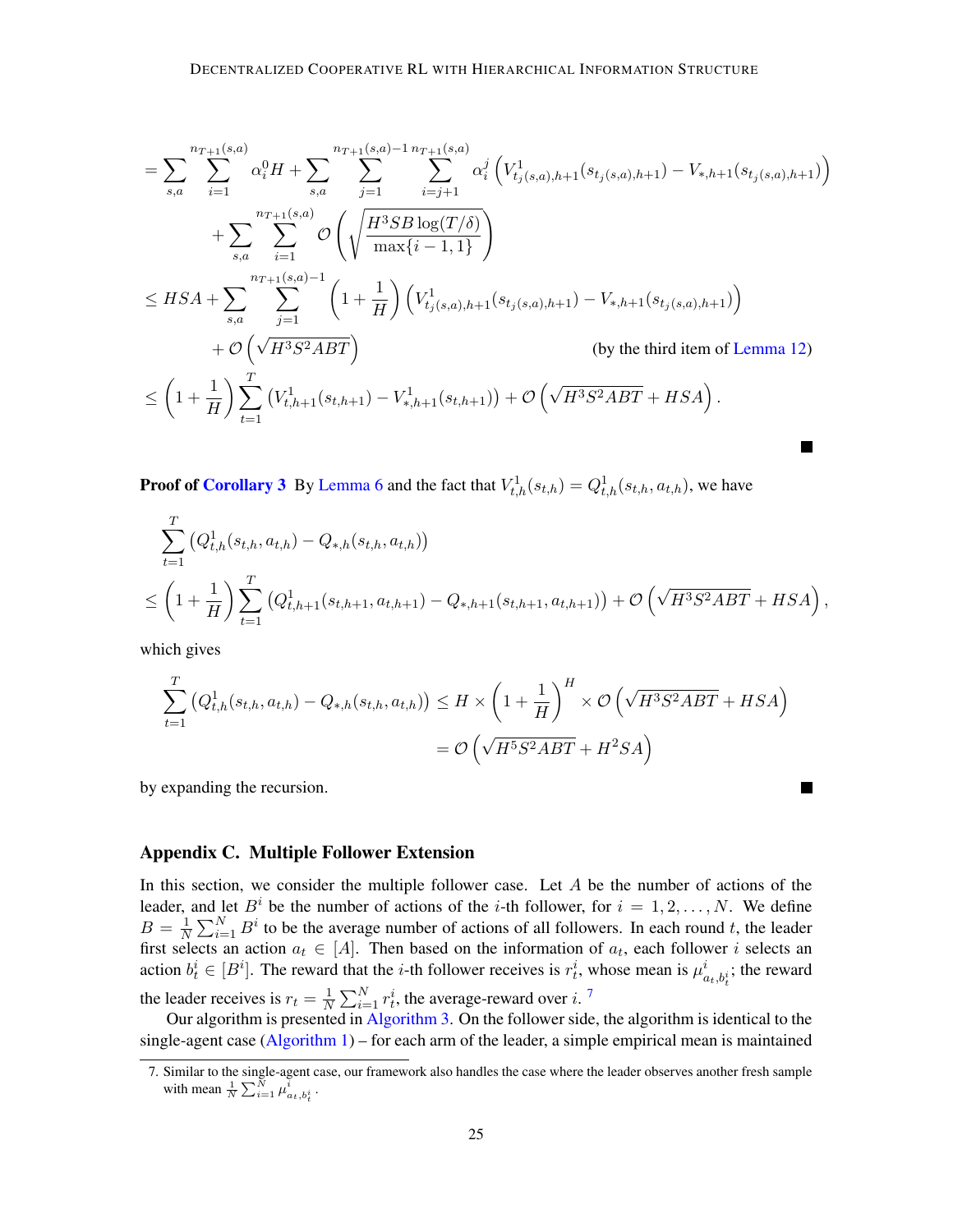<span id="page-25-0"></span>Algorithm 3 UCB for Hierarchical Bandits with Multiple Followers

define:  $c > 0$  is a universal constant. Followers start running algorithms satisfying [Assumption 4](#page-25-1) with some  $\kappa \geq 1$  (we denote the instance of the algorithm by Follower *i* under action  $a \in [A]$  as  $ALG^{i}(a)$ ). for  $t = 1, 2, ..., T$  do Leader chooses  $a_t \in \text{argmax}$  $a \in [A]$  $\hat{\mu}_t(a) + c\sqrt{\frac{\log(T/\delta)}{n_t(a)^+}} + \sqrt{\frac{\kappa B \log(T/\delta)}{n_t(a)^+}}$ .  $(\hat{\mu}_t(a), n_t(a)$  defined in [\(1\)](#page-6-1)) for  $i = 1, \ldots, N$  *(in parallel)* do Follower *i* observes  $a_t$  and calls  $ALG^i(a_t)$ , which outputs an action  $b_t^i$ . Follower *i* chooses  $b_t^i$ . Follower *i* observes  $r_t^i$  with  $\mathbb{E}[r_t^i] = \mu_{a_t, b_t^i}^i$ . end Leader observes  $r_t = \frac{1}{N}$  $\frac{1}{N} \sum_{i=1}^N r_t^i$ . end

as in [\(1\)](#page-6-1). For the followers, similarly, we assume that all of them use a no-regret algorithm that satisfies the following assumption:

**Assumption 4** *Every Follower i guarantees the following for some universal constant*  $\kappa \geq 1$  *with probability at least*  $1 - \delta$ *:* 

<span id="page-25-1"></span>
$$
\forall t, a, \qquad \sum_{\tau=1}^t \mathbb{I}[a_{\tau} = a] \left( \max_{b^i} \mu_{a,b^i}^i - \mu_{a,b^i_{\tau}}^i \right) \leq \sqrt{\kappa B^i \sum_{\tau=1}^t \mathbb{I}[a_{\tau} = a] \log(T/\delta)}.
$$

With [Assumption 4,](#page-25-1) the regret bound of [Algorithm 3](#page-25-0) can be shown as in the following theorem:

**Theorem 9** With probability at least  $1 - \mathcal{O}(\delta)$ , for all a and  $\{b^i\}_{i=1}^N$ ,

$$
\sum_{t=1}^T \left( \frac{1}{N} \sum_{i=1}^N \mu_{a,b^i}^i - \frac{1}{N} \sum_{i=1}^N \mu_{a_t,b_t^i}^i \right) = \mathcal{O}\left(\sqrt{ABT \log(T/\delta)}\right).
$$

Proof

$$
\sum_{t=1}^{T} \left( \frac{1}{N} \sum_{i=1}^{N} \mu_{a,b^{i}}^{i} - \frac{1}{N} \sum_{i=1}^{N} \mu_{a,b^{i}}^{i} \right)
$$
\n
$$
\leq \sum_{t=1}^{T} \left( \frac{1}{N} \sum_{i=1}^{N} \left( \frac{1}{n_{t}(a)^{+}} \times \sum_{\tau=1}^{t-1} \mu_{a,b^{i}_{\tau}}^{i} + \sqrt{\frac{\kappa B^{i} \log(T/\delta)}{n_{t}(a)^{+}}} \right) - \frac{1}{N} \sum_{i=1}^{N} \mu_{a,b^{i}_{t}}^{i} \right) \quad \text{(Assumption 4)}
$$
\n
$$
\leq \sum_{t=1}^{T} \left( \frac{1}{n_{t}(a)^{+}} \left( \frac{1}{N} \sum_{i=1}^{N} \sum_{\tau=1}^{t-1} \mu_{a,b^{i}_{\tau}}^{i} \right) + \sqrt{\frac{\kappa B \log(T/\delta)}{n_{t}(a)^{+}}} - \frac{1}{N} \sum_{i=1}^{N} \mu_{a,b^{i}_{t}}^{i} \right) \quad \text{(Cauchy-Schwarz inequality)}
$$
\n
$$
\leq \sum_{t=1}^{T} \left( \hat{\mu}_{t}(a) + c \sqrt{\frac{\log(T/\delta)}{n_{t}(a)^{+}}} + \sqrt{\frac{\kappa B \log(T/\delta)}{n_{t}(a)^{+}}} - \frac{1}{N} \sum_{i=1}^{N} \mu_{a,t,b^{i}_{t}}^{i} \right) \quad \text{(by Lemma 10)}
$$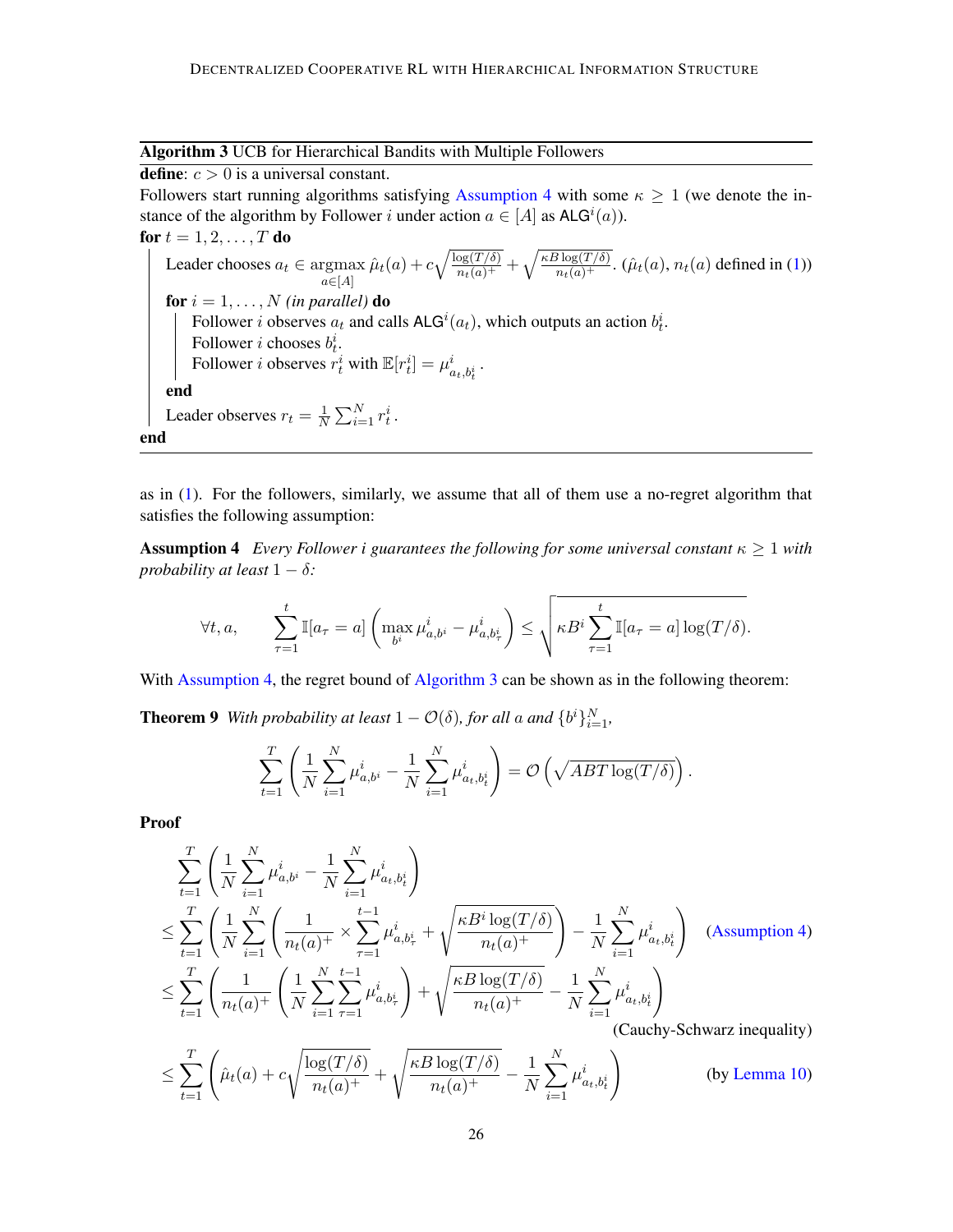$$
\leq \sum_{t=1}^{T} \left( \hat{\mu}_t(a_t) + c \sqrt{\frac{\log(T/\delta)}{n_t(a_t)^+}} + \sqrt{\frac{\kappa B \log(T/\delta)}{n_t(a_t)^+}} - \frac{1}{N} \sum_{i=1}^{N} \mu_{a_t, b_t^i}^i \right) \qquad \text{(by the algorithm)}
$$
\n
$$
= \sum_{t=1}^{T} \left( \hat{\mu}_t(a_t) - \frac{1}{N} \sum_{i=1}^{N} \mu_{a_t, b_t^i}^i \right) + \mathcal{O}\left(\sqrt{ABT \log(T/\delta)}\right)
$$
\n
$$
= \sum_{a \in [A]} \sum_{t=1}^{T} \mathbb{I}[a_t = a] \left( \hat{\mu}_t(a) - \max_{\{b^i\}} \frac{1}{N} \sum_{i=1}^{N} \mu_{a, b^i}^i \right)
$$
\n
$$
+ \sum_{a \in [A]} \sum_{t=1}^{T} \mathbb{I}[a_t = a] \left( \max_{\{b^i\}} \frac{1}{N} \sum_{i=1}^{N} \left( \mu_{a, b^i}^i - \mu_{a, b_t^i}^i \right) \right) + \mathcal{O}\left(\sqrt{ABT \log(T/\delta)}\right)
$$
\n
$$
\underbrace{\text{term}_1}
$$

Under [Assumption 4,](#page-25-1) we can upper bound  $term<sub>2</sub>$  by

$$
\mathcal{O}\left(\sum_{a\in[A]}\frac{1}{N}\sum_{i=1}^{N}\sqrt{B^{i}n_{T+1}(a)\log(T/\delta)}\right) = \mathcal{O}\left(\sum_{a\in[A]}\sqrt{Bn_{T+1}(a)\log(T/\delta)}\right)
$$
\n(Cauchy-Schwarz)  
\n
$$
= \mathcal{O}\left(\sqrt{ABT\log(T/\delta)}\right).
$$

Besides, for all t and a, we have with probability at least  $1 - \mathcal{O}(\delta)$ ,

$$
\hat{\mu}_t(a) = \frac{1}{n_t(a)^+} \sum_{\tau=1}^{t-1} \mathbb{I}[a_{\tau} = a] r_{\tau}
$$
\n
$$
\leq \frac{1}{n_t(a)^+} \sum_{\tau=1}^{t-1} \mathbb{I}[a_{\tau} = a] \left(\frac{1}{N} \sum_{i=1}^N \mu_{a,b_i^i}\right) + \mathcal{O}\left(\sqrt{\frac{\log(T/\delta)}{n_t(a)^+}}\right) \quad \text{(Azuma's inequality)}
$$
\n
$$
\leq \frac{1}{N} \max_{\{b^i\}} \sum_{i=1}^N \mu_{a,b^i} + \mathcal{O}\left(\sqrt{\frac{\log(T/\delta)}{n_t(a)^+}}\right).
$$

Therefore,

$$
\mathbf{term}_1 \leq \mathcal{O}\left(\sum_{a \in [A]} \sum_{t=1}^T \mathbb{I}[a_t = a] \sqrt{\frac{\log(T/\delta)}{n_t(a)^+}}\right) = \mathcal{O}\left(\sqrt{AT\log(T/\delta)}\right).
$$

 $\Box$ 

Combining everything finishes the proof.

## <span id="page-26-0"></span>Appendix D. Deep Hierarchical Bandits Extension

In this subsection, we consider the deep hierarchical bandit setting. In this setting, there are D agents making decisions in a fixed order: in each round t, Agent 1 first chooses an action  $a_t^1 \in [A]$ .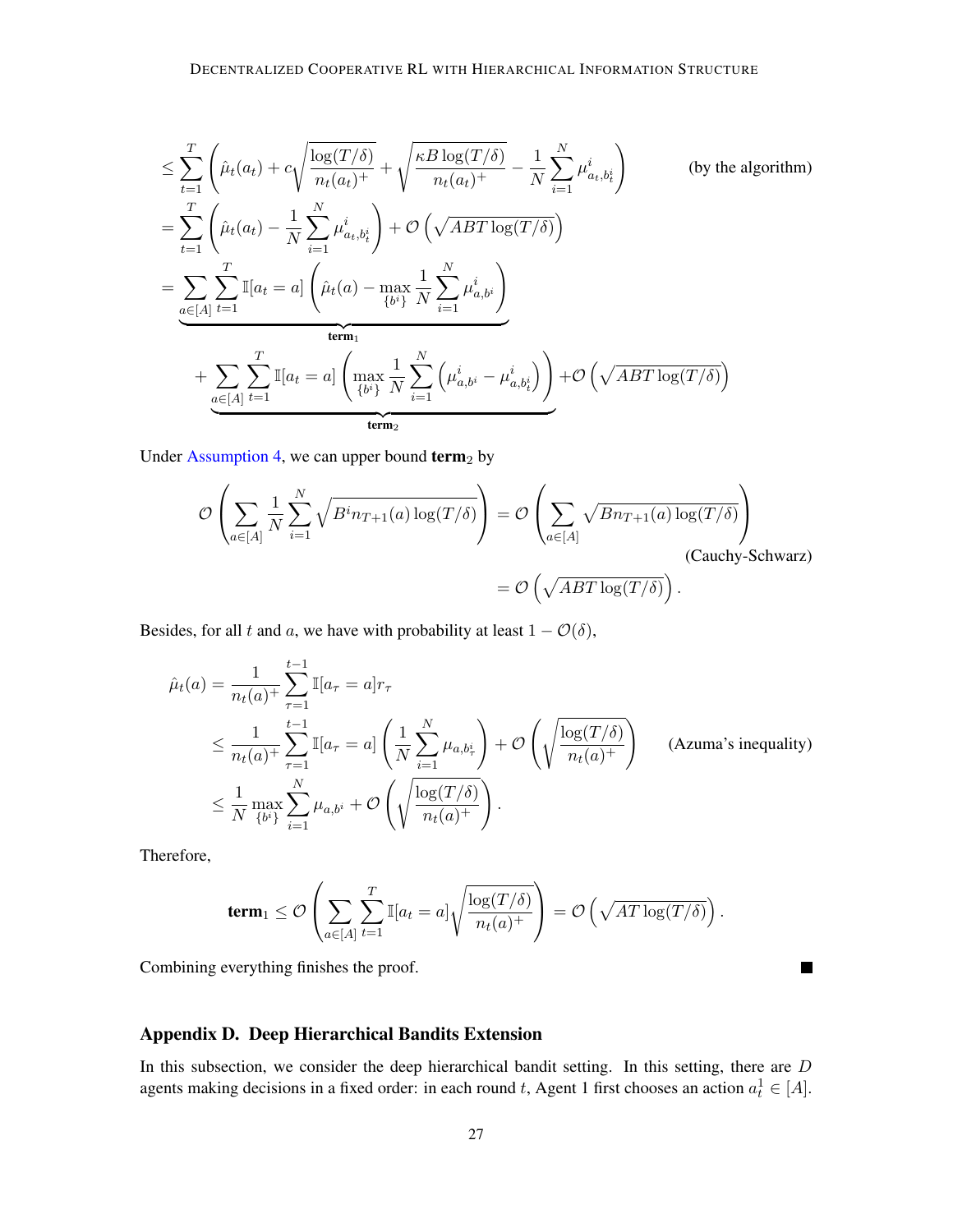<span id="page-27-1"></span>Algorithm 4 UCB for Deep Hierarchical Bandits **define**:  $C_D \ge 2$  and  $C_d = 6C_{d+1} + 8$  for  $d = D - 1, ..., 1$ . for  $t = 1, \ldots, T$  do for  $d = 1, \ldots, D$  do Agent *d* chooses  $a_t^d \in \arg\max_{a \in [A]}$  $\hat{\mu}_t^d(a_t^1,\ldots,a_t^{d-1},a) + C_d \sqrt{\frac{A^{D-d} \log (A^D T/\delta)}{n^d (a_1^1 \cdots a_{d-1}^d a_1)}}$  $\frac{A^{\omega} \sqrt{\log(A^{\omega} I/\theta)}}{n_t^d(a_t^1,...,a_t^{d-1},a)^+},$ end end

For  $d = 2, \ldots, D$ , after receiving  $(a_t^1, a_t^2, \ldots, a_t^{d-1})$ , Agent d chooses an action  $a_t^d \in [A]$ .<sup>[8](#page-27-0)</sup> After all agents all choose an action, a reward  $r_t \in [0,1]$  is generated based on the joint action  $a_t \triangleq$  $(a_t^1, \ldots, a_t^D)$  with its mean equal to  $\mu_{a_t}$ . As before, we assume that the first action is the best action in all layers, and therefore the goal of the agents is to have sub-linear regret with respect to the joint action  $1 = (1, \ldots, 1)$ .

We propose [Algorithm 4](#page-27-1) to solve this problem, which is based on the similar idea as [Algo](#page-25-0)[rithm 3.](#page-25-0) At time t, Agent d maintains the number of times an arm  $a^{1:d} = (a^1, \dots, a^d) \in [A]^d$  has been visited:

$$
n_t^d(\mathbf{a}^{1:d}) = \sum_{s=1}^{t-1} \mathbb{I}\{\mathbf{a}_s^{1:d} = \mathbf{a}^{1:d}\}\tag{13}
$$

and the empirical mean of the same arm

$$
\hat{\mu}_t^d(\mathbf{a}^{1:d}) = \frac{1}{n_t^d(\mathbf{a}^{1:d})^+} \sum_{s=1}^{t-1} r_s \mathbb{I}\{\mathbf{a}_s^{1:d} = \mathbf{a}^{1:d}\}.
$$
\n(14)

The bonus term of Agent d for the arm  $\mathbf{a}^{1:d}$  is of order  $\sqrt{\frac{A^{D-d} \log(A^D T / \delta)}{n^d (\mathbf{a}! \cdot d) + \delta}}$  $\frac{\log(A - I/\theta)}{n_t^d(\mathbf{a}^{1:d})^+}$ , which is again the average regret upper bound of its direct subordinate. As in [Section 3,](#page-5-2) such a design is to ensure that agent d's optimistic value is not smaller than the value of the optimal arm (with high probability).

In the following, we show the regret bounds of [Algorithm 4.](#page-27-1) [Lemma 5](#page-27-2) and [Theorem 6](#page-30-0) are the gap-independent results, where [Lemma 5](#page-27-2) is a generalization of [Assumption 1](#page-5-0) and [Theorem 6](#page-30-0) is a generalization of [Theorem 1.](#page-6-3) [Lemma 7](#page-30-1) and [Theorem 8](#page-30-2) are the gap-dependent results, where [Theorem 8](#page-30-2) is a generalization of [Theorem 2.](#page-8-0) In the bounds, the regret grows exponentially in the depth  $D$ ; however, this comes from the high model complexity and is unavoidable.

<span id="page-27-2"></span>**Lemma 5** *For any*  $t \in [T], d \in [D-1],$   $\mathbf{a}^{1:d} = (a^1, \dots, a^d) \in [A]^d$ ,

<span id="page-27-4"></span>
$$
\sum_{s=1}^{t} \mathbb{I}\{\mathbf{a}_s^{1:d} = \mathbf{a}^{1:d}\} \left[\mu_{(\mathbf{a}^{1:d}, \mathbf{1}_{D-d})} - r_s\right] \le C_d \sqrt{A^{D-d} n_{t+1}^d(\mathbf{a}^{1:d}) \log(A^D T/\delta)}
$$
(15)

*Furthermore,*

<span id="page-27-3"></span>
$$
\sum_{s=1}^{t} (\mu_1 - r_s) \le (6C_1 + 8)\sqrt{A^D t \log(A^D T/\delta)}.
$$
\n(16)

<span id="page-27-0"></span><sup>8.</sup> For simplicity, we assume that the number of actions on all layers are the same and equal to A.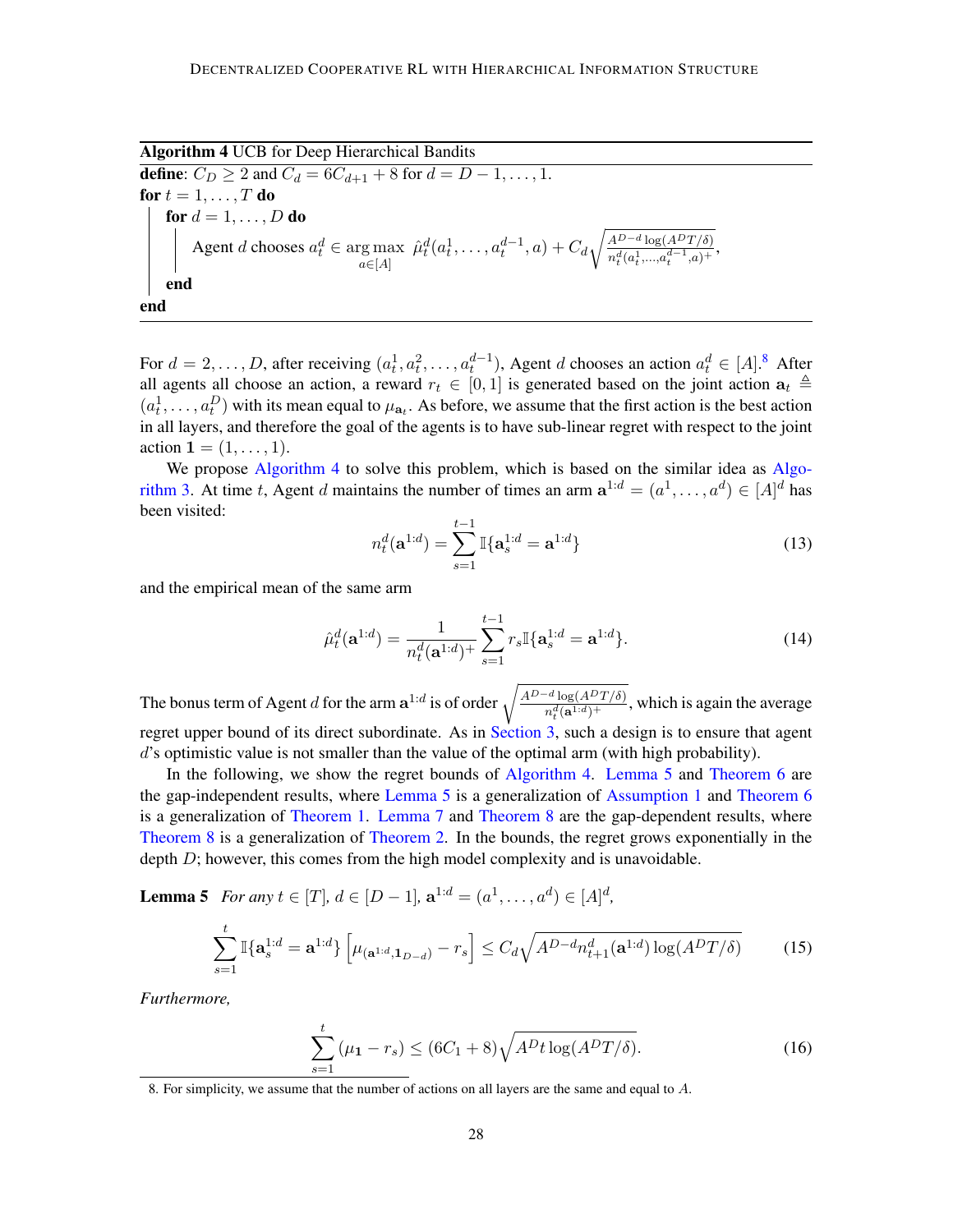## Proof of [Lemma 5](#page-27-2)

Notice that [\(16\)](#page-27-3) can be viewed as a case of  $d = 0$  in [\(15\)](#page-27-4) by defining  $\mathbb{I}\{\mathbf{a}_s^{1:0} = \mathbf{a}^{1:0}\} = 1$  and  $n_{t+1}(\mathbf{a}^{1:d}) = t$ . Therefore, below we prove by induction from  $d = D - 1$  to  $d = 0$ .

$$
\begin{aligned} \frac{Base\ d=D-1:}{\sum_{s=1}^{t} \mathbb{I}\{\mathbf{a}_s^{1:D-1}=a^{1:D-1}\}\left[\mu_{(\mathbf{a}^{1:D-1},1)}-r_s\right]}\\ &\leq C_{D-1}\sqrt{An_{t+1}^{D-1}(\mathbf{a}^{1:D-1})\log(nn_{t+1}^{D-1}(\mathbf{a}^{1:D-1})/\delta)} \leq C_{D-1}\sqrt{An_{t+1}^{D-1}(\mathbf{a}^{1:D-1})\log(AT/\delta)} \end{aligned}
$$

by the standard analysis of the UCB algorithm.

Induction step: assume the statement is true for  $d + 1$ , we show that it holds for d as well. Dividing both sides of the inequality in the induction hypothesis by  $n_{t+1}^{d+1}(\mathbf{a}^{1:d+1})^+$  to get

<span id="page-28-0"></span>
$$
\mu_{(\mathbf{a}^{1:d+1}, \mathbf{1}_{D-d-1})} \leq \hat{\mu}_{t+1}^{d+1}(\mathbf{a}^{1:d+1}) + C_{d+1} \sqrt{\frac{A^{D-d-1}\log(A^DT/\delta)}{n_{t+1}^{d+1}(\mathbf{a}^{1:d+1})^+}}.
$$
(17)

Now for the left hand side of the inequality for  $d$ , we have

$$
\sum_{s=1}^{t} \mathbb{I}\{\mathbf{a}_{s}^{1:d} = \mathbf{a}^{1:d}\} \left[\mu_{(\mathbf{a}^{1:d}, \mathbf{1}_{D-d})} - r_{s}\right]
$$
\n
$$
\leq \sum_{s=1}^{t} \mathbb{I}\{\mathbf{a}_{s}^{1:d} = \mathbf{a}^{1:d}\} \left\{\max_{a^{d+1}} \left[\hat{\mu}_{t+1}^{d+1}(\mathbf{a}_{s}^{1:d}, a^{d+1}) + C_{d+1} \sqrt{\frac{A^{D-d-1} \log(A^{D} T/\delta)}{n_{t+1}^{d+1}(\mathbf{a}_{s}^{1:d}, a^{d+1})^+}}\right] - r_{s}\right\}
$$
\n
$$
\leq \sum_{s=1}^{t} \mathbb{I}\{\mathbf{a}_{s}^{1:d} = \mathbf{a}^{1:d}\} \left[\hat{\mu}_{t+1}^{d+1}(\mathbf{a}_{s}^{1:d+1}) + C_{d+1} \sqrt{\frac{A^{D-d-1} \log(A^{D} T/\delta)}{n_{t+1}^{d+1}(\mathbf{a}_{s}^{1:d+1})^+}} - \mu_{(\mathbf{a}_{s}^{1:d+1}, \mathbf{1}_{D-d-1})} - \mu_{(\mathbf{a}_{s}^{1:d+1}, \mathbf{1}_{D-d-1})}\right],
$$
\n
$$
+ \mu_{(\mathbf{a}_{s}^{1:d+1}, \mathbf{1}_{D-d-1})} - r_{s}\right],
$$
\n(18)

where the first inequality follows from [\(17\)](#page-28-0) and taking max, and the second inequality follows from the way  $a_s^{d+1}$  is selected. s

For any  $s \in [T]$ ,  $\mathbf{a}^{1:d+1} \in [A]^{d+1}$ , if  $n_s^{d+1}(\mathbf{a}^{1:d+1}) \ge 1$ , then we have

<span id="page-28-1"></span>
$$
\hat{\mu}_{s}^{d+1}(\mathbf{a}^{1:d+1}) - \mu_{(\mathbf{a}^{1:d+1}, \mathbf{1}_{D-d-1})}
$$
\n
$$
\leq \frac{1}{n_{s}^{d+1}(\mathbf{a}^{1:d+1})} \sum_{u=1}^{s-1} \mathbb{I}\{\mathbf{a}_{u}^{1:d+1} = \mathbf{a}^{1:d+1}\} \left[ r_{u} - \mu_{(\mathbf{a}^{1:d+1}, \mathbf{1}_{D-d-1})} \right]
$$
\n
$$
\leq \frac{1}{n_{s}^{d+1}(\mathbf{a}^{1:d+1})} \sum_{u=1}^{s-1} \mathbb{I}\{\mathbf{a}_{u}^{1:d+1} = \mathbf{a}^{1:d+1}\} \left[ r_{u} - \mu_{\mathbf{a}_{u}} \right]
$$
\n
$$
\leq \frac{2}{n_{s}^{d+1}(\mathbf{a}^{1:d+1})} \sqrt{\sum_{u=1}^{s-1} \mathbb{I}\{\mathbf{a}_{u}^{1:d+1} = \mathbf{a}^{1:d+1}\} \log(1/\delta)} \leq 2 \sqrt{\frac{\log(1/\delta)}{n_{s}^{d+1}(\mathbf{a}^{1:d+1})} + \sum_{u=1}^{s-1} \mathbb{I}\{\mathbf{a}_{u}^{1:d+1} = \mathbf{a}^{1:d+1}\} \log(1/\delta)}
$$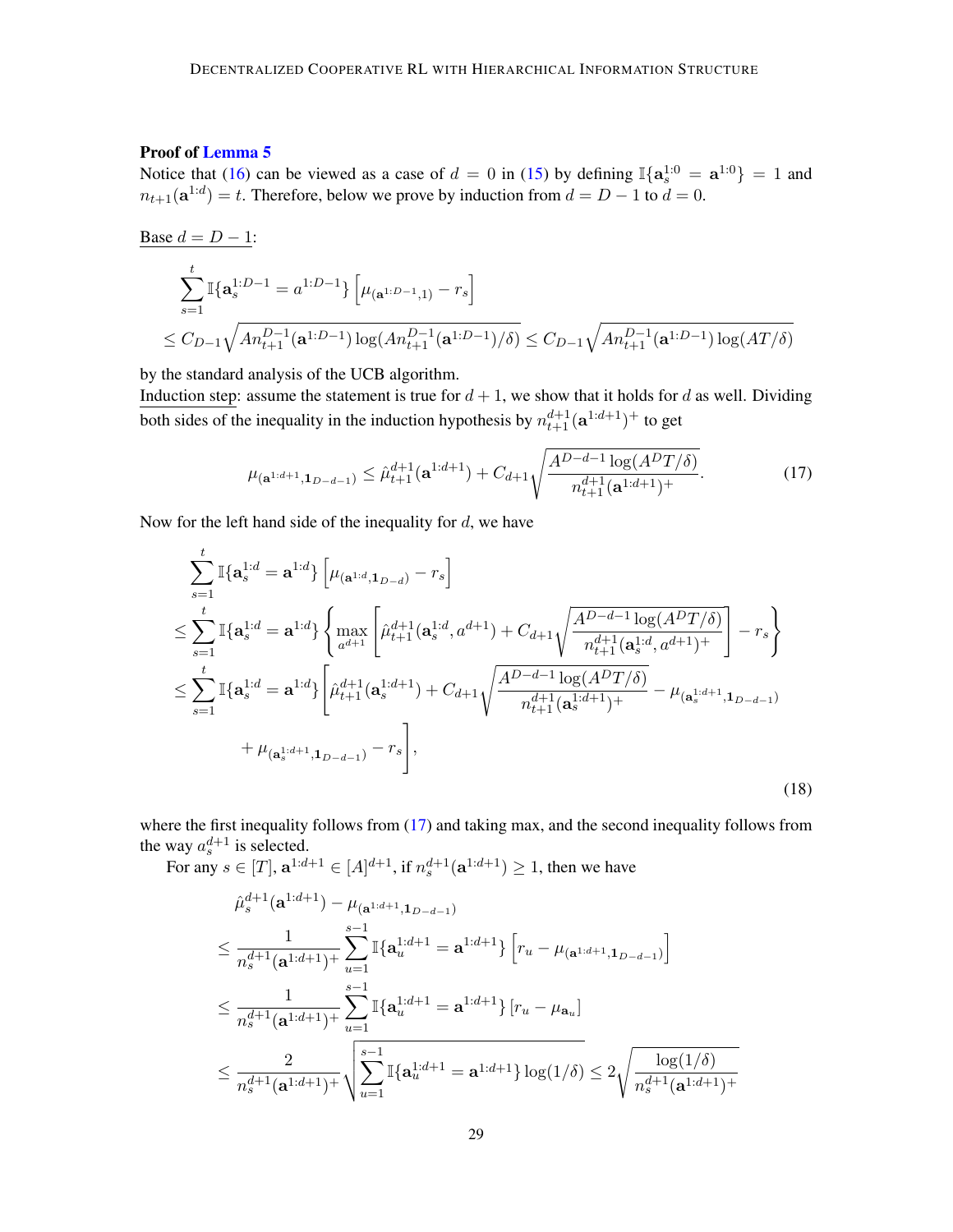with probability  $1 - \delta$ . This also trivially holds if  $n_s^{d+1}(\mathbf{a}^{1:d+1}) = 0$ . Then, the inequality

<span id="page-29-0"></span>
$$
\hat{\mu}_s^{d+1}(\mathbf{a}^{1:d+1}) - \mu_{(\mathbf{a}^{1:d+1}, \mathbf{1}_{D-d-1})} \le 2\sqrt{\frac{\log(A^{d+1}T/\delta)}{n_s^{d+1}(\mathbf{a}^{1:d+1})^+}}
$$
(19)

holds for all  $s \in [T]$  and all  $a^{1:d+1} \in [A]^{d+1}$  simultaneously by the union bound. Hence, the sum of the first three terms of  $(18)$  can be bounded by

$$
\sum_{s=1}^{t} \mathbb{I}\{\mathbf{a}_{s}^{1:d} = \mathbf{a}^{1:d}\} \left[ \hat{\mu}_{t}^{d+1}(\mathbf{a}_{s}^{1:d+1}) + C_{d+1} \sqrt{\frac{A^{D-d-1} \log(A^{D} T / \delta)}{n_{t+1}^{d+1}(\mathbf{a}_{s}^{1:d+1})^{+}}} - \mu_{(\mathbf{a}_{s}^{1:d+1}, \mathbf{1}_{D-d-1})} \right]
$$
\n
$$
\leq \sum_{s=1}^{t} \mathbb{I}\{\mathbf{a}_{s}^{1:d} = \mathbf{a}^{1:d}\} \left[ 2\sqrt{\frac{\log(A^{d+1} T / \delta)}{n_{t+1}^{d+1}(\mathbf{a}_{s}^{1:d+1})^{+}} + C_{d+1} \sqrt{\frac{A^{D-d-1} \log(A^{D} T / \delta)}{n_{t+1}^{d+1}(\mathbf{a}_{s}^{1:d+1})^{+}}} \right]
$$
\n
$$
\leq (C_{d+1} + 2)\sqrt{A^{D-d-1} \log(A^{D} T / \delta)} \cdot \sum_{s=1}^{t} \mathbb{I}\{\mathbf{a}_{s}^{1:d} = \mathbf{a}^{1:d}\} \sqrt{\frac{1}{n_{s}^{d+1}(\mathbf{a}_{s}^{1:d+1})^{+}}}
$$
\n
$$
\leq 2(C_{d+1} + 2)\sqrt{A^{D-d} n_{t+1}^{d}(\mathbf{a}^{1:d}) \log(A^{D} T / \delta)}.
$$

On the other hand, the last two terms sum up to

$$
\sum_{s=1}^{t} \mathbb{I}\{\mathbf{a}_{s}^{1:d} = \mathbf{a}^{1:d}\} \left[\mu_{(\mathbf{a}_{s}^{1:d+1}, \mathbf{1}_{D-d-1})} - r_{s}\right]
$$
  
\n
$$
= \sum_{a^{d+1} \in [A]} \sum_{s=1}^{t} \mathbb{I}\{\mathbf{a}_{s}^{1:d+1} = \mathbf{a}^{1:d+1}\} \left[\mu_{(\mathbf{a}_{s}^{1:d+1}, \mathbf{1}_{D-d-1})} - r_{s}\right]
$$
  
\n
$$
\leq \sum_{a^{d+1} \in [A]} C_{d+1} \sqrt{A^{D-d-1} n_{t+1}^{d+1}(\mathbf{a}^{1:d}) \log(A^{D}T/\delta)}
$$
  
\n
$$
\leq C_{d+1} \sqrt{A^{D-d-1} \cdot \left[\sum_{a^{d+1} \in [A]} n_{t+1}^{d+1}(\mathbf{a}^{1:d})\right] \log(A^{D}T/\delta)}
$$
  
\n
$$
\leq C_{d+1} \sqrt{A^{D-d} n_{t+1}^{d}(\mathbf{a}^{1:d}) \log(A^{D}T/\delta)}.
$$

Combining both parts, with probability  $1 - 3\delta := 1 - \delta'$ , we have

$$
\sum_{s=1}^{t} \mathbb{I}\{\mathbf{a}_{s}^{1:d} = \mathbf{a}^{1:d}\} \left[\mu_{(\mathbf{a}^{1:d}, \mathbf{1}_{D-d})} - r_{s}\right]
$$
  
\n
$$
\leq [2(C_{d+1} + 2) + C_{d+1}]\sqrt{A^{D-d}n_{t+1}^{d}(\mathbf{a}^{1:d})\log(A^{D}T/\delta)}
$$
  
\n
$$
\leq \sqrt{3}(3C_{d+1} + 4)\sqrt{A^{D-d}n_{t+1}^{d}(\mathbf{a}^{1:d})\log(A^{D}T/\delta')}
$$
  
\n
$$
\leq (6C_{d+1} + 8)\sqrt{A^{D-d}n_{t+1}^{d}(\mathbf{a}^{1:d})\log(A^{D}T/\delta')}
$$
  
\n
$$
\leq C_{d}\sqrt{A^{D-d}n_{t+1}^{d}(\mathbf{a}^{1:d})\log(A^{D}T/\delta')}
$$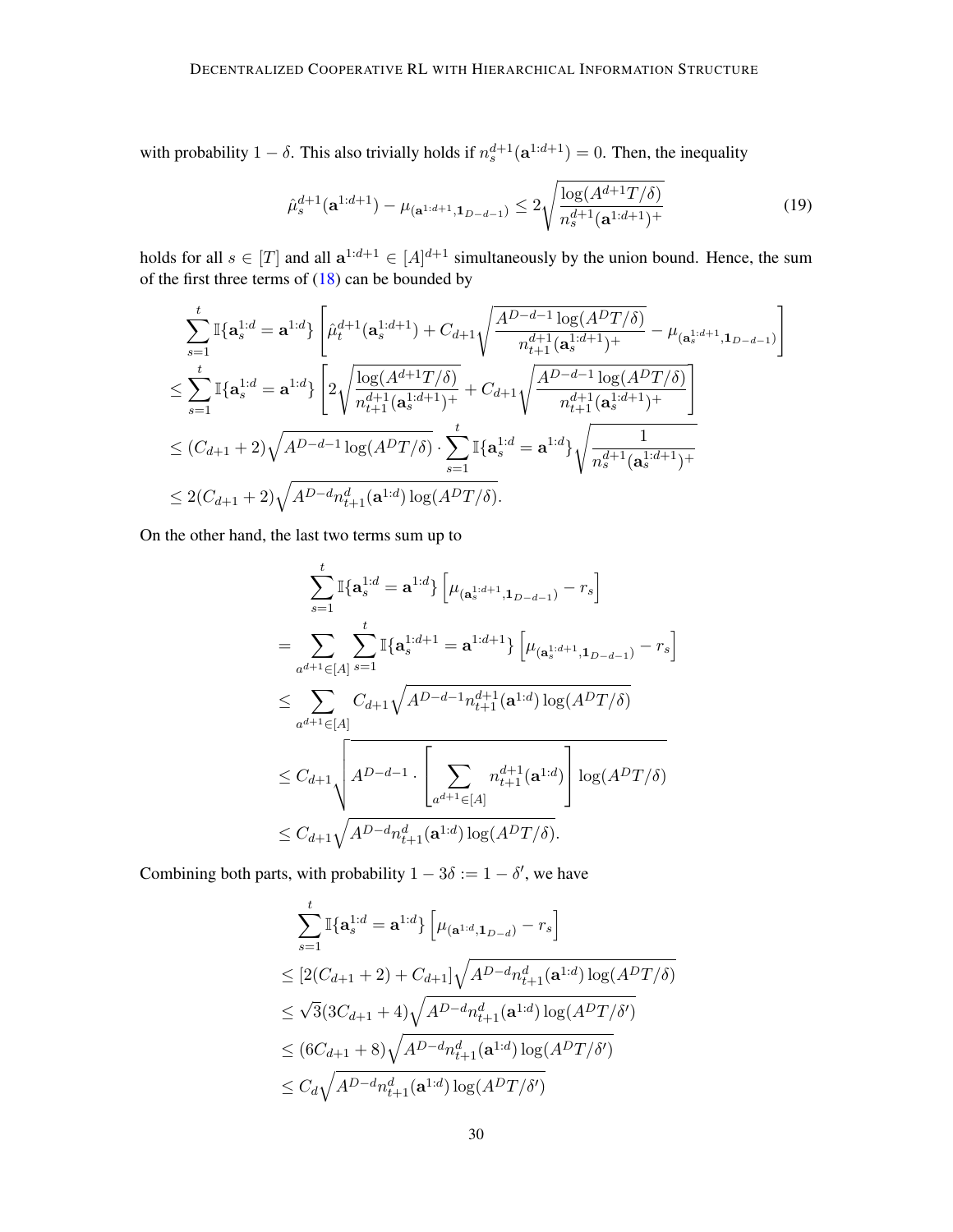whenever  $C_d \geq 6C_{d+1} + 8$ .

Notice that when  $d = 0$ , the same arguments follow except that  $\mathbb{I}\{\mathbf{a}_s^{1:d} = \mathbf{a}^{1:d}\}\)$  degenerates to 1,  $n_{t+1}^d(\mathbf{a}^{1:d})$  degenerates to t, and the inequality will end with  $(6C_1 + 8)\sqrt{A^D t \log(A^D T/\delta')}$ .

<span id="page-30-0"></span>**Theorem 6** For the deep hierarchical bandit problem, with probability of at least  $1-\delta$ , [Algorithm 4](#page-27-1) *achieves the regret bound of*

$$
\sum_{t=1}^{T} (\mu_{1_D} - \mu_{\mathbf{a}_t}) \le O\left(\sqrt{A^D DT \log(AT/\delta)}\right). \tag{20}
$$

**Proof** By [Lemma 5](#page-27-2) we have  $\sum_{t=1}^{T} (\mu_{1_D} - r_t) = \mathcal{O}(\sqrt{A^D DT \log(AT/\delta)})$ . Further using the fact that  $\sum_{t=1}^{T} (r_t - \mu_{\mathbf{a}_t}) = \mathcal{O}(\sqrt{T \log(T/\delta)})$  finishes the proof.

<span id="page-30-1"></span>**Lemma 7** For any  $d \in [D]$ , let  $a^d \in [A]$  be a sub-optimal arm of agent d given that  $a^{1:d-1}$  is *chosen by the first*  $d - 1$  *agents, then with probability at least*  $1 - 2\delta$ *,* 

$$
\sum_{t=1}^{T} \mathbb{I}\{\mathbf{a}_t^{1:d} = \mathbf{a}^{1:d}\} \le \frac{4(C_d + 2)^2 A^{D-d} \log(A^D T/\delta)}{\left[\mu_{(\mathbf{a}^{1:d-1}, \mathbf{1}_{D-d+1})} - \mu_{(\mathbf{a}^{1:d}, \mathbf{1}_{D-d})}\right]^2}.
$$
(21)

**Proof of [Lemma 7](#page-30-1)** Suppose at time  $t + 1$ ,

<span id="page-30-3"></span>
$$
n_{t+1}^d(\mathbf{a}^{1:d}) \ge \frac{4(C_d+2)^2 A^{D-d} \log(A^D T/\delta)}{\left[\mu_{(\mathbf{a}^{1:d-1}, \mathbf{1}_{D-d+1})} - \mu_{(\mathbf{a}^{1:d}, \mathbf{1}_{D-d})}\right]^2}.
$$
(22)

Then with probability at least  $1 - \delta$ ,

$$
\hat{\mu}_{t+1}^{d}(\mathbf{a}^{1:d}) + C_{d} \sqrt{\frac{A^{D-d} \log(A^{D}T/\delta)}{n_{t+1}^{d}(\mathbf{a}^{1:d})^{+}}}
$$
\n
$$
\leq \mu_{(\mathbf{a}^{1:d}, \mathbf{1}_{D-d})} + 2 \sqrt{\frac{\log(A^{d}T/\delta)}{n_{t+1}^{d}(\mathbf{a}^{1:d})^{+}} + C_{d} \sqrt{\frac{A^{D-d} \log(A^{D}T/\delta)}{n_{t+1}^{d}(\mathbf{a}^{1:d})^{+}}}}
$$
\n
$$
\leq \mu_{(\mathbf{a}^{1:d}, \mathbf{1}_{D-d})} + (C_{d} + 2) \sqrt{\frac{A^{D-d} \log(A^{D}T/\delta)}{n_{t+1}^{d}(\mathbf{a}^{1:d})^{+}}}
$$
\n
$$
\leq \mu_{(\mathbf{a}^{1:d}, \mathbf{1}_{D-d})} + \frac{\mu_{(\mathbf{a}^{1:d-1}, \mathbf{1}_{D-d+1})} - \mu_{(\mathbf{a}^{1:d}, \mathbf{1}_{D-d})}}{2} < \mu_{(\mathbf{a}^{1:d-1}, \mathbf{1}_{D-d+1})}
$$
\n(by (19))

On the other hand, by [Lemma 5](#page-27-2) with  $(t, d, (a^{1:d-1}, 1))$ , with probability at least  $1 - \delta$ ,

$$
\mu_{(\mathbf{a}^{1:d-1},\mathbf{1}_{D-d+1})} \leq \hat{\mu}_t^d(\mathbf{a}^{1:d-1},1) + C_d \sqrt{\frac{A^{D-d} \log(A^D T/\delta)}{n_{t+1}^d(\mathbf{a}^{1:d-1},1)^+}}.
$$

<span id="page-30-2"></span>Hence, by the design of [Algorithm 4,](#page-27-1) given that the first  $d-1$  agents choose  $a^{1:d-1}$ , agent d will not choose the sub-optimal arm  $a^d \neq 1$  over the first arm before time T when the condition [\(22\)](#page-30-3) is satisfied.  $\blacksquare$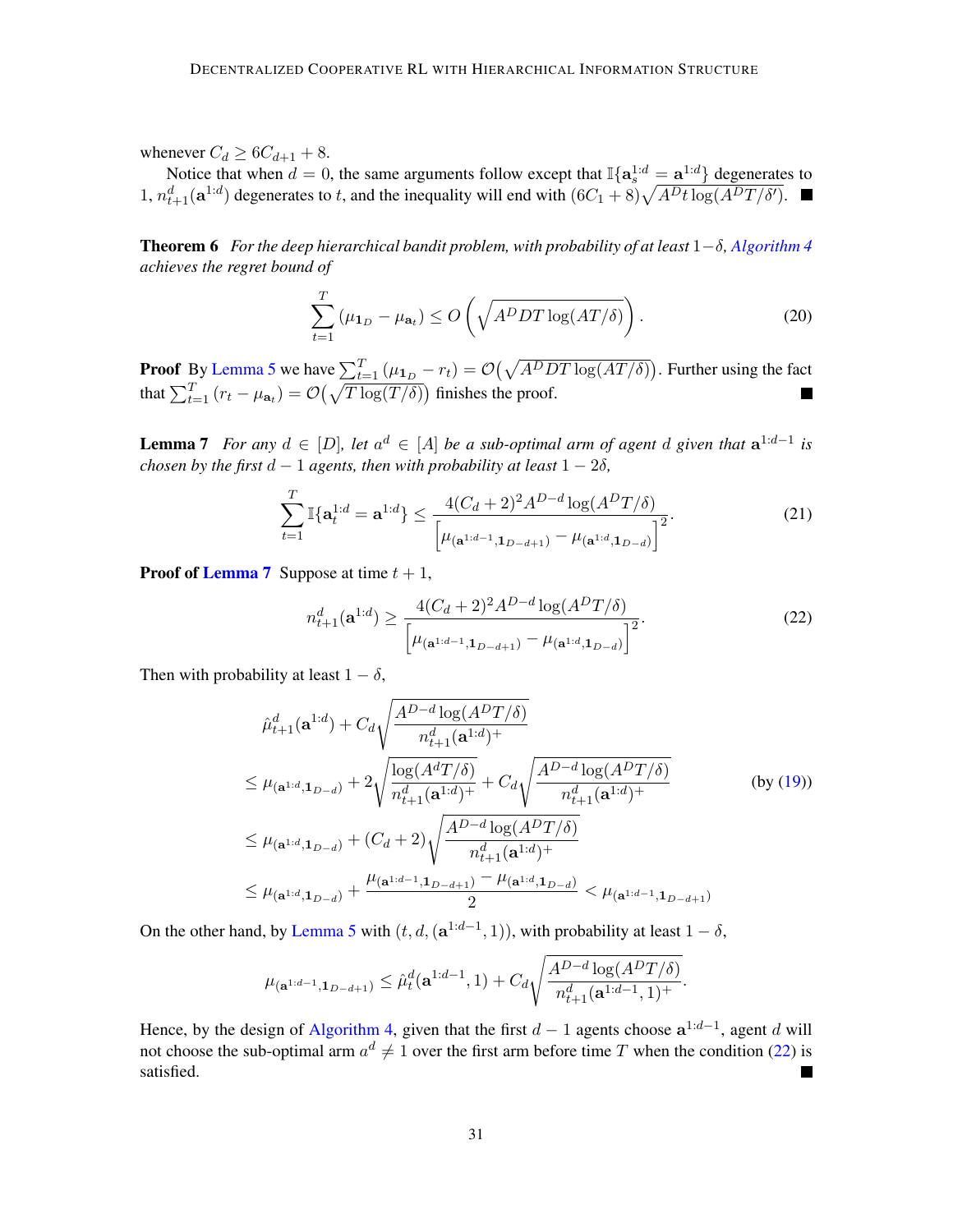Theorem 8 *For the deep hierarchical bandit problem, with probability of at least* 1−δ*, [Algorithm 4](#page-27-1) achieves the regret bound of*

<span id="page-31-2"></span>
$$
\sum_{t=1}^{T} \left[ \mu_{\mathbf{1}_D} - \mu_{\mathbf{a}_t} \right] \le \sum_{d=1}^{D} \sum_{\mathbf{a}^{1:d} \neq \mathbf{1}_d} O\left(\frac{A^{D-d} D \log(ADT/\delta)}{\mu_{(\mathbf{a}^{1:d-1}, \mathbf{1}_{D-d+1})} - \mu_{(\mathbf{a}^{1:d}, \mathbf{1}_{D-d})}}\right).
$$
(23)

**Proof of [Theorem 8](#page-30-2)** From [Lemma 7](#page-30-1) and the union bound, the inequality [\(23\)](#page-31-2) will hold simultaneously for all  $d \in [D]$  and  $\mathbf{a}^{1:d} \in [A]^d$  with probability at least  $1 - 2A^D D \delta$ . Hence, with probability at least  $1 - 2A^D D\delta$ ,

$$
\sum_{t=1}^{T} [\mu_{1_D} - \mu_{a_t}] = \sum_{\mathbf{a} \neq \mathbf{1}_D} (\mu_{1_D} - \mu_{\mathbf{a}}) \cdot n_{T+1}^D(\mathbf{a})
$$
\n
$$
= \sum_{\mathbf{a} \neq \mathbf{1}_D} \sum_{d=1}^{D} \left\{ \left[ \mu_{(\mathbf{a}^{1:d-1}, \mathbf{1}_{D-d+1})} - \mu_{(\mathbf{a}^{1:d}, \mathbf{1}_{D-d})} \right] \cdot n_{T+1}^D(\mathbf{a}) \right\}
$$
\n
$$
= \sum_{d=1}^{D} \sum_{\mathbf{a}^{1:d} \neq \mathbf{1}_d} \left\{ \left[ \mu_{(\mathbf{a}^{1:d-1}, \mathbf{1}_{D-d+1})} - \mu_{(\mathbf{a}^{1:d}, \mathbf{1}_{D-d})} \right] \cdot \left[ \sum_{\mathbf{a}^{d+1:D}} n_{T+1}^D(\mathbf{a}) \right] \right\}
$$
\n
$$
= \sum_{d=1}^{D} \sum_{\mathbf{a}^{1:d} \neq \mathbf{1}_d} \left\{ \left[ \mu_{(\mathbf{a}^{1:d-1}, \mathbf{1}_{D-d+1})} - \mu_{(\mathbf{a}^{1:d}, \mathbf{1}_{D-d})} \right] \cdot \left[ \sum_{\mathbf{a}^{d+1:D}} n_{T+1}^D(\mathbf{a}) \right] \right\}
$$
\n
$$
= \sum_{d=1}^{D} \sum_{\mathbf{a}^{1:d} \neq \mathbf{1}_d} \left\{ \left[ \mu_{(\mathbf{a}^{1:d-1}, \mathbf{1}_{D-d+1})} - \mu_{(\mathbf{a}^{1:d}, \mathbf{1}_{D-d})} \right] \cdot \left[ \sum_{t=1}^{T} \mathbb{I}\{\mathbf{a}_t^{1:d} = \mathbf{a}^{1:d}\} \right] \right\}
$$
\n
$$
\leq \sum_{d=1}^{D} \sum_{\mathbf{a}^{1:d} \neq \mathbf{1}_d} \left\{ \left[ \mu_{(\mathbf{a}^{1:d-1}, \mathbf{1}_{D-d+1})} - \mu_{(\mathbf{a}^{1:d}, \mathbf{1}_{D-d})} \right] \cdot \frac{4(C
$$

Letting  $\delta' = 2A^D D \delta$  gives the claim.

## Appendix E. Auxiliary Lemmas

<span id="page-31-1"></span><span id="page-31-0"></span>**Lemma 10 (Hoeffding-Azuma inequality)** Let  $\mathcal{F}_0 \subset \mathcal{F}_1 \subset \cdots \subset \mathcal{F}_n$  be a filtration, and  $X_1, \ldots, X_n$ *be real random variables such that*  $X_i$  *is*  $\mathcal{F}_i$ -measurable,  $\mathbb{E}[X_i|\mathcal{F}_{i-1}]=0$ ,  $|X_i|\leq b$  for some fixed  $b \geq 0$ . Furthermore, let  $\{y_i\}_{i=1}^n$  be a fixed sequence. Then with probability at least  $1 - \delta$ ,

 $\blacksquare$ 

$$
\sum_{i=1}^{n} y_i X_i \le b \sqrt{2 \left(\sum_{i=1}^{n} y_i^2\right) \log(1/\delta)}.
$$